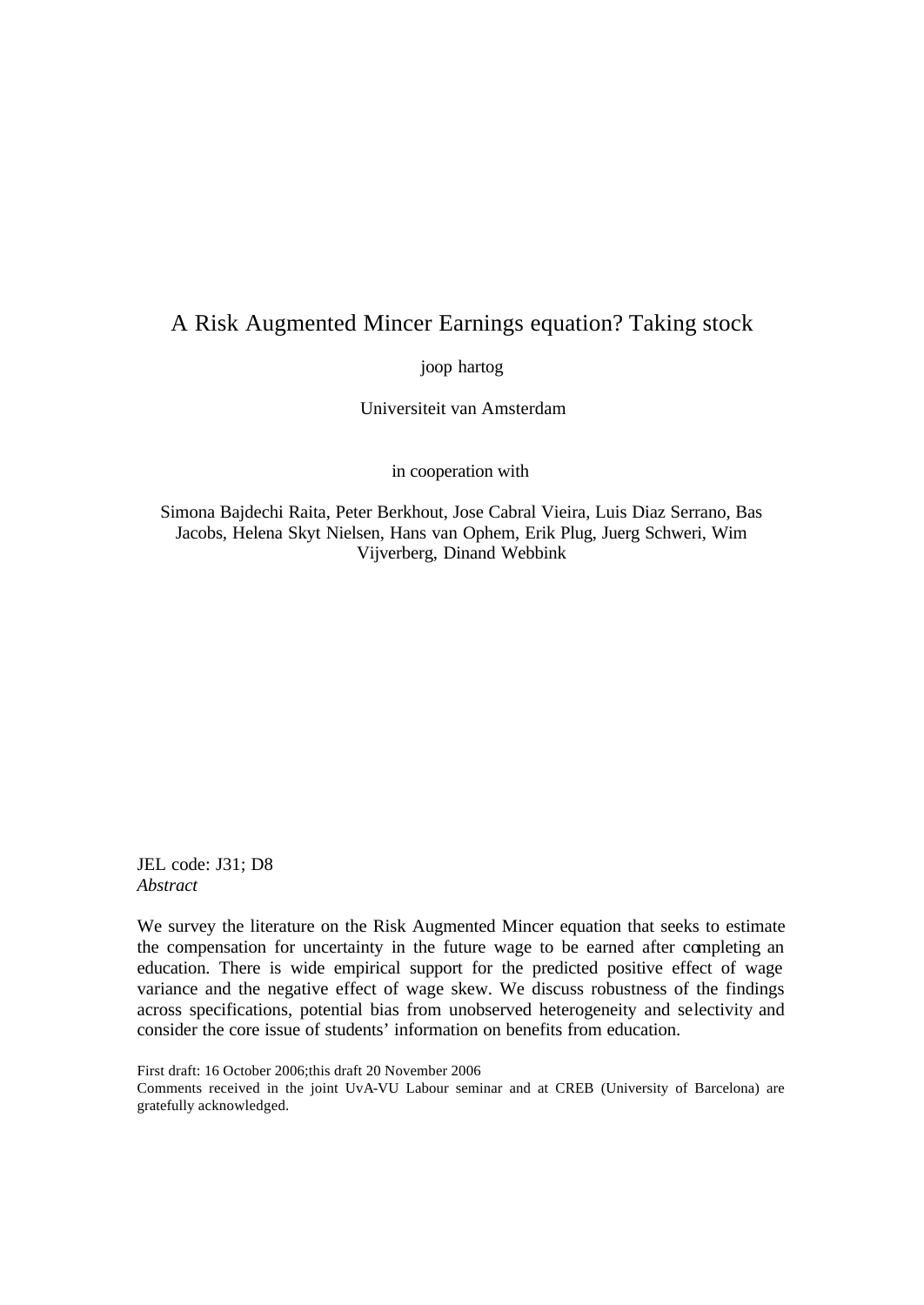#### **1. Basic hypothesis**

There can be no doubt that the decision to engage in an education is a decision under uncertainty. There are at least three dimensions in which information is incomplete. The potential student will generally not fully grasp the requirements of the school curriculum and of the occupations available after graduation, will usually not even be fully sure of her own abilities and preferences and will not know what the exact returns to the investment will be. With uncertainties so prominent, one is inevitably led to expect that the returns to education will be shaped not only by compensation for postponing earnings, but also by compensation for risk. In fact however, the basic Mincer earnings equation is derived under conditions of certainty on future earnings in the alternatives and the estimations similarly ignore the impact of uncertainty. Research on returns to education has focussed for decades on getting an unbiased estimate of the causal effect of schooling on earnings. Main emphasis is on the proper econometric modelling to deal with omitted ability bias, measurement errors in education and the endogeneity of the schooling decision. Admittedly, these are serious and stubborn problems, as illustrated by the fact that the dust has not settled down and that there is as yet no consensus on true, causal, rates of return to education and their variation in response to individual and institutional conditions. Perhaps all we can be confident about is an interval of the return for an additional year of education between a few percent to an upper limit of some 20 percent.

With uncertainty so prominent, one might have thought that there is a large literature to deal with it. In fact, analyses investigating the consequences of uncertain completion of an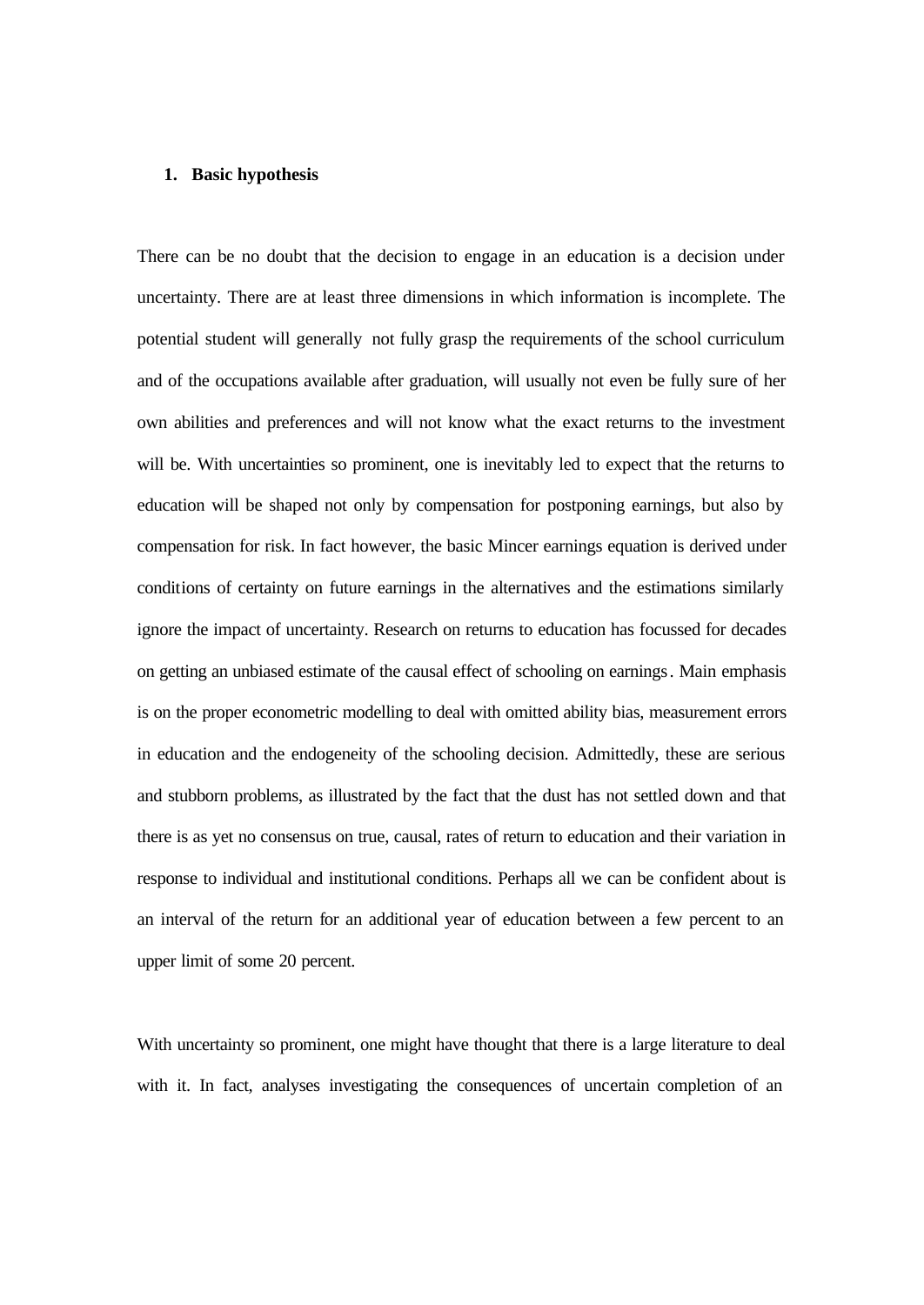education, incomplete information on abilities and even preferences and on the poor predictability of the career development that comes with an education are very scarce. This paper can only make a small contribution, by treating just one aspect of the pervasively present uncertainty. We focus on the notion that an individual contemplating an education does not anticipate a given post-school wage rate but rather an entire wage *distribution*, without knowing exactly where in that distribution she will end up. It turns out that a basic idea on an econometric approach to this problem has been around for a long time<sup>1</sup>. The literature has started with King (1974), who used aggregate data by occupation to estimate the effect of variance and skew of wages within an occupation on the mean occupational wage. The variance of earnings is taken as a measure of risk that individuals want compensation for. Positive skewness of the earnings distribution points to the opportunity of attaining real high earnings and this is something people want to pay for with reduced expected earnings. With micro data one may proceed in two steps. First, estimate a standard Mincer earnings equation, group the residuals by education-occupation classification and take the within-group distribution of residuals as indicating the uncertainty associated with choosing the particular education-occupation combination. In the second stage, add the variance of these education-occupation residuals to the earnings function and estimate risk compensation as the regression coefficient of earnings on the variances. The two-stage approach was first applied by McGoldrick (1995). Following King (1974), she also included the skew of residuals by occupation in the regression equation.

 $\overline{a}$ 

<sup>&</sup>lt;sup>1</sup> After I suggested this approach to Luis Diaz Serrano for his dissertation, he dug up the early references. A referee on one of the papers discussed here noted that the same idea had been repeatedly formulated by students.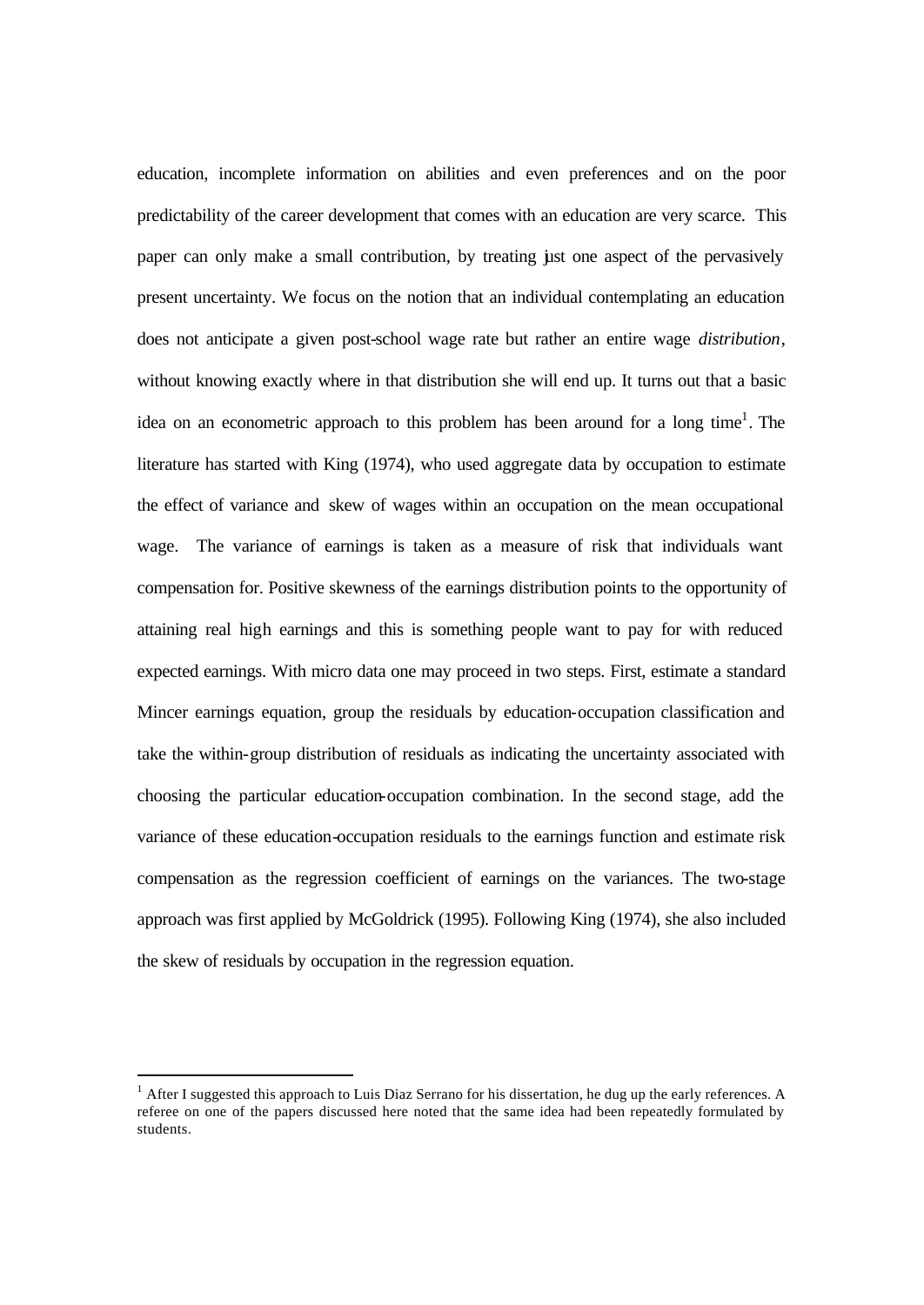Compensation for earnings risk has now been estimated in close to twenty studies. Generally, the studies report an earnings premium for risk and a rebate for skew, as theory predicts. In this paper we review these studies and assess the evidence so far. In section 2 we present a formal model underlying the estimations, in section 3 the empirical specifications. In Section 4 we present estimation results. Section 5 addresses the problems of bias from heterogeneity and presents estimates that control for these problems. The thorny issue of causality is taken up in section 6: for several reasons one may think the relationship is spurious, caused by other factors than market reaction to the risk that potential students face. Section 7 concludes by assessing the results obtained so far and outlining further work. .

#### **2. A simple formal model.**

We can formally derive the required compensation for risk from imposing equal expected lifetime utility for all educations. For the sake of exposition, we assume that there is one option that has fixed earnings in every year that an individual works; these earnings are known to the individual. We ignore experience effects for individuals in all options. We also ignore compensation for postponing earnings when going to school, as this is taken care of in the usual Mincer mark-up (and simply added on in our empirical specification).

We start with the simplest possible model, modifying just one assumption in the classic Mincer framework. A potential student can choose between going to work right way and obtain a known and fixed income for the rest of his working life, or go to school and upon graduation get a draw from an earnings distribution that will be constant until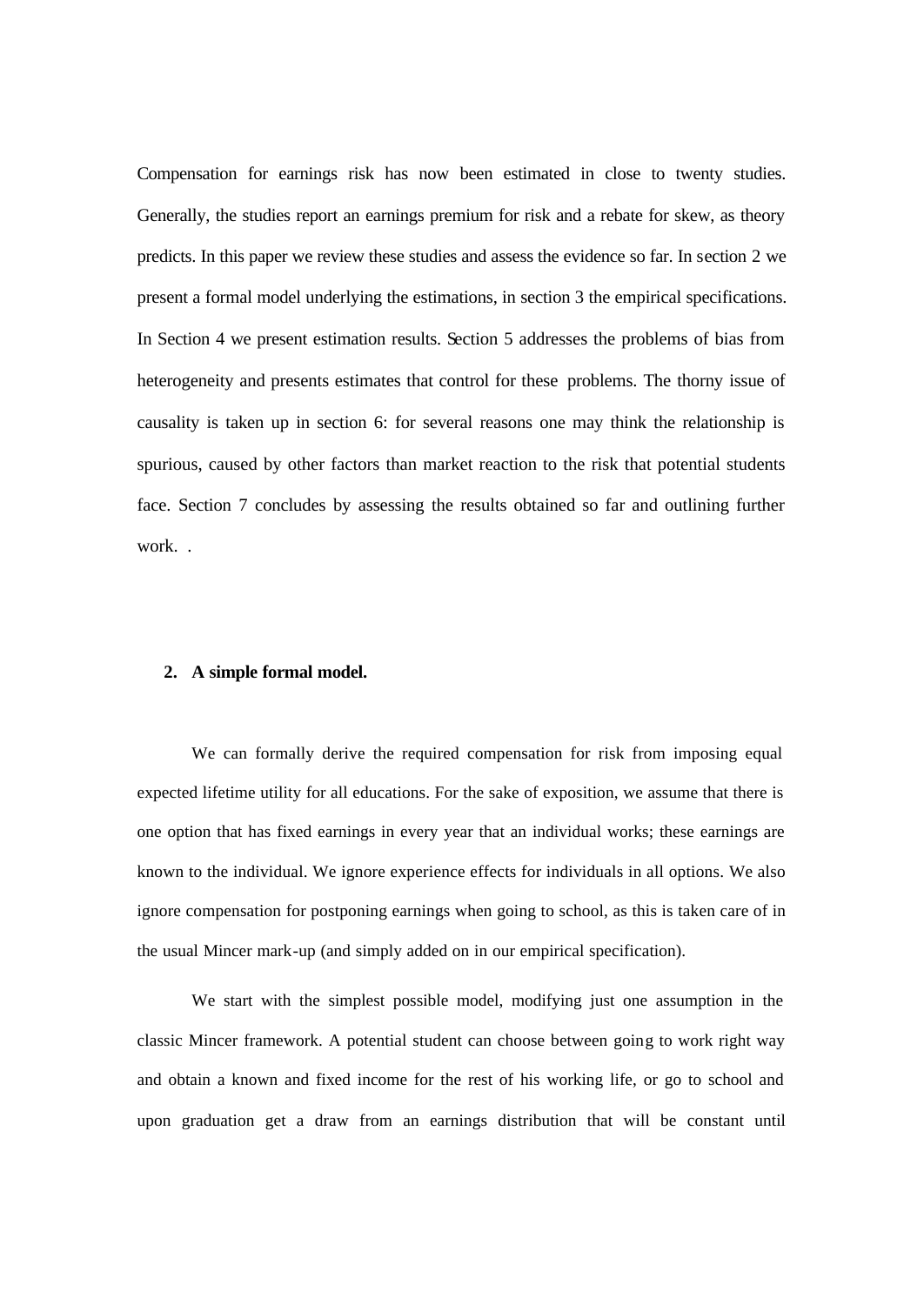retirement<sup>2</sup>. As we assume identical students, market equilibrium will only emerge if both options generate equal expected lifetime utility: expected wages in the uncertain alternative should compensate for risk. In the riskless alternative, annual earnings are given as  $Y_f$ , generating utility  $U(Y_f)$ , where  $U(j)$  is a concave utility function with  $U' > 0$ ,  $U'' < 0$  and  $U'' > 0$  (the latter condition is necessary for declining absolute risk aversion<sup>3</sup>, see Tsiang, 1974 or Hartog and Vijverberg, 2002). In the risky option, income is a single draw for the rest of working life, written as  $Y_r + e$ . Equal expected lifetime utility requires

$$
\int_0^T U(Y_f) e^{-rt} dt = E \int_0^T U(Y_r + \mathbf{e}) e^{-rt} dt \tag{1}
$$

where T is the length of working life and r the time discount rate. We can write the left-hand side as

$$
\int_0^T U(Y_f) e^{-rt} dt = \frac{1}{r} \Big( 1 - e^{-rT} \Big) U(Y_f)
$$
 (2)

For the stochastic term on the right-hand side we apply a third-order Taylor expansion around the expected value  $Y_r$ , one order up from Pratt's original contribution (Pratt, 1964), to

$$
\int_0^T U(Y_r + \mathbf{e}) e^{-\mathbf{r}t} dt = \frac{1}{T} \Big( 1 - e^{-\mathbf{r}T} \Big) \Bigg[ U(Y_r) + \frac{1}{2} U''(Y_r) \mathbf{S}_p^2 + \frac{1}{6} U'''(Y_r) \mathbf{k}_p^3 \Bigg] \tag{3}
$$

where  $\sigma_p^2$  is the second moment (risk) and  $\kappa_p^2$  is the third moment (skewness) of *e* around the expected value zero. Equating (2) and (3) and rewriting a little, after applying a first-order Taylor expansion around  $Y_r$  for (2), we get

 $2^{2}$  In Hartog and Vijverberg (2006) we estimate parameters of the utility function in a model with new shocks in every year of experience. In Diaz Serrano et al (2006) we estimate compensation using panel data and we extend static model (4) with annual "transitory" shocks.

 $3$  As pointed out in Tsiang (1974), increasing absolute risk aversion is unrealistic. Therefore, we should expect that a risk-averse individual displays preference for skewness in addition to aversion to dispersion of the probability distribution of returns, so that, we should expect that  $U^*$  > 0.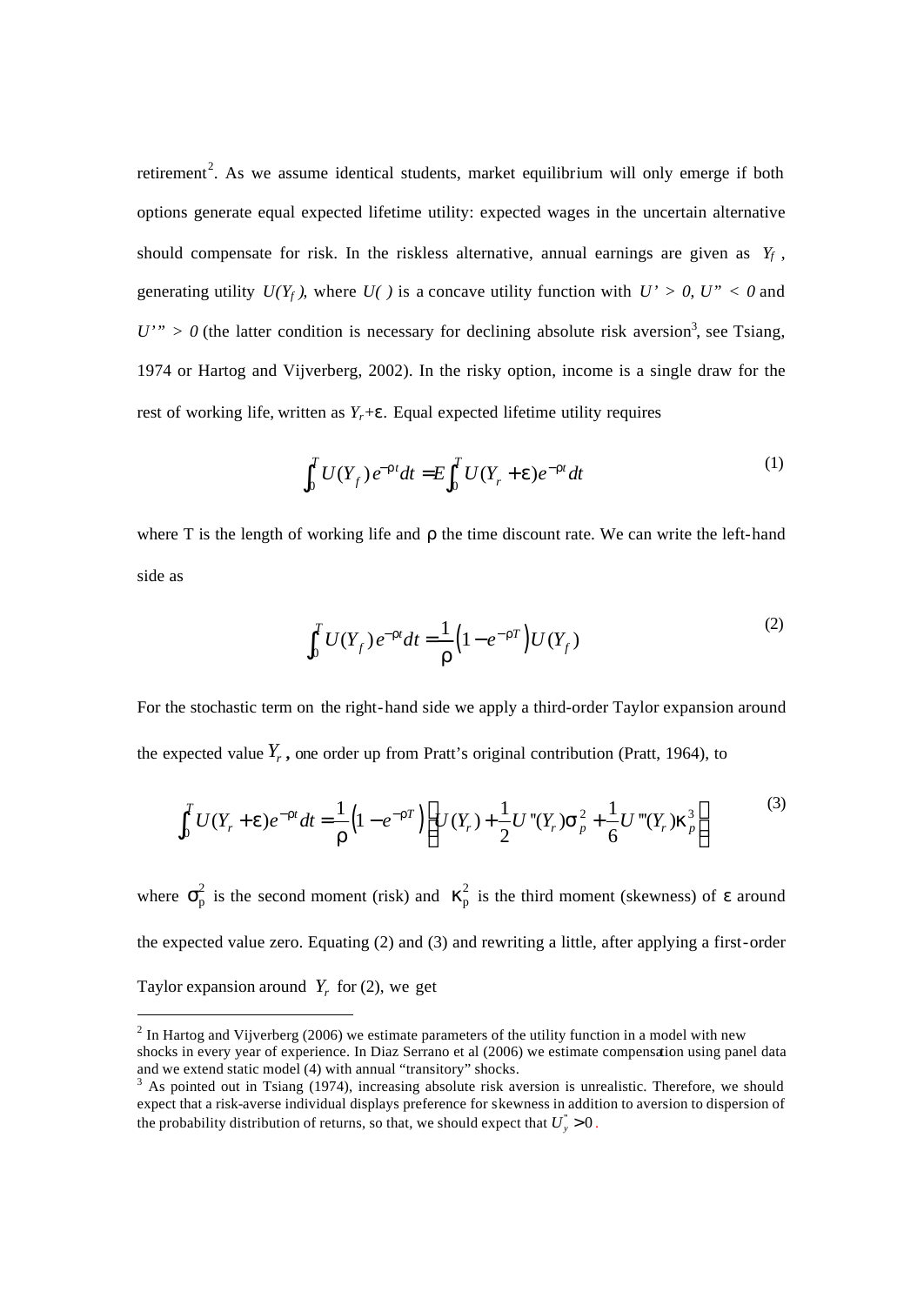$$
\frac{Y_r - Y_f}{Y_r} = -\frac{1}{2} \frac{\mathbf{s}_p^2}{Y_r^2} \frac{U''}{U'} Y_r - \frac{1}{6} \frac{\mathbf{k}_p^3}{Y_r^3} \frac{U'''}{U''} Y_r \frac{U''}{U'} Y_r = \frac{1}{2} \frac{\mathbf{s}_p^2}{Y_r^2} V_r - \frac{1}{6} \frac{\mathbf{k}_p^3}{Y_r^3} V_s V_r
$$
\n(4)

where  $V_r$  is Arrow-Pratt's relative risk aversion and  $V_s$  is the similar definition for relative skewness affection (we call it affection, because individuals like skewness; for evidence from other choices see Garrett and Sobel, 1999 and Golec and Tamarkin,(1998); in lifecycle consumption-savings modeling, skew affection is called prudence, see Gollier, 2001). With  $V_r$  and  $V_s$  positive by definition, we note from (4) that individuals only enter an education if the utility loss from uncertainty is matched by a positive premium for the risk (variance), while they allow an earnings drop for skewness. Thus, quation (4) predicts that wages respond positively to risk and negatively to skew when individuals decide on education based on their knowledge of the second and third moment of the wage distribution associated with an education<sup>4</sup>.

 By necessity, the model is a simplification. It is an extension, with stochastic rather than deterministic post-school earnings, of the framework specified by Jacob Mincer, still the basis for all routine estimates of returns to education. Mincer (1974, 911) did not even bother to spell out the strong underlying assumptions on market structure, individual abilities and information, except for a brief reference in the introduction. More elaborate estimates of the causal effect of schooling on earnings are often based on Card (1999). Card's model endogenises schooling, allows for unobserved heterogeneity in individuals'

<sup>4</sup> Cochrane (2001) points out that in a lifetime welfare maximising framework variance as such is not relevant: it's the covariance of an asset with consumption that is essential. Levhari and Weiss also stress the key importance of the covariance between marginal utility of consumption and returns to education. We still denote the residual variance of wages as risk, as we abstract from optimal consumption profiles over the life cycle.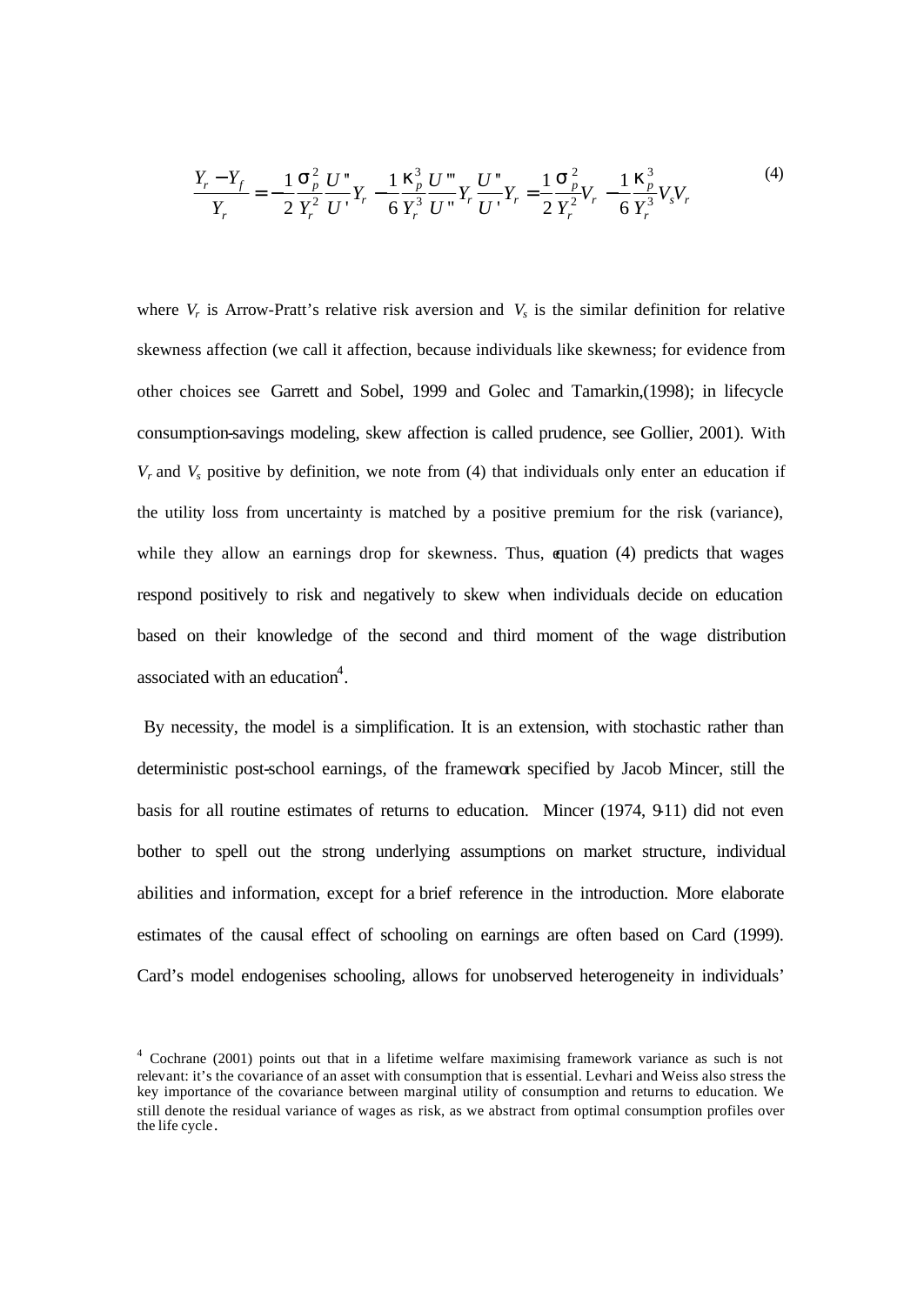cost and benefits but does not allow for any imperfect information by individuals: they know all their cost and prospective returns with certainty. Card's problem is an ignorant researcher looking at an omniscient individual. His model serves his purpose, but it is not the single best model to serve all purposes. Clearly, we make very strong assumptions. But so did Mincer and so did Card. In fact, our model is quite similar to Levhari and Weiss (1974), the seminal paper on human capital investment under uncertainty. They also use a two period model with uncertain second period returns to investment made in the first period. As shown in Appendix 1, our basic equation can also be derived from their model.

A key assumption of our approach is that individuals cannot insure the risk of their investment. To us, this is obvious. We simply do not observe individuals commencing a college education and buying insurance or an optimal investment portfolio that completely eliminates the risk of their venture. Davis and Willen (2000) compute optimal portfolios for some occupations and find completely unrealistic values. For example, a 40-year old truck driver (in 1982) should hold a portfolio of \$550,000, including a short position in one portfolio of \$141,000. Our view is shared by e.g. Blanchard and Fisher (1989:283) and by Shaw (1996:626) who states: "The methods of reducing riskiness that are available in financial markets, namely, diversification, exchange, and insurance, are not options for reducing the riskiness of returns to human capital investments". Palacios-Huerta (2003) studies the relationship between human capital risk and financial investment in a lifecycle consumption framework and reports supporting evidence. He finds that at the aggregate level, the mean-variance frontier does not improve if returns from financial assets are added to returns from human capital, whereas in the converse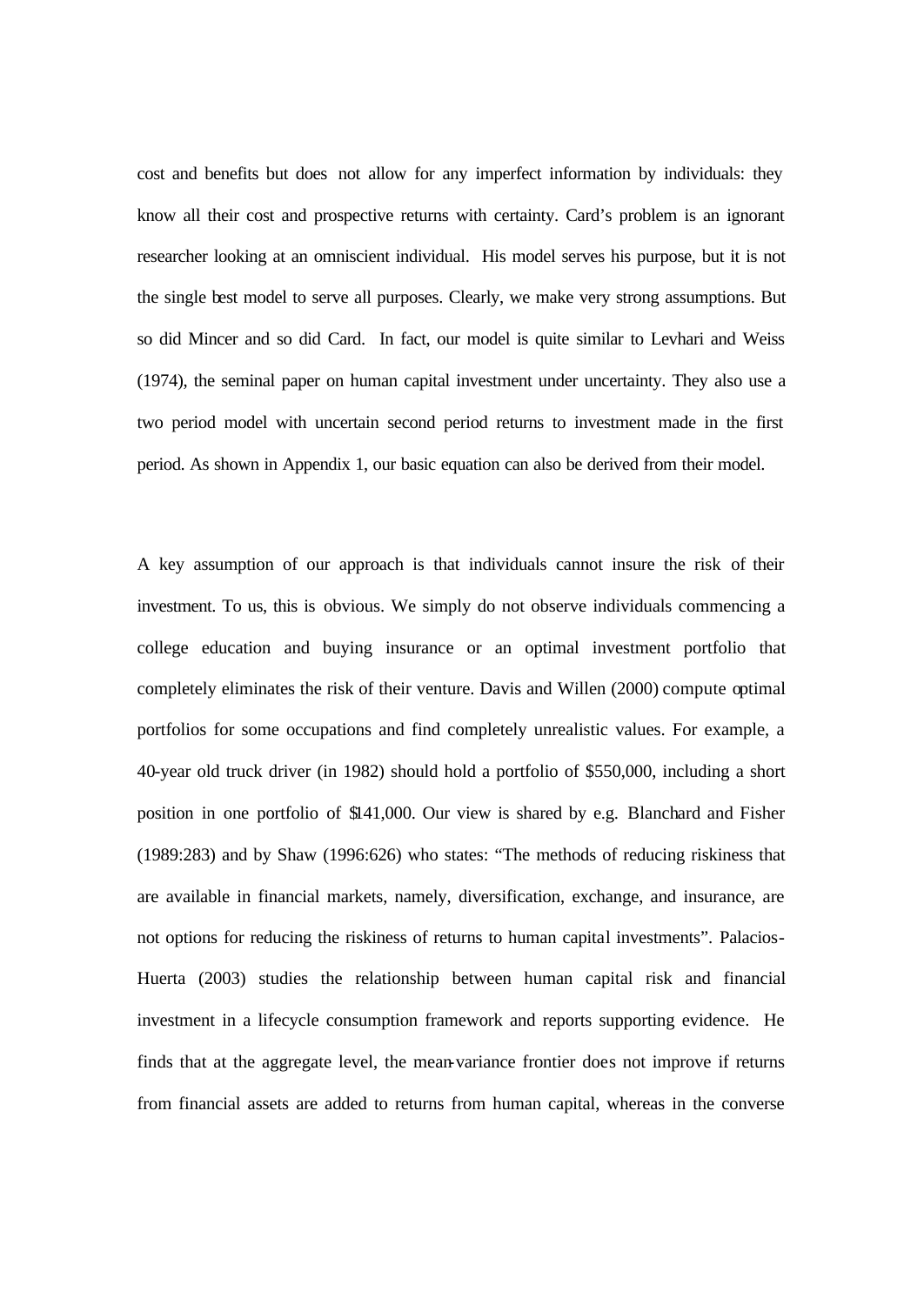case (adding human capital to financial assets) the frontier does improve. For separate demographic groups, the results vary by level of education. Shaw (1996) reports a similar result, based on her own analysis and reference to earlier work: the covariance between human and financial wealth is zero, leaving no scope to reduce human capital risk by adequate financial investment.

Note that in the simple formulation of the model given above, the only uncertainty is the post-school wage rate. It's hard to see how this risk can be insured. Of course there is also substantial uncertainty about the further development of earnings during the individual's career. We will discuss this career uncertainty later in the paper. One might argue that an individual does not have to accept uncertain earnings over the lifecycle as an inescapable event, as it is always possible to apply a minimum degree of consumption smoothing.

#### **3. Empirical specifications**

Suppose, risk aversion  $V_r$  and skew affection  $V_s$  would be constant, as would hold for the CRRA utility function  $U(Y) = \frac{1}{1 - Y^1} Y^1$  $U(Y) = \frac{1}{1-r} Y^{1-r}$ *r* −  $\frac{1}{r} \mathbf{r}^{1-r}$ , implying  $V_r = \mathbf{r}$  and  $F_r = \mathbf{r} + 1$ ; then equation (4) would hold exactly, and we could use it to estimate the parameter of the utility function. If we add continuous discounting with discount rate *d* we can add the Mincerian compensation for postponing earnings (see Hartog and Vijverberg, 2002), to obtain

$$
E(\ln Y_s) = \ln Y_o + \frac{d}{1 - r} s + \frac{1}{2} r \frac{m_{2s}}{m_s^2} - \frac{1}{6} r (r + 1) \frac{m_{3s}}{m_s^3}
$$
(5)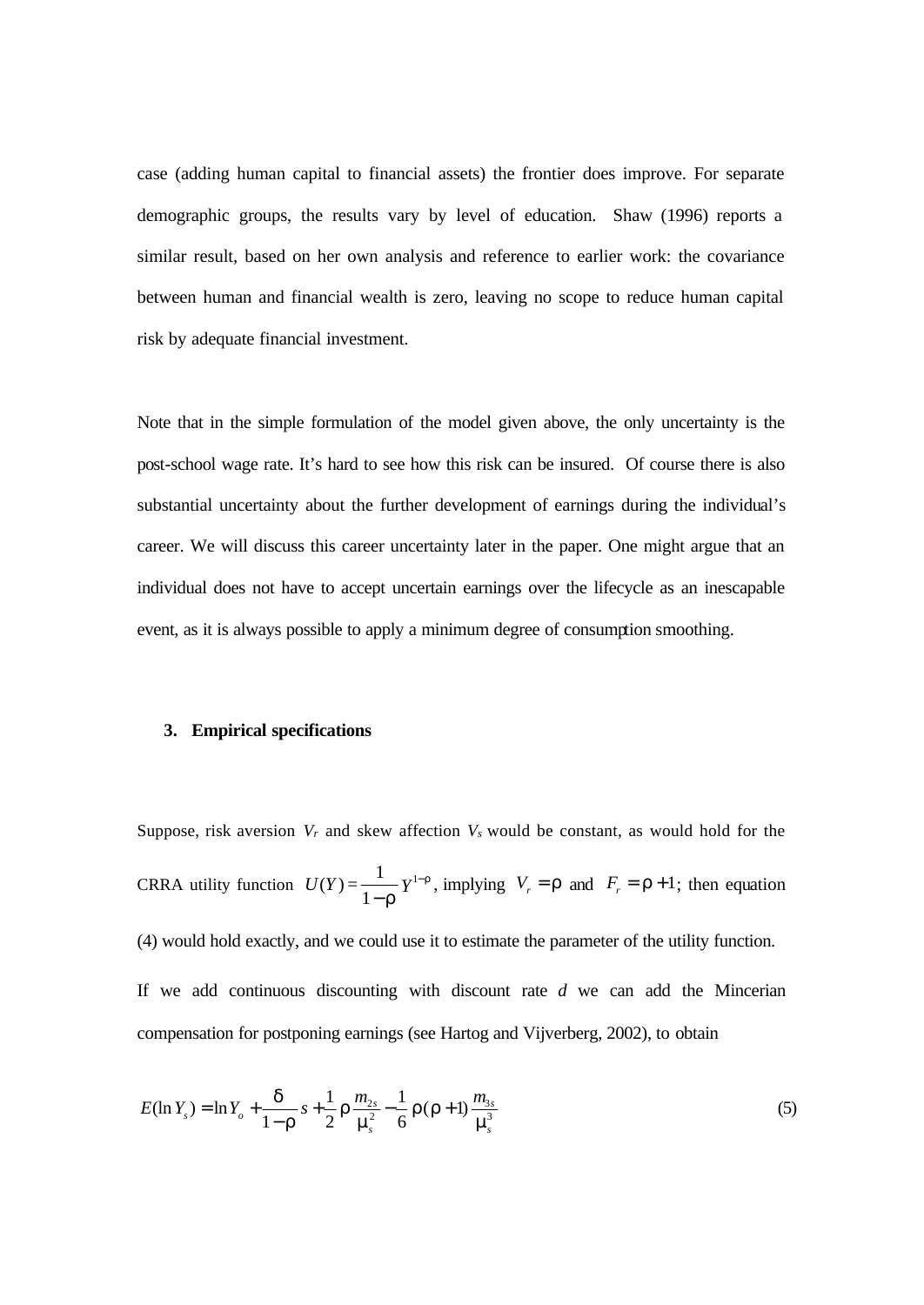which is a simple equation in schooling years, variance term and skew, with m and *m* the empirical counterparts of the terms in (4). Hence with observations on relative variance and relative skew we could estimate the *Risk Augmented Mincer equation* (RAM). If we don't assume CRRA, the parameters will not be constant.<sup>5</sup> Equation (5) is still a good starting point for empirical work regressing earnings on the parameters of the distribution. Several specifications have been used to obtain measures of risk and skew, and below we will present a survey of estimation results.

 The first analysis, by King (1974), used variance and skew of earnings in occupational cells and estimated equation (5) at the aggregate level. Feinberg (1981) used a short panel to estimate each individual's coefficient of variation over 6 years. McGoldrick (1995) introduced the two-step procedure. With cross-section data, she first estimated an earnings function

$$
\ln Y_{ij} = X_i \mathbf{b} + \sum_j \mathbf{a}_j d_j + \mathbf{e}_{ij}
$$
 (6)

where the subscripts *i* and *j* denote individuals and the education cell the individual belongs to respectively. The  $d_j$  are dummy variables for education cells (fixed effects). The variables included in *X* are years of education, age and age squared and, depending on specification, dummies for gender and ethnicity. Generally, no other explanatory variables in X are included, as the common variables that may be available (such as industry, firm and job characteristics) are all unknown to the individual when deciding on

 $<sup>5</sup>$  Moore (1995) derives a similar equation for risk compensation (variance) under uncertainty on the present</sup> value of lifetime earnings and CRRA preferences.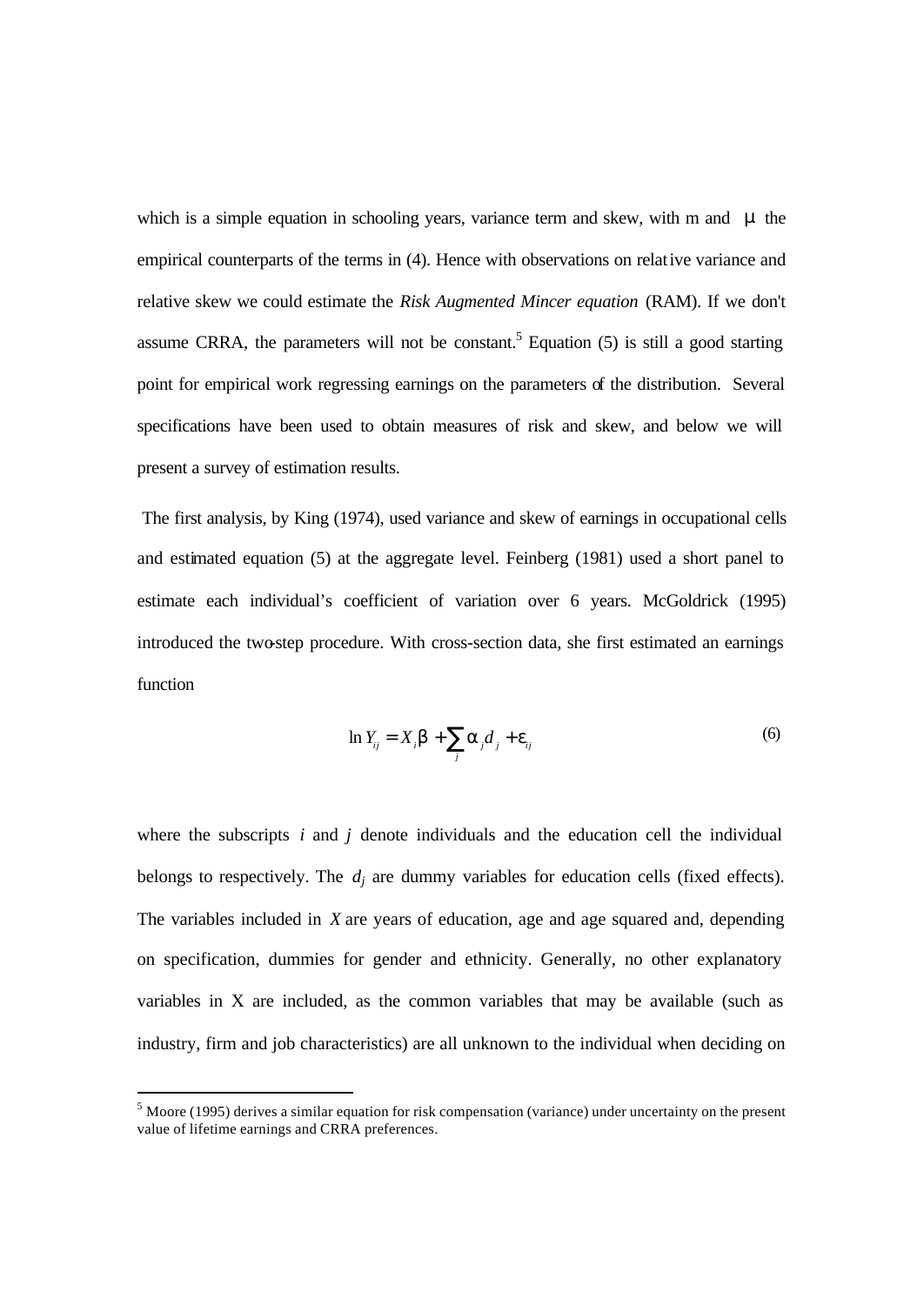education. The education fixed-effects  $a_j$  are included in order to control for the effect of omitted variables that may bias the measures of risk and skew within an education cell. Estimated residuals are used to compute measures of R and K

$$
R_j^{(1)} = \frac{1}{N_j} \sum_i (e_{ij} - \overline{e}_j)^2
$$
\n
$$
K_j^{(1)} = \frac{1}{N_j} \sum_i (e_{ij} - \overline{e}_j)^3
$$
\n(7)

where  $e_{ij}$  is the exponential of the estimated residuals  $e_{ij}$  in equation (6). In (7), R and K are simply estimated as the second and third moment of the distribution of  $exp(\mathbf{e}_i)$ . In the second step the estimated values for R and K are included in the wage equation

$$
\ln Y_{ij} = X_i \mathbf{b} + \mathbf{g}_R R_j + \mathbf{g}_K K_j + \mathbf{e}_{ij}
$$
\n(8)

Dummies for education cells cannot be included in (8) since R and K are already fixed in a given education cell.

Hartog and Vijverberg (2002) introduced a specification that is closer to the model in section 2. First, estimate

$$
LnW_{ji} = X_i \mathbf{b} + \mathbf{e}_{ji}
$$
 (9)

where *i* indicates the individual and *j* indicates the occupation-schooling group that the individual belongs to. Years educated is one of the variables in the matrix *X*. Define  $s_j^2$  as the variance of the disturbance  $e_{ji}$  in occupation/education cell *j*. Use the estimated parameter vector  $\hat{b}$  and the estimated variance  $\hat{s}^2$  to predict the wage rate for each individual through: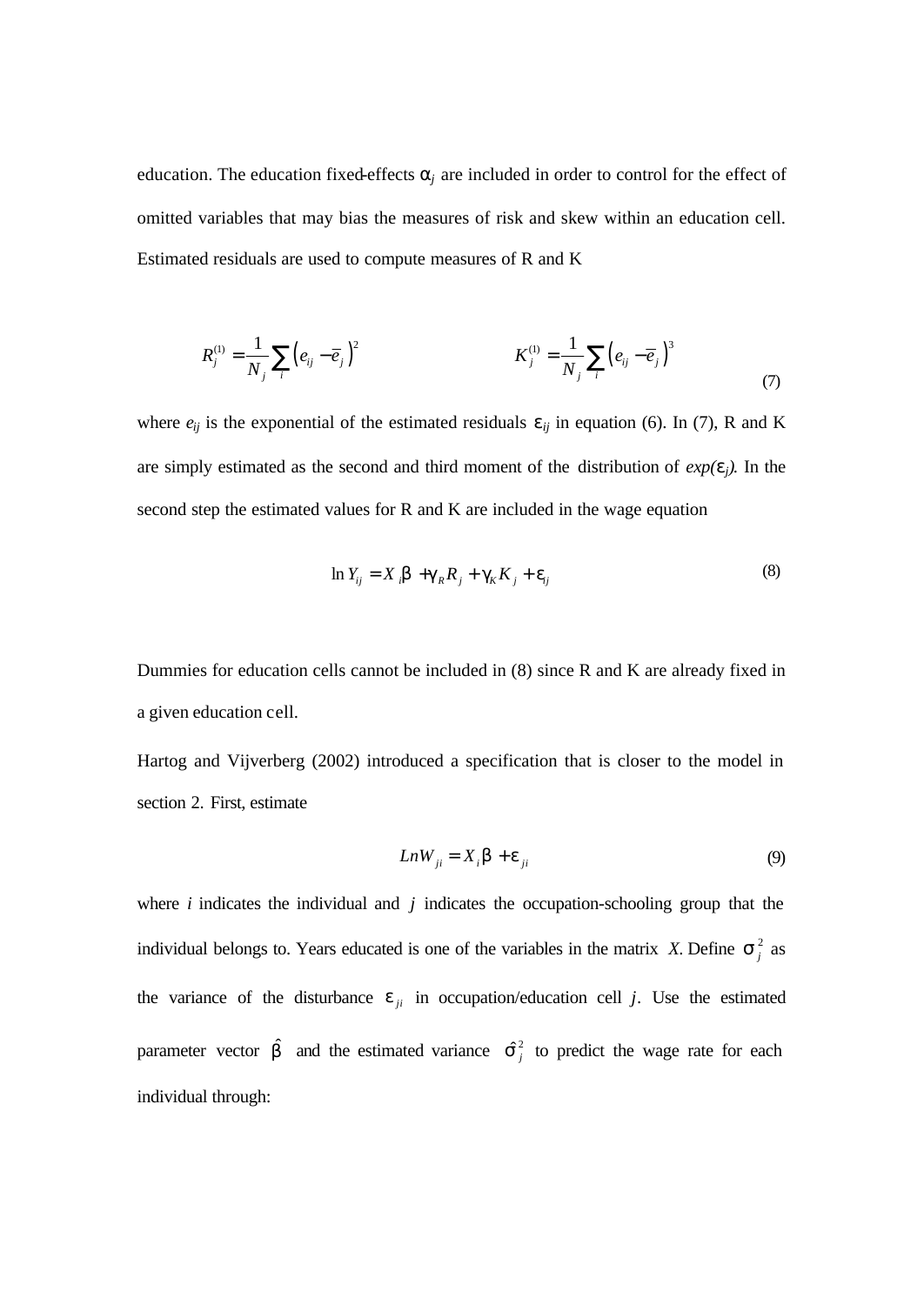$$
\hat{W}_{ji} = \exp\left(X_i \hat{\boldsymbol{b}} + \hat{\boldsymbol{s}}_j^2 / 2\right)
$$
\n(10)

Finally, calculate wage deviations  $W_{ji} - \hat{W}_{ji}$  and from these the relative variance  $R_j$  and relative skewness  $K_j$ , defined as

$$
R_{j} = \frac{1}{I_{j}} \sum_{i=1}^{I_{j}} \left( \frac{W_{ji} - \hat{W}_{ji}}{\hat{W}_{ji}} \right)^{2}
$$
 (11)

$$
K_{j} = \frac{1}{I_{j}} \sum_{i=1}^{I_{j}} \left( \frac{W_{ji} - \hat{W}_{ji}}{\hat{W}_{ji}} \right)^{3}
$$
(12)

In (10), the variance term is added to the mean to reflect that the disturbances of the earnings distributions are approximately lognormal, as is commonly assumed. Were the distribution indeed lognormal, equation (10) would hold exactly.  $6R$  and *K* are the sample estimates of relative variance and relative skew. In practice,  $(7)$  and  $(11)-(12)$  are equivalent: in the Danish data (Diaz-Serrano, Hartog and Nielsen, 2003) the measures in (11) and (12) correlate better than 0.99 in each of 17 years with those in (7).

### **4. Estimates of the Risk Augmented Mincer Equation**

In Table 1, we present estimates of the Risk Augmented Mincer Equation. *Grosso modo* one could say these are first generation estimates, where risk and skew are measured within occupations. Whenever relevant, the regressions include a parabolic age (experience) profile. Sometimes there are additional controls, in particular in the second

<sup>&</sup>lt;sup>6</sup> Hartog and Vijverberg (2002: 2004) test for log normality and mostly reject it. Still, adding the variance reduces the bias in the estimate of the mean.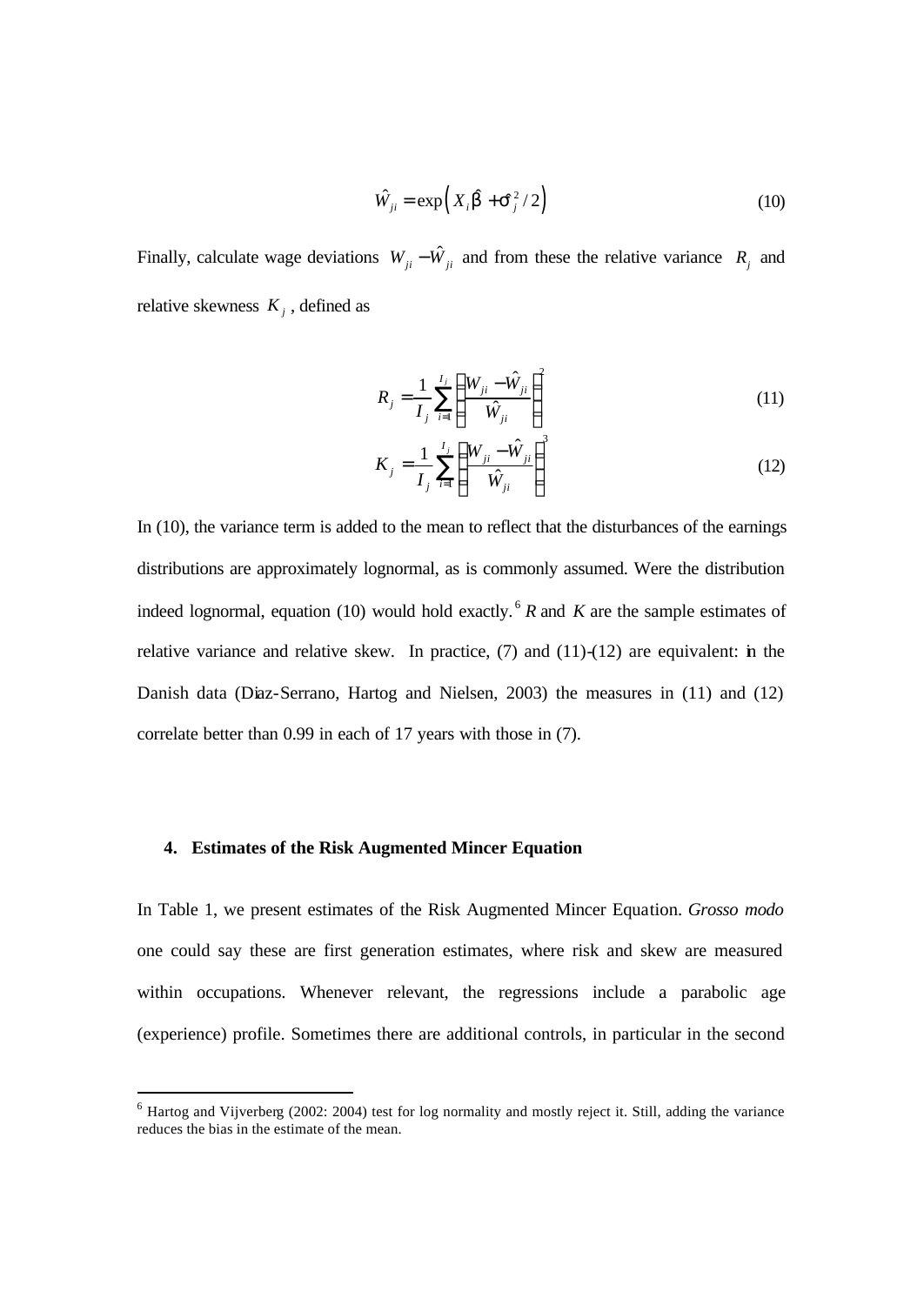stage (the first stage should not control for effects that the individual cannot anticipate when choosing an education, such as e.g. firm size). The estimates strongly support the basic hypothesis of risk compensation. The coefficient for risk is positive in all but one case and significant, usually at high levels in all studies except the study with union interaction. The elasticity is mostly in the interval  $0.1 - 0.2$ . The coefficient of skew is negative, except in 4 out of the 19 cases, usually but not always at high levels of statistical significance. The elasticity is small, mostly below 0.10. The study with union interaction, by Moore (1995), focuses on benefits that unions bring their members. Compensation for wage risk is insignificant in both unionized and non-unionised jobs. Interestingly, in jobs covered by union contract workers have less wage variability and more hours variability: unions appear to prefer fixed-wage contracts with variable hours. They also bring higher compensation for wage risk than in the non-union sector, but the difference is statistically not significant.

The early studies and the replications suffer from flaws that have to be addressed before any firm conclusions can be drawn. First, earnings risk is measured at the level of occupations, and thus will be sensitive to selective mobility. Individuals who are not successful in an occupation may try their luck elsewhere<sup>7</sup>. With overrepresentation of workers with good draws, observed earnings overestimate the earnings of all those who tried this occupation. With truncation of the earnings distribution at the low end, observed variance of earnings is an underestimate of risk, while skew is overestimated. Thus the risk coefficient will be overestimated. The effect on the coefficient of skew

 $\overline{a}$ 

<sup>&</sup>lt;sup>7</sup> Johnson (1977) and McGoldrick and Robst (1996) report a higher compensation in occupations with less mobility to other occupations: lock-in effects are compensated.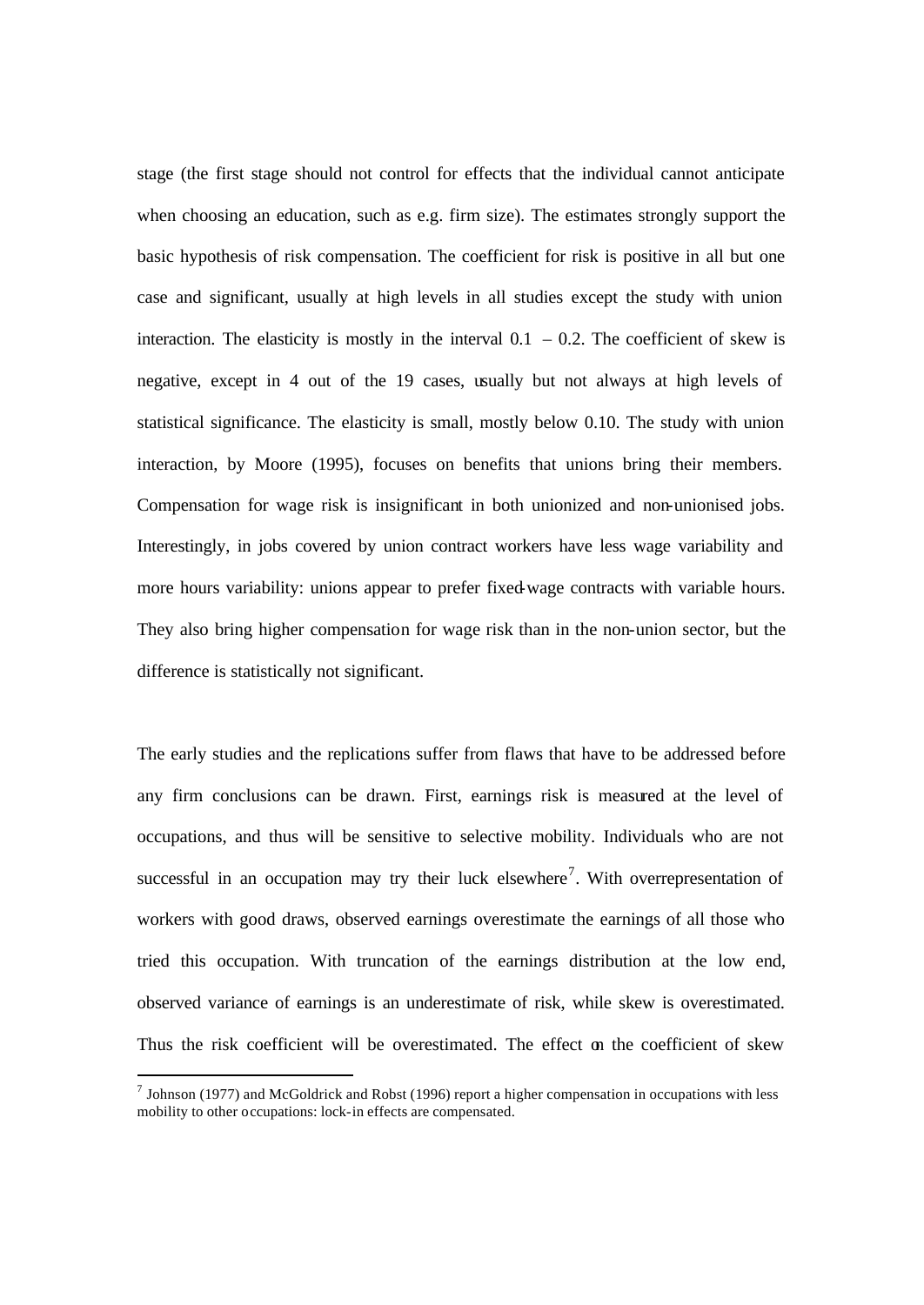cannot be predicted as both expected earnings and skew are overestimated. Better estimates can be obtained with observations grouped by education, as one cannot escape bad draws after the education has been completed. If risk induced mobility between occupations is important, one must predict that education based estimates give lower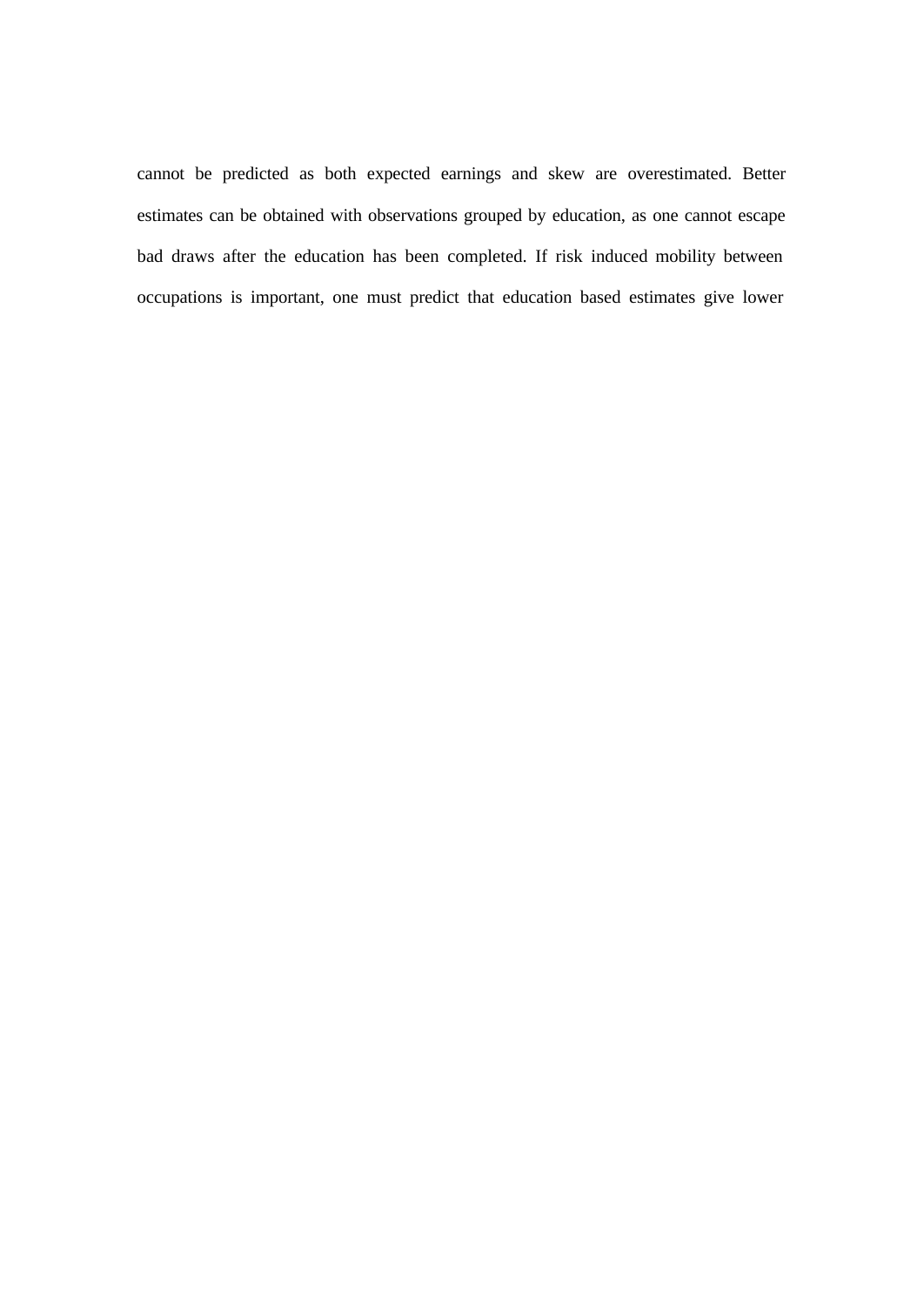|  |  |  | <b>Table 1 The Risk Augmented Mincer equation: occupations</b> |  |
|--|--|--|----------------------------------------------------------------|--|
|  |  |  |                                                                |  |

| Author         | country                             | year                              | n                                              | R, K                                                                      | ? (R)                                              | $?$ $(K)$                                          | controls                                                                                                            |  |
|----------------|-------------------------------------|-----------------------------------|------------------------------------------------|---------------------------------------------------------------------------|----------------------------------------------------|----------------------------------------------------|---------------------------------------------------------------------------------------------------------------------|--|
|                | King (1974) Table 2, row 3          |                                   |                                                |                                                                           |                                                    |                                                    |                                                                                                                     |  |
|                | <b>USA</b>                          | 1960 Census college)              | 37 occupations<br>(professions, 4 years        | Standard deviation.<br>Third moment                                       | $1.22^a$ (8.71)                                    | $-4.44E-3^a$<br>(4.77)                             | Ability (Project Talent)                                                                                            |  |
| Johnson (1977) |                                     |                                   |                                                |                                                                           |                                                    |                                                    |                                                                                                                     |  |
|                | <b>USA</b>                          |                                   | 1970 Census 55-107 occupations                 | Standard deviation                                                        | $0.11^{b}$                                         |                                                    | Within age-education groups                                                                                         |  |
|                | Feinberg (1981) Table 1, column (1) |                                   |                                                |                                                                           |                                                    |                                                    |                                                                                                                     |  |
|                | <b>USA</b>                          | 1971-1976<br>PSID panel           | 1419 individuals                               | Individual coefficient of 0.01<br>variation over 6 years                  | (2.53)                                             |                                                    | IQ, education, occupation higher<br>compensations for the more risk<br>averse                                       |  |
|                | McGoldrick and Robst (1996), p. 230 |                                   |                                                |                                                                           |                                                    |                                                    |                                                                                                                     |  |
|                | <b>USA</b>                          | <b>PSID 1979-</b><br>1984         | 528 women<br>937 men                           | Standard deviation<br>residual earnings (time, M: 0.17 (11.57<br>time sq) | F: 0.50 (6.87)                                     |                                                    | Mobility, 7 occupations                                                                                             |  |
| Ma (2005)      |                                     |                                   |                                                |                                                                           |                                                    |                                                    |                                                                                                                     |  |
| Table 8.6      | China                               | 1991 Urban<br>Household<br>Survey | 41 education-<br>occupation<br>51 educations - | Exp(?)                                                                    | M:0.05 (1.90)<br>$F: -0.23(8.14)$<br>M:0.18 (3.70) | 0.05(7.92)<br>$-0.006(0.96)$<br>$0.02$ $(0.80)$    |                                                                                                                     |  |
| Table 8.5      |                                     | 2000                              | occupations                                    | Exp(?)                                                                    | F: 0.65 (10.75)                                    | $-0.09(3.26)$                                      |                                                                                                                     |  |
|                | Hartog et al (2003) Table 1,2       |                                   |                                                |                                                                           |                                                    |                                                    |                                                                                                                     |  |
|                | <b>Netherlands</b><br>West          | <b>OSA 1999</b>                   | 40 occupations                                 | Exp(?)                                                                    | M:0.18 (10.02)<br>F:0.15(3.96)<br>M: 0.11 (4.02)   | $-0.05(8.18)$<br>$-0.06(3.32)$<br>$-0.02$ $(3.07)$ | 6 industry dummies                                                                                                  |  |
|                | Germany<br>East                     | <b>SOEP 1992</b>                  | 41 occupations                                 | Exp(?)                                                                    | F: 0.25 (6.06)<br>M: 0.12 (5.03)                   | $-0.05(4.42)$<br>$-0.01$ $(0.91)$                  | 6 industry dummies                                                                                                  |  |
|                | Germany                             | <b>SOEP 1992</b>                  | 28 occupations                                 | Exp(?)                                                                    | $F: 0.08$ (2.64)                                   | $-0.02$ $(1.57)$                                   | 6 industry dummies                                                                                                  |  |
|                | Portugal                            | Quadros                           | Pesoal 1992 70 occupations                     | Exp(?)                                                                    | M: 0.37 (33.35)<br>$F: 0.76$ (30.65)               |                                                    | 6 occupation dummies, 7 industry<br>-0.17 (24.08) dummies, tenure, firm size,<br>$-0.03$ $(2.32)$ ownership and age |  |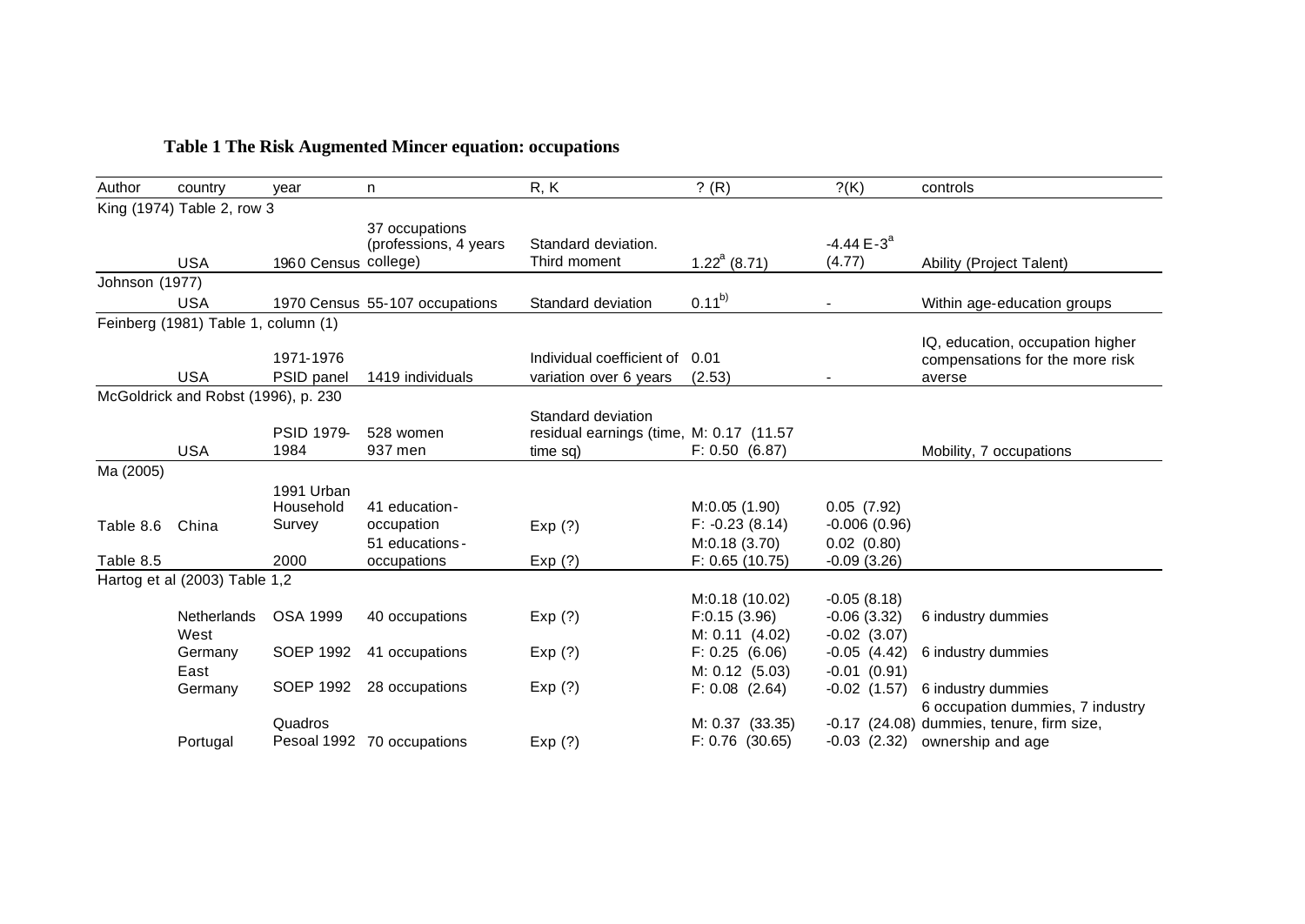| Table 1 continued |                               |                                      |                              |                                               |                    |                 |                                        |
|-------------------|-------------------------------|--------------------------------------|------------------------------|-----------------------------------------------|--------------------|-----------------|----------------------------------------|
| Author            | country                       | vear                                 | n                            | R, K                                          | ? (R)              | $?$ (K)         | controls                               |
|                   | Hartog et al (2003) Table 1,2 |                                      |                              |                                               |                    |                 |                                        |
|                   |                               |                                      |                              |                                               |                    |                 | Bargaining regime, public/private, 6   |
|                   |                               | Estructurra                          |                              |                                               | M: 0.29 (58.11)    | $-0.02(8.45)$   | industry dummies, 6 occupation         |
|                   | Spain                         |                                      | Salarial 1995 83 occupations | Exp(?)                                        | $F: 0.10$ (11.65)  |                 | $-0.02$ (35.83) dummies, city size     |
|                   |                               | Hartog and Vijverberg (2006) Table 3 |                              |                                               |                    |                 |                                        |
|                   |                               | NBER-CPS                             | 129 education-               |                                               | M: 0.16(15)        | $-0.06(26)$     |                                        |
|                   | <b>USA</b>                    | 1995-1999                            | occupation                   | Relative variance, skew F: 0.05 (4)           |                    | $-0.17(14)$     | Elasticities, t-values averaged        |
|                   |                               |                                      | 104 education-               |                                               | $M: 0.44$ (20)     | $-0.26(12)$     |                                        |
|                   |                               |                                      | occupation                   | Interguantile ranges                          | $F: 0.08$ (3)      | $-0.45(15)$     |                                        |
|                   | Diaz-Serrano (2000) Table 7.3 |                                      |                              |                                               |                    |                 |                                        |
|                   |                               |                                      |                              |                                               | $M: 0.02$ (7.4)    | $-0.02$ $(2.8)$ | Family status, region, industry, skill |
|                   | Spain                         | EPF 1990                             | 83 occupation                | Exp(?)                                        | $F: 0.04$ (4.2)    | $-0.10(4.8)$    | level                                  |
|                   | Moore (1995) Table 4          |                                      |                              |                                               |                    |                 |                                        |
|                   |                               | <b>PSID 1978-</b>                    |                              | Individuals coefficient of Union -0.08 (0.39) |                    |                 |                                        |
|                   | <b>USA</b>                    | 1987                                 | 856 individuals              | variation                                     | Non-union 0.09 (?) |                 | Risk interacted with union dummy       |

a) Regression coefficients: units and means not reported

b) Relative effect of one standard deviation on mean earnings, averaged over 18 age-education categories. All coefficients significant at conventional levels; t-values refer to estimated coefficient, not to elasticity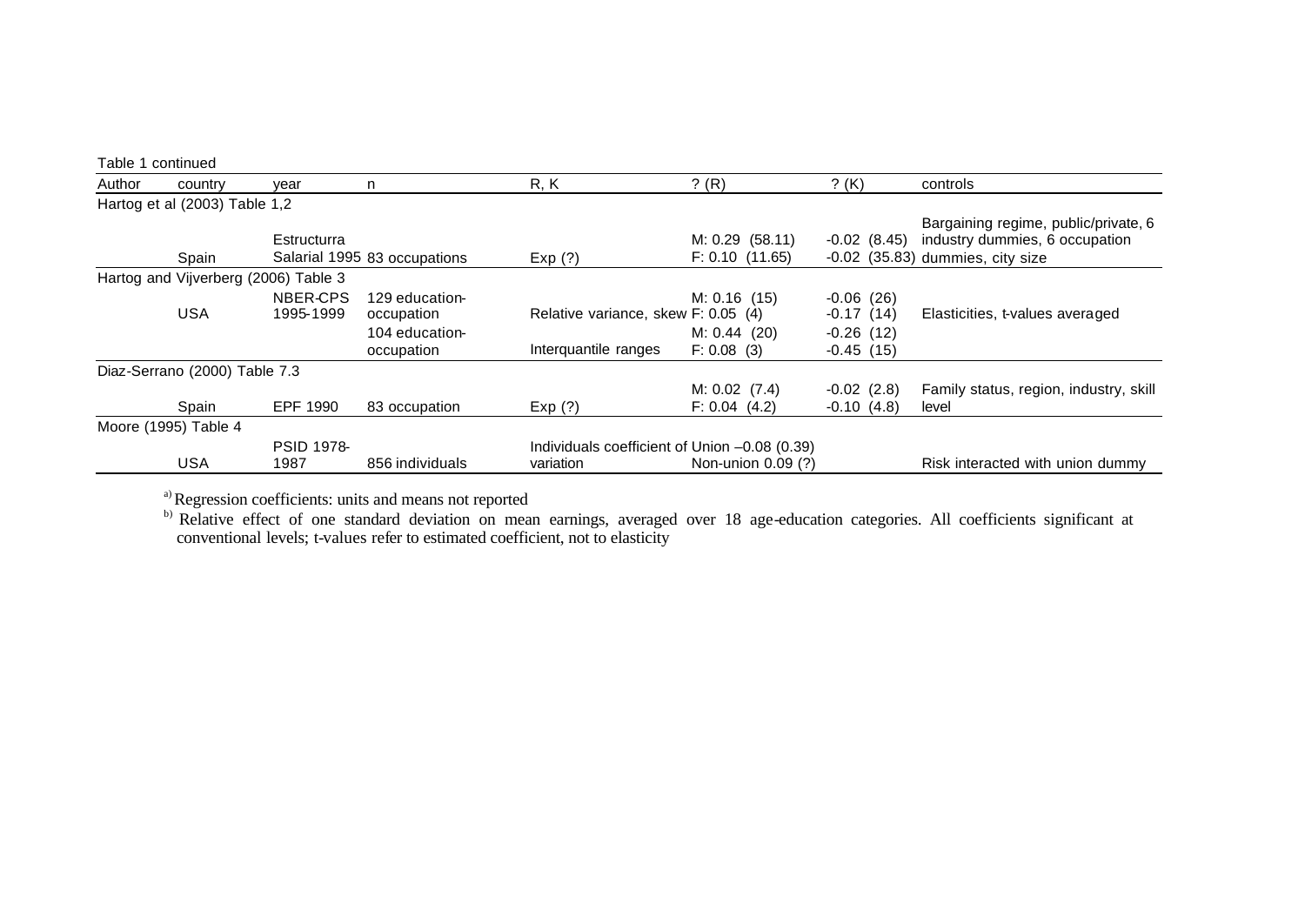| Author                                           | country                        | year            | n.             | R, K                 | ? (R)              | ? (K)            | controls                              |  |
|--------------------------------------------------|--------------------------------|-----------------|----------------|----------------------|--------------------|------------------|---------------------------------------|--|
| Diaz-Serrano, Hartog, Nielsen (2004) Table 2     |                                |                 |                |                      |                    |                  |                                       |  |
|                                                  | Denmark                        | 1984-2000       | 75 educations  | Exp(?)               | $0.03^{a}$         | $-0.005^{a}$     | Men, aged 30-40 clustered             |  |
| Berkhout, Hartog and Webbink (2006) Table 1, all |                                |                 |                |                      |                    |                  |                                       |  |
|                                                  | <b>Netherlands</b>             | LSO 1997        | 66 educations  | Exp(?)               | $0.2$ $(3.69)$     | (2.57)<br>-0.1   | clustered                             |  |
|                                                  |                                | Elsevier/SEO    |                |                      |                    |                  | Starting salaries, tertiary education |  |
|                                                  |                                | 1996-2001       | 100 educations | Exp(?)               | $0.08$ (4.53)      | $-0.04$ $(3.25)$ | clustered                             |  |
|                                                  | Diaz-Serrano and Hartog (2006) |                 |                |                      |                    |                  |                                       |  |
| Table 3,                                         |                                |                 |                |                      |                    |                  |                                       |  |
| Model 1                                          | Spain                          | 1995            | 53 educations  | Exp(?)               | 0.222 (16.50       | $-0.034(2.42)$   | clustered                             |  |
| Model 2                                          |                                |                 |                | relative error       | 0.202(16.96)       | $-0.008(10.00)$  |                                       |  |
| Model 3                                          |                                |                 |                | Interguartile ranges | $0.035$ (11.67)    | $-0.016$ (2.50)  |                                       |  |
|                                                  | Berkhout and Hartog (2006)     |                 |                |                      |                    |                  |                                       |  |
|                                                  |                                |                 |                |                      |                    |                  | Regression on mean earnings by        |  |
|                                                  |                                | Elsevier/SEO    |                |                      | M: $0.05$ $(2.19)$ | $-0.13(5.50)$    | education, personal characteristics   |  |
|                                                  | <b>Netherlands</b>             | 1996-2006       | 111 educations | Exp(?)               | $F: 0.04$ (2.43)   | $-0.10(6.43)$    | clustered; starting salaries          |  |
| Hartog and Vijverberg (2007)                     |                                |                 |                |                      |                    |                  |                                       |  |
|                                                  |                                | <b>NBER-CPS</b> |                |                      | M: 1.07 (9.34)     |                  | Region, ethnicity, working            |  |
|                                                  | <b>USA</b>                     | 1995-1999       | DOT-SEO cells  | Cell means           | $F: 0.86$ (5.41)   |                  | conditions                            |  |

# **Table 2 The Risk Augmented Mincer equation: education**

<sup>a)</sup> Elasticity averaged over 17 annual estimates (all significant); mean R and K from IZA DP 963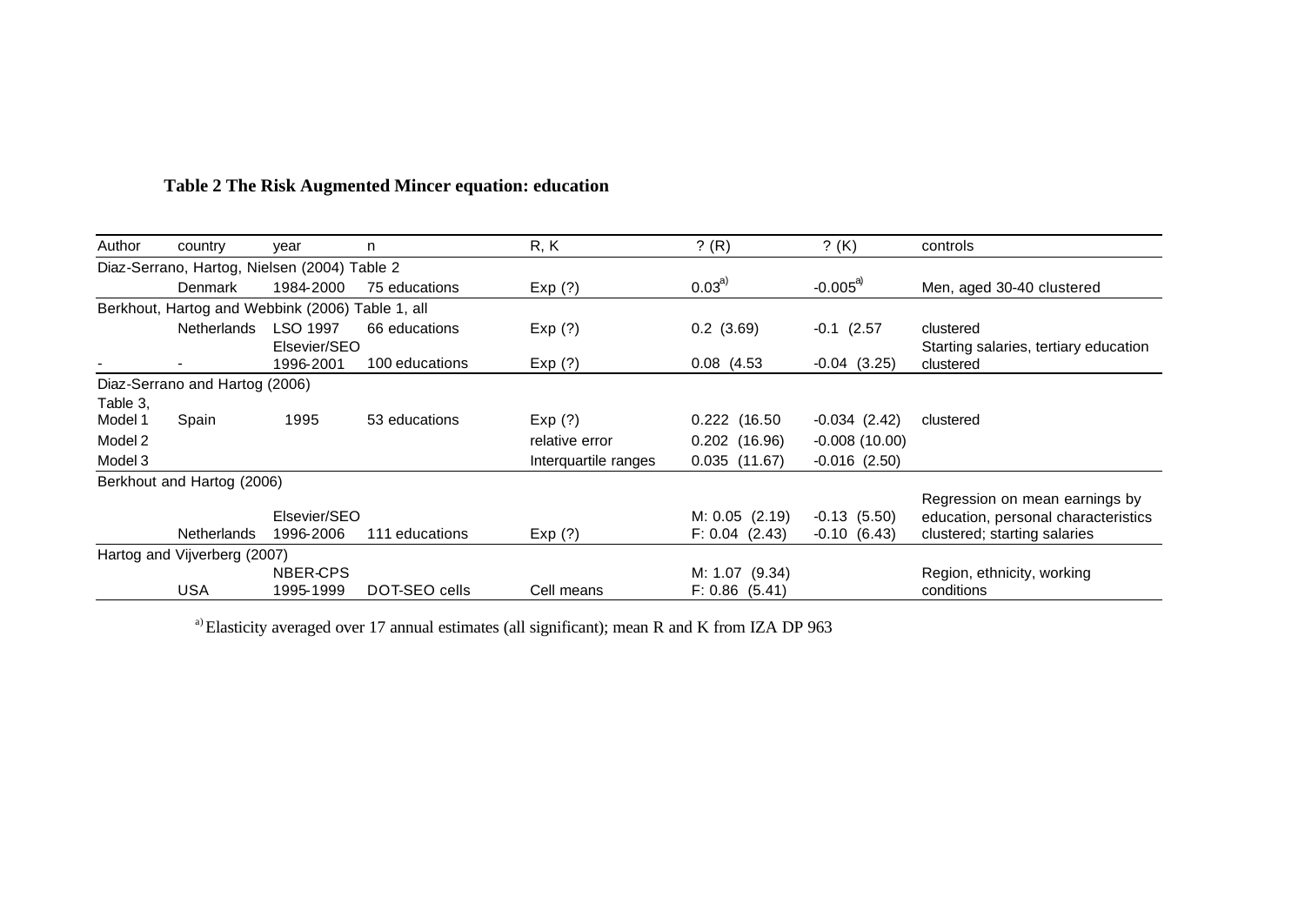estimated risk compensation than occupation based estimates, while the effect on estimated skew affection cannot be predicted.

The studies in Table 1 also fail to recognize a complication in the estimated standard errors. As noted by Moulton (1986), with R and K measured at group level, errors may be correlated within these groups and estimated standard errors should be corrected for this clustering within cells $^{8}$ .

Table 2 presents second generation estimates, with risk and skew measured by education and with standard errors corrected for clustering, or with mean earnings regressed on mean risk and skew. The basic conclusion is unaffected: a positive effect of risk and a negative effect of skew, both statistically significant. We cannot compare the magnitudes of the coefficients (elasticities) between Table 1 and Table 2, as they are based on different datasets and different controls, so we cannot test the prediction that education based measures lead to lower elasticities than occupation based measures. As we noted above, there is no difference between measuring risk and skew with the exponential specification or as relative measures (equation  $(7)$  versus  $(11)-(12)$ ). We have also tested another specification, with R and K based on interquartile ranges. As R and K will be sensitive to outliers, we have calculated the percentile distribution of the residuals in the first stage, and defined R as the difference between the 75the and the  $25<sup>th</sup>$  percentile and K as  $(P_{75} - P_{50})/(P_{50} - P_{25})$ . As can be seen in both in Table 1 and in Table 2, we still obtain significant effects with the proper signs.

 $8$  The Moulton problem is not relevant for Johnson (1977) and King (1974), who estimated on aggregate data by occupation and for Feinberg (1981), who estimated on panel data.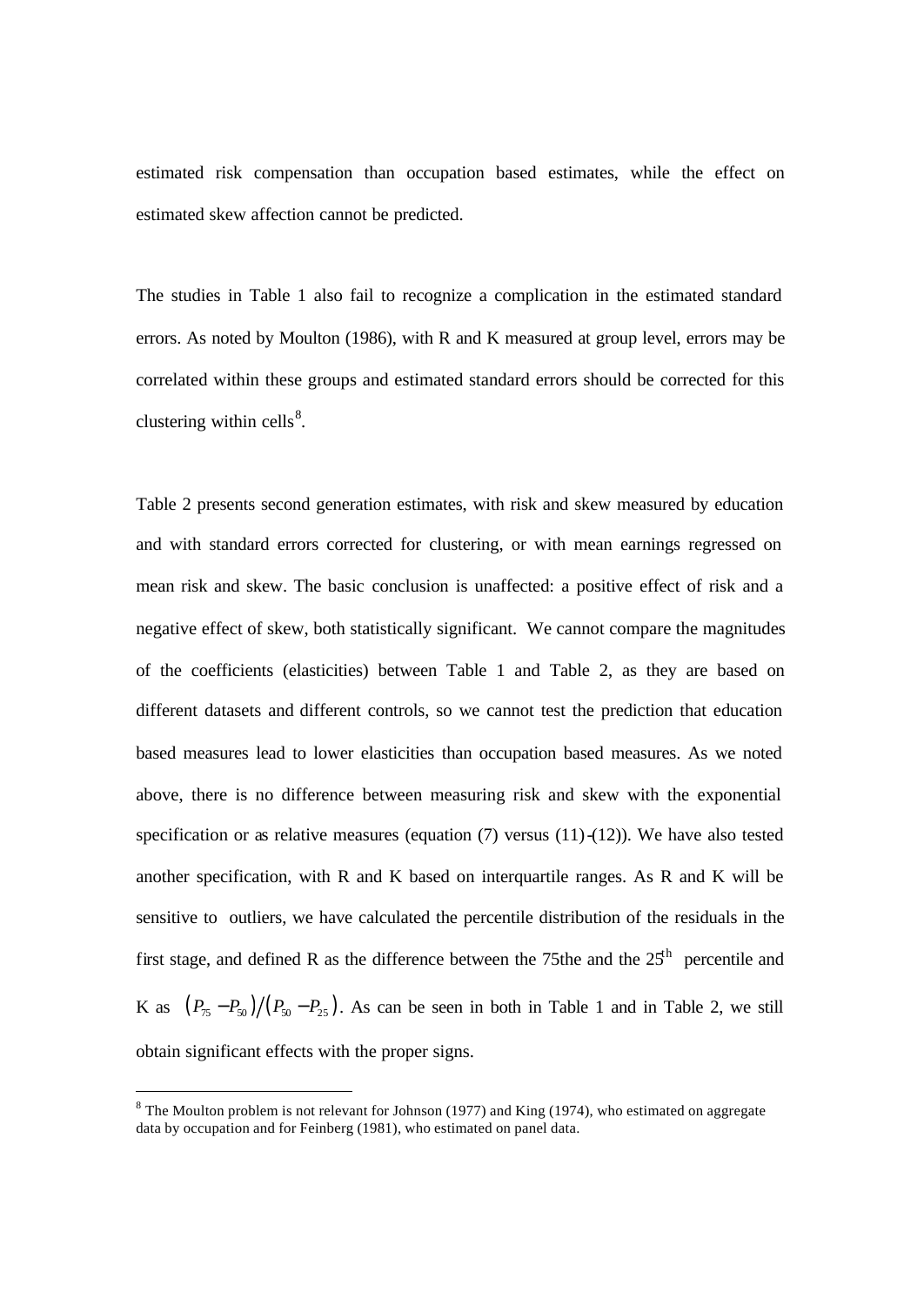On top of the Moulton problem, we have to realise that R and K are measured from a first stage regression and will be subject to sampling errors. Murphy and Topel (1986) have presented a method for consistent estimation of the variances of the second stage parameter estimates. In Diaz Serrano and Hartog (2006), the corrections for clustering and for generated regressors are combined, by replacing the conventional OLS covariance matrix estimator in Moulton's adjustment by the covariance estimator proposed by Murphy and Topel. The Moulton correction for clustering is important, but the additional correction for generated regressors has negligible effect on estimated standard errors.

With R and K fixed for a given occupation or education, second stage regressions cannot include a fixed effect. Thus, it may be that R and K do not measure any dimension of risk but simply some fixed effect of occupation of risk that is not picked up by the controls. In Diaz Serrano, Hartog and Nielsen (2003) we have regressed education fixed effects from the first stage earnings functions on R and K (both permanent and transitory, see below). The effect of R and K on these fixed effects was not statistically significant, thus indicating that R and K are not just representing education fixed effects through the back door. In Diaz Serrano and Hartog (2006) we applied the same test to our estimates for Spain, with the same result. We can be pretty confident that R and K are not just unidentified education effects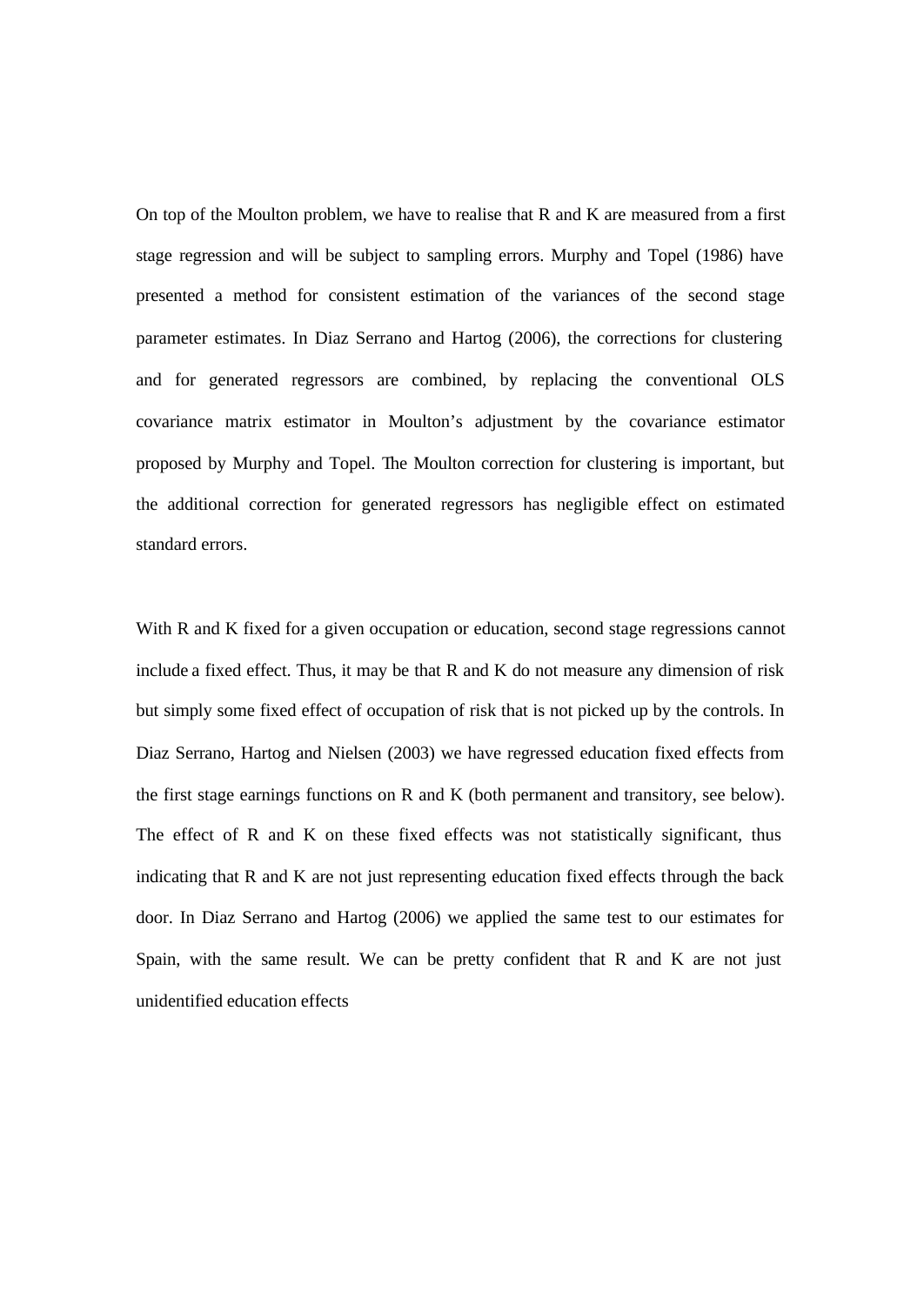#### **5. Unobserved heterogeneities**

An immediate objection to using the observed distribution of earnings residuals is the possible confounding of risk and heterogeneity. The (residual) distribution of earnings will be affected by many variables that for an individual may not pose any risk at all. Probably the most prominent of these variables is individual ability. But individuals may also differ in risk attitudes and they may even face individually different risk. To address these issues, in Jacobs, Hartog and Vijverberg (2005) we set up a simple model with a safe fixed wage job (with wage *Ws*) and a risky job with stochastic wage, at expectation  $E(W_r)$ . We did not refer specifically to educations as the problem is identical in a situation where individuals can choose a job or an occupation without first spending time in school (the required Mincer compensation for postponing earnings can simply be added to earnings).

If individuals are identical in all aspects (risk aversion  $\mathbf{r}$ , risk  $\mathbf{s}^2$  and "ability" expressed as expected productivity in the risky job), in equilibrium the expected risky wage will just compensate for risk and allocation will be arbitrary. Risk is properly estimated as observed wage variance in the risky job, the coefficient of risk compensation, estimated as the observed wage gap divided by wage variance, without bias, from the equilibrium condition  $E(W_r) = W_s + r s^2 / 2$ . This is a stripped down version of the model in section 2. Note that *r* is estimated from the wage gap divided by half the variance.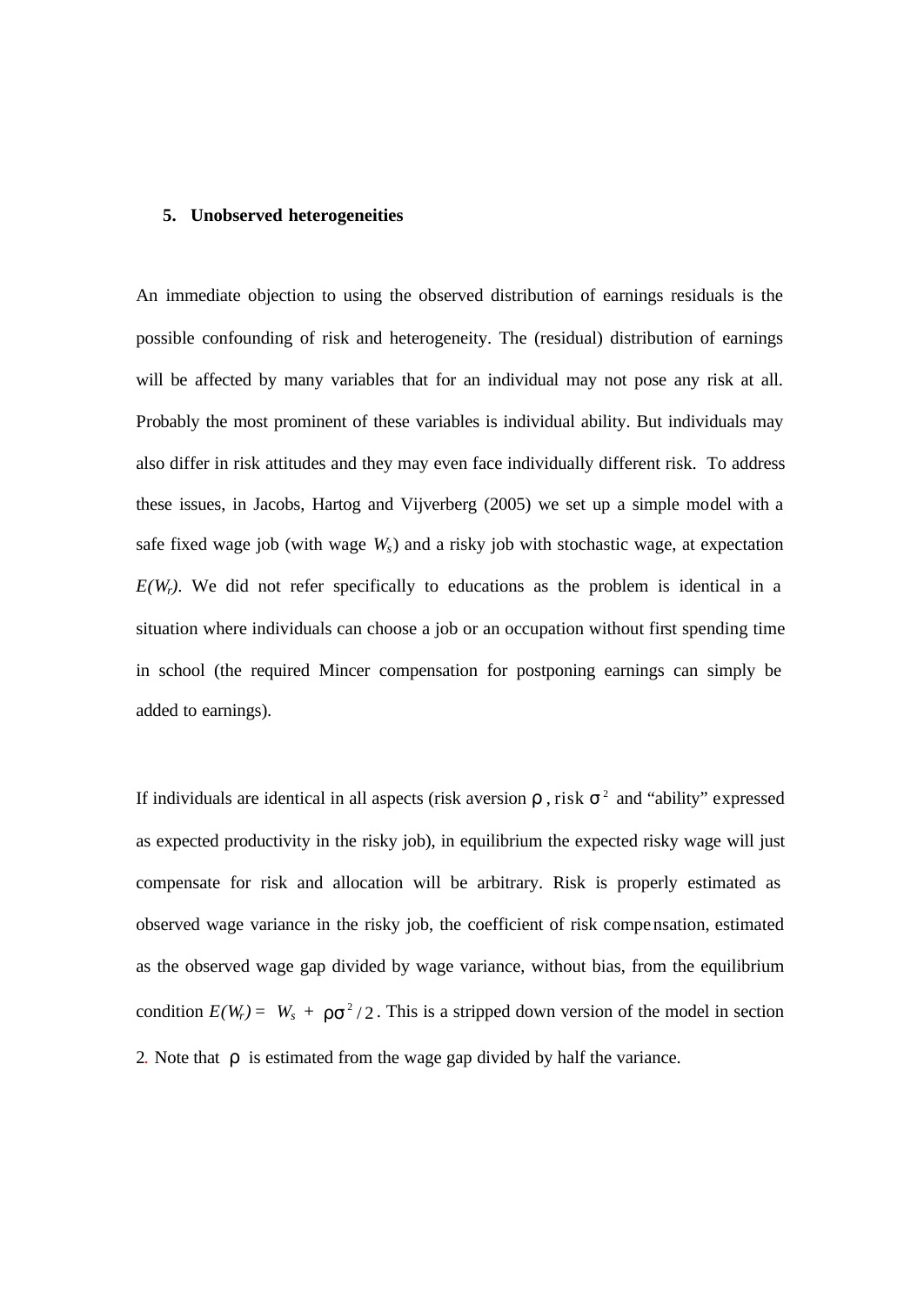To assess the effects of heterogeneity, we distinguish three cases. First, we assume that individuals only differ in risk attitudes, and have identical abilities and risk. This poses no special problem. The wage gap between risky and safe jobs is now determined by the risk attitude of the marginal individual, and this is just what is estimated in the OLS regression. Second, if individuals only differ in the magnitude of risk and are otherwise identical, residual earnings variance underestimates true risk, as only low risk individuals enter. As a consequence, risk compensation is overestimated. If individuals differ in both risk and risk attitude, the case is rather unusual. The threshold for entering the risky job is now defined as a critical value of the product of risk and risk attitude: the threshold for entry is a contour of combinations of the two variables that separate entry from nonentry. There is no single critical value of any of these variables and by consequence they cannot be estimated. The coefficient that is estimated in the Risk Augmented Mincer equation is now the maximum value of risk aversion for the individual that has the mean value of risk among those individuals who actually chose the risky job. The third case is where individuals only differ in ability, reflected in their expected earnings in the risky job; assuming individuals know their ability and the researcher does not, we have a garden variety of selectivity. The observed wage gap between the two jobs is now an overestimate of the wage premium, as the mean value of the risky wage also includes the effect of ability for those who chose the risky job. Observed wage variance in the risky job is an overestimate of risk, as it also includes the variance of ability between individuals. With risk aversion estimated as the ratio between wage gap and observed variance, we cannot predict the sign of the bias, as both numerator and denominator are biased upward. To assess this case , we revert to simulation. We find that the ambiguity in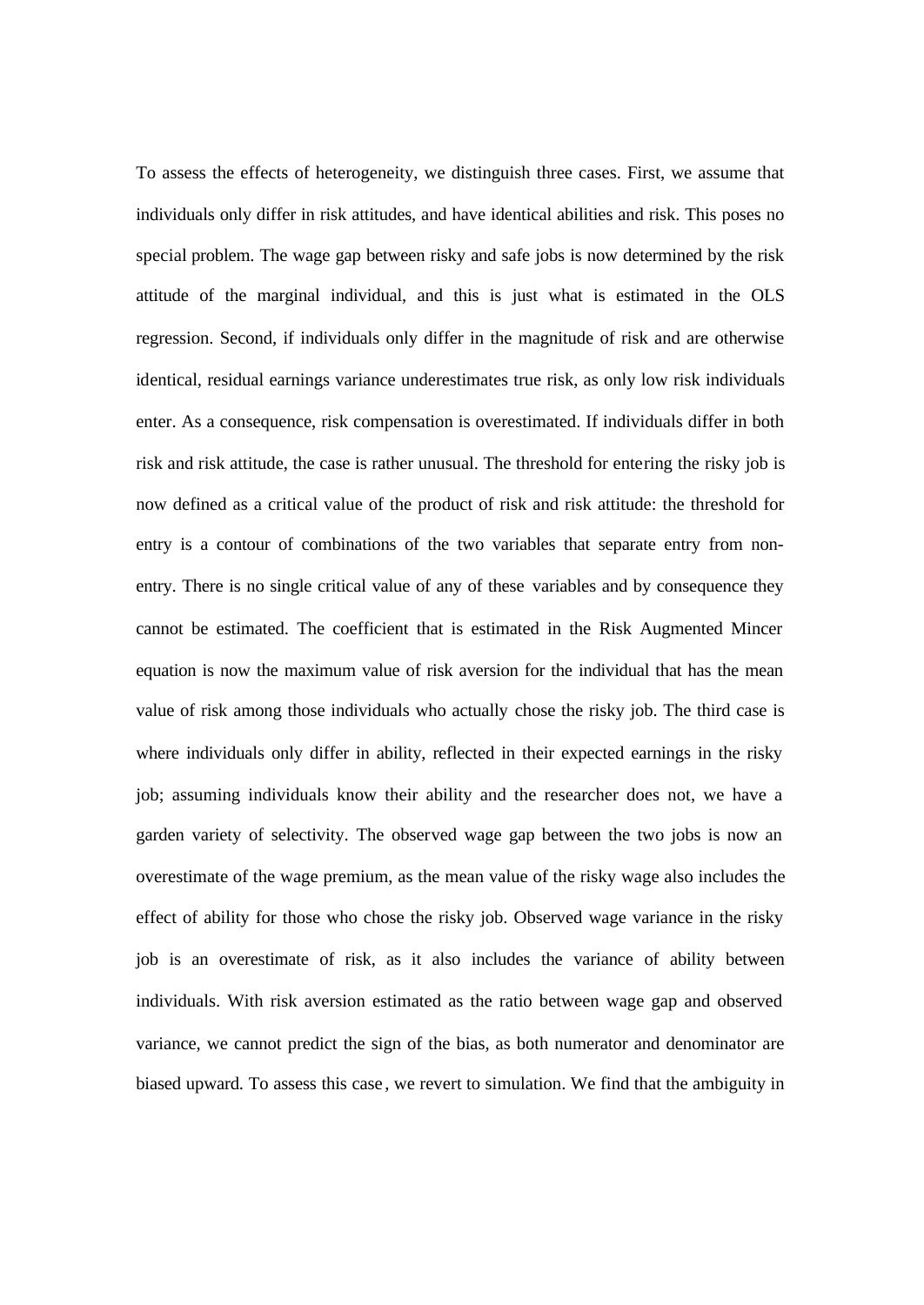the sign of the bias cannot be resolved by restriction to reasonable or plausible parameter values: depending on parameter values it may just as well be positive as negative. Thus of course implies that one cannot dismiss the risk compensation estimates as unreliable because they always produce an overestimated coefficient.

Below, we will discuss extensively whether ability is known to the individual and may generate an unobserved heterogeneity for the researcher, or whether individuals are also poorly informed. Here, we just note that observations on ability are available in several datasets, and that we are in a position to assess the effect of omitted ability bias in our estimates. Interestingly, the very first tests of the risk compensation hypothesis already allowed for ability differences. King (1974) controlled for ability as measured in the Project Talent. Significant effects of risk and skew were found while controlling for five ability measures: mathematics, English, reading comprehension, abstract reasoning and arithmetic reasoning. The basic conclusion was also upheld after splitting the sample in two classes of competing groups, technical and non-technical (a distinction confirmed by discriminant analysis on the basis of the five abilities). Estimation separately within the two groups, with their own measures of risk and skew, confirmed the basic results. Feinberg (1981), testing on a panel with individual intertemporal variance as his measure of risk, included IQ (a sentence completion test, on which no further information is given).

In Berkhout, Hartog and Webbink (2006) we analyse starting salaries for graduates from tertiary education in The Netherlands. Instead of using R and K for all individuals with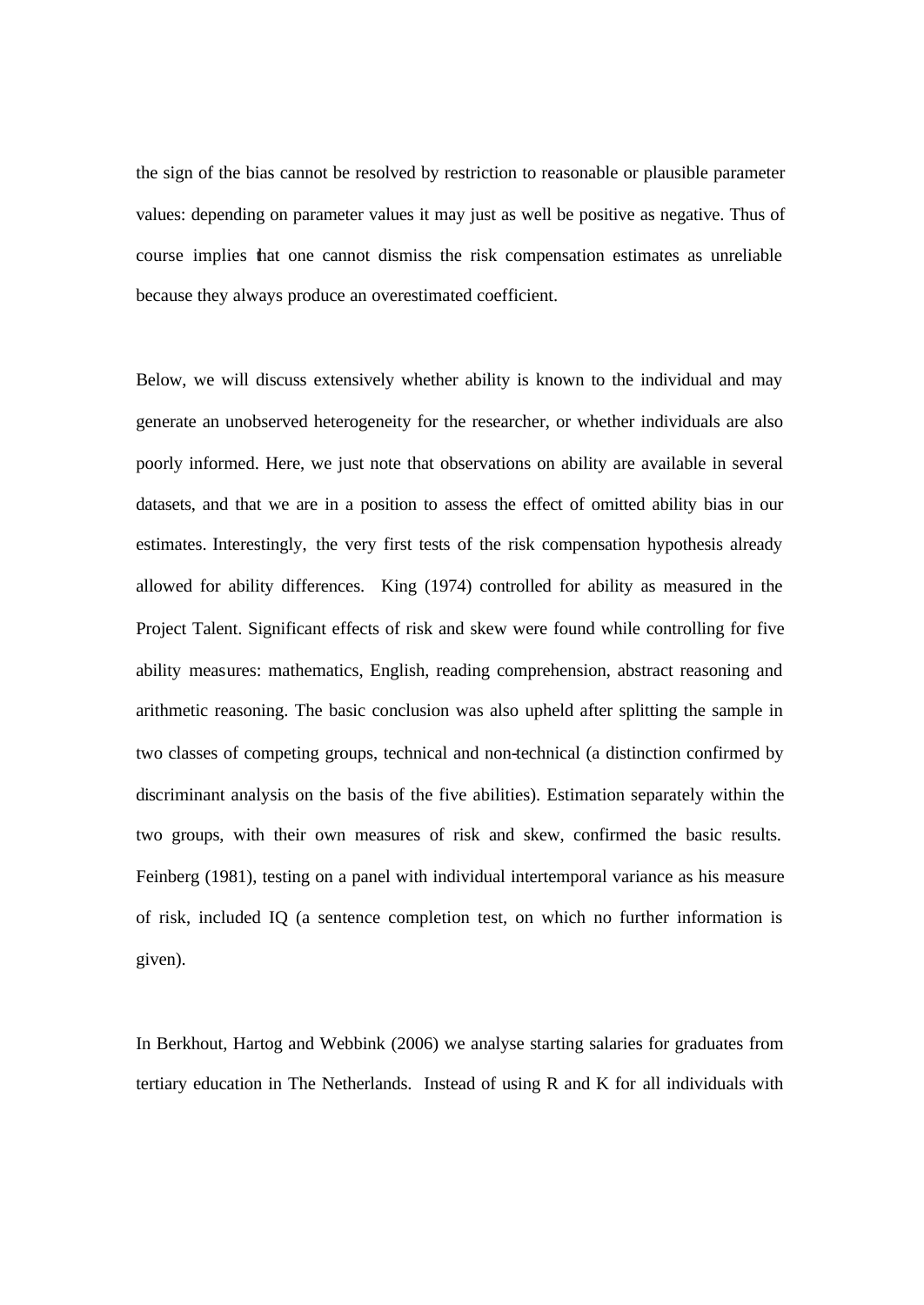the same education, we calculate these measures for ability quartiles as measured by the individuals' average grades for their secondary school final exam. This is a relevant stratification, as it is based on information for which we are sure that the individuals themselves also have it. The model underlying the risk compensation hypothesis assumes that students perceive their risk and then decide on education. If desired, they could use the same information as we do, by stratifying on secondary school grades. As the results in Table 3 indicate, after controlling for ability in this way the basic results are upheld. In conformity with our analysis we see that the bias from omitted ability can go either way. For vocational education, coefficients increase a little if we control for ability, but for university education they are cut in half. The latter result suggests that the overestimation of risk is larger than the overestimation of the mean.

|              | $\mathbf R$ | T    | K        | t    | N       |
|--------------|-------------|------|----------|------|---------|
| All tertiary |             |      |          |      |         |
| Total        | 1.69        | 4.53 | $-0.022$ | 3.25 | 31 893  |
| By quartile  | 1.20        | 4.22 | $-0.013$ | 2.79 | 31893   |
|              |             |      |          |      |         |
| Vocational   |             |      |          |      |         |
| Total        | 0.90        | 1.61 | $-0.004$ | 0.51 | 14 9 55 |
| By quartile  | 0.99        | 3.28 | $-0.007$ | 1.74 | 14 9 55 |
| University   |             |      |          |      |         |
| Total        | 2.18        | 6.67 | $-0.026$ | 2.69 | 16938   |
| By quartile  | 1.24        | 3.14 | $-0.013$ | 1.83 | 16938   |
|              |             |      |          |      |         |

**Table 3. Effect of controlling for ability on estimated coefficients (Elsevier/SEO)**

By quartile: R and K measured for individual's quartile for secondary school exam grades. Source: Berkhout, Hartog and Webbink (2006); clustered standard errors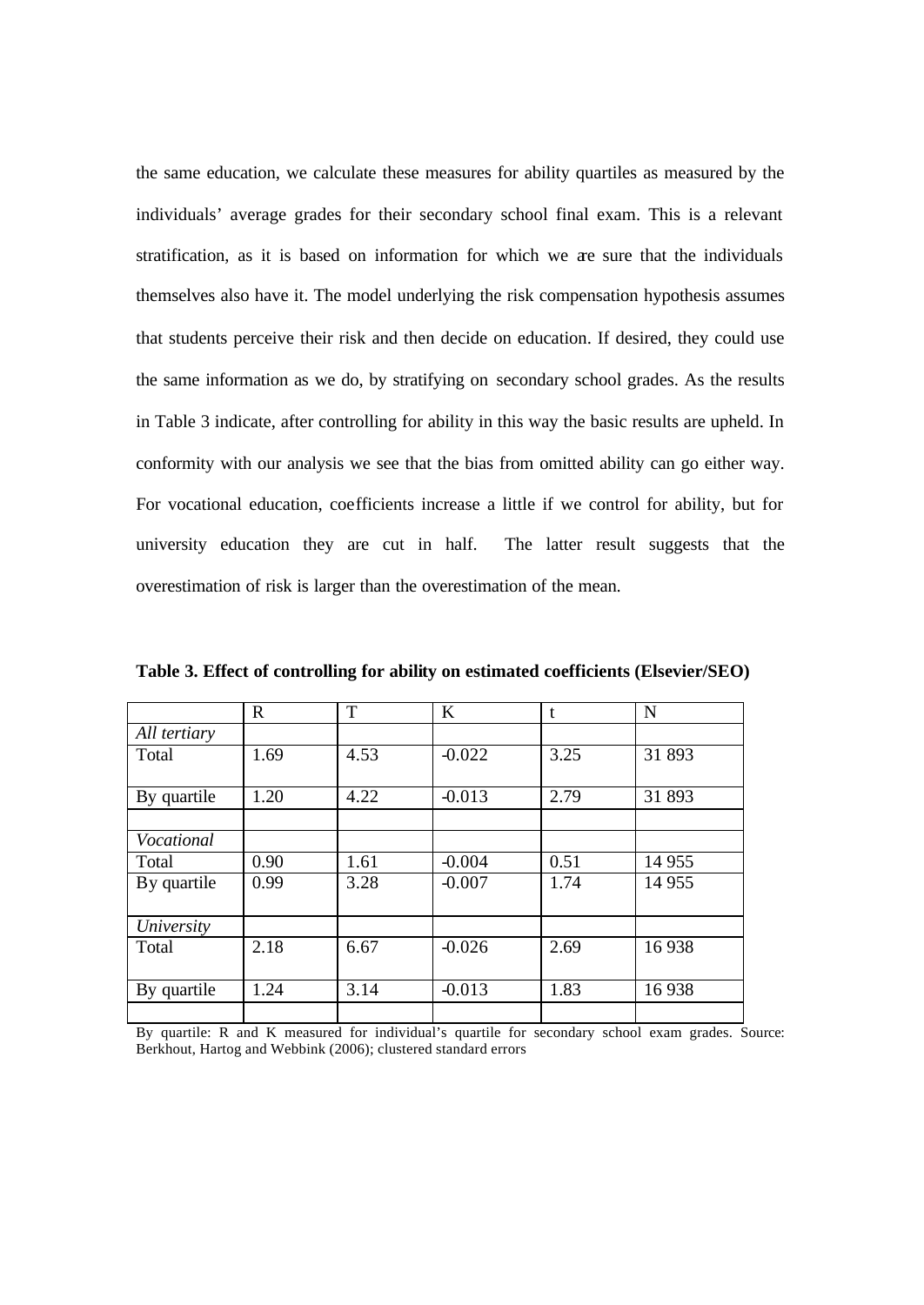Panel data are interesting for at least two reasons. By considering individual wage variation over time, unobserved heterogeneity is eliminated. Some of the first generation studies used panel data, and measured risk as the individual variance over time. Feinberg (1981) and McGoldrick and Robst (1996) each used 6 waves of the PSID and found statistically significant effects of individually measured risk, although the magnitude of the effect in the former study was very small. Moore (1995) measures risk individually from ten waves of the PSID and finds no significant risk compensation within either the union or the non-union sector, but instead finds that unions provide wage insurance (lower variance) at the price of higher hours variability.

Second, with panel data we can separate earnings variation between individuals and for given individuals over time. With a large and long Danish panel (1984-2000) we separate the earnings residual in an individual (random) effect and an annual transitory shock. We take the variance of the individual effects of individuals within the same education as the permanent risk of that education and the variance of the transitory component within an education as transitory risk. We insert the values in the wage equation for the pooled panel and we report the results in Table 4. The compensation for permanent and for transitory risk are both highly significant, though quite modest in magnitude. As to skewness, compensation for the permanent component is highly significant, with the right sign. For the transitory component, however, the prediction of a negative sign is squarely rejected, with a significant positive effect. The results for the permanent component are at variance with the hypothesis that individuals know their own fixed effect and need no compensation for it.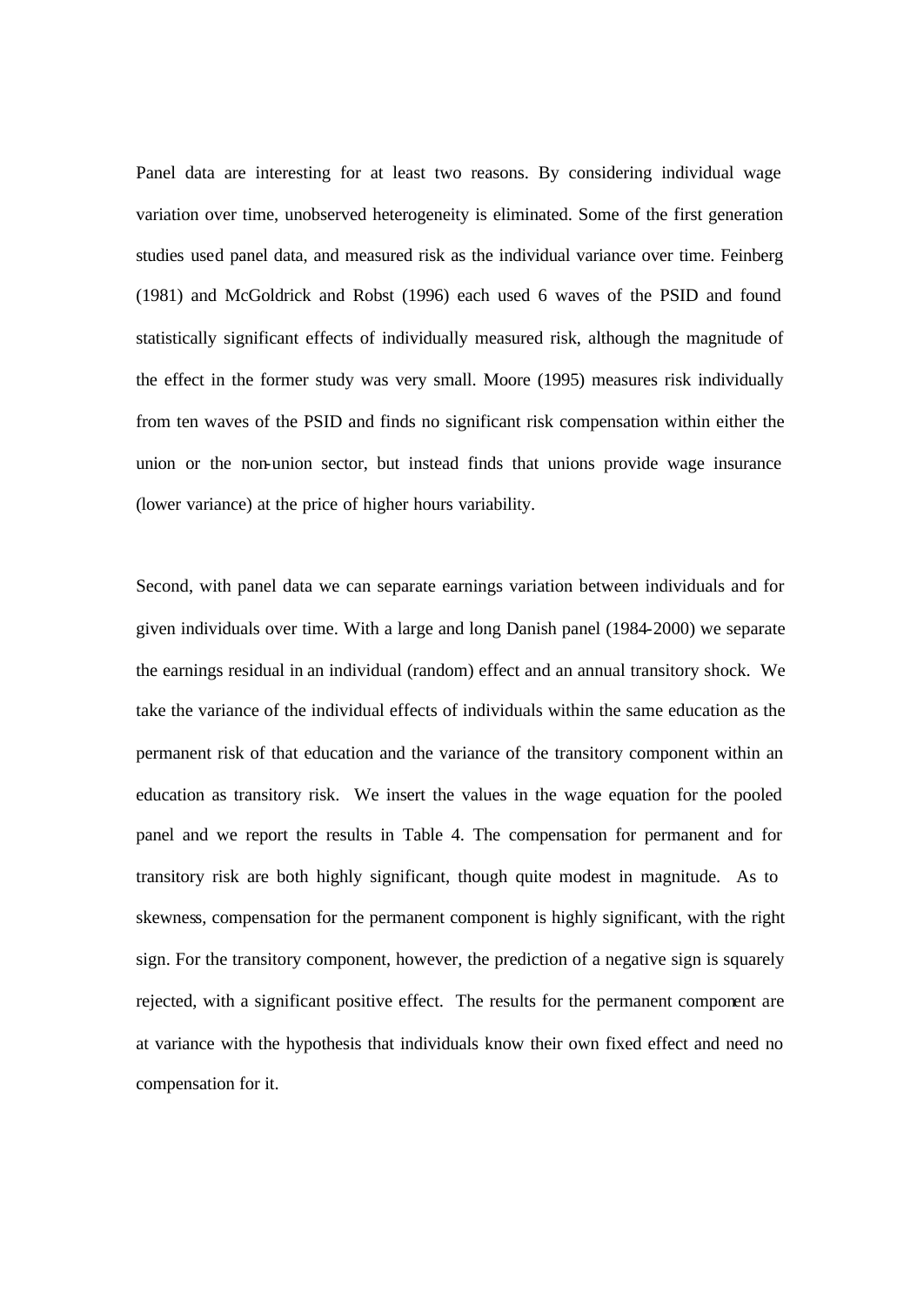Comparable results are obtained with the NLSY panel for the United States, with the same risk decomposition (permanent risk from individual random effects, transitory risk from the annual transitory shocks), but with compensation for risk only tested on the wage equation for the finale year. Again we find that risk compensated has the predicted sign, both permanent and transitory, although not significantly so for permanent. For skewness, the predictions find less support: only transitory skewness is significant with the right sign. Interestingly, if we calculate risk and skewness by IQ deciles, the results are virtually the same: omitted ability (as measured by IQ) does not do much harm.

| Denmark <sup>a</sup> 1984-2000 |         |           |
|--------------------------------|---------|-----------|
|                                | Risk    | Skewness  |
| <u>Permanent</u>               | 0.3322  | $-0.0481$ |
|                                | (17.90) | (17.84)   |
|                                | 0.0390  | $-0.0104$ |
| Transitory                     | 1.5727  | 4.1831    |
|                                | (6.00)  | (8.74)    |
|                                | 0.0472  | 0.0128    |
| USA <sup>b</sup> 1979-2000     |         |           |
| Permanent                      | 0.001   | 0.076     |
|                                | (0.99)  | (1.32)    |
| <b>Transitory</b>              | 0.309   | -0.976    |
|                                | (12.05) | (11.94)   |
| By ability decile              |         |           |
| Permanent                      | 0.010   | 0.002     |
|                                | (1.92)  | (1.15)    |
| Transitory                     | 0.297   | $-0.106$  |
|                                | (2.55)  | (3.99)    |

**Table 4:** Wage compensation for transitory and permanent shocks

Notes:

a. Estimates include years of education, age, age squared, and dummies for industry and occupation. Each cell contains coefficient, t-value in parentheses and elasticity in italics. Compensation estimated on pooled panel data. Source: Diaz Serrano, Hartog and Nielsen (2004)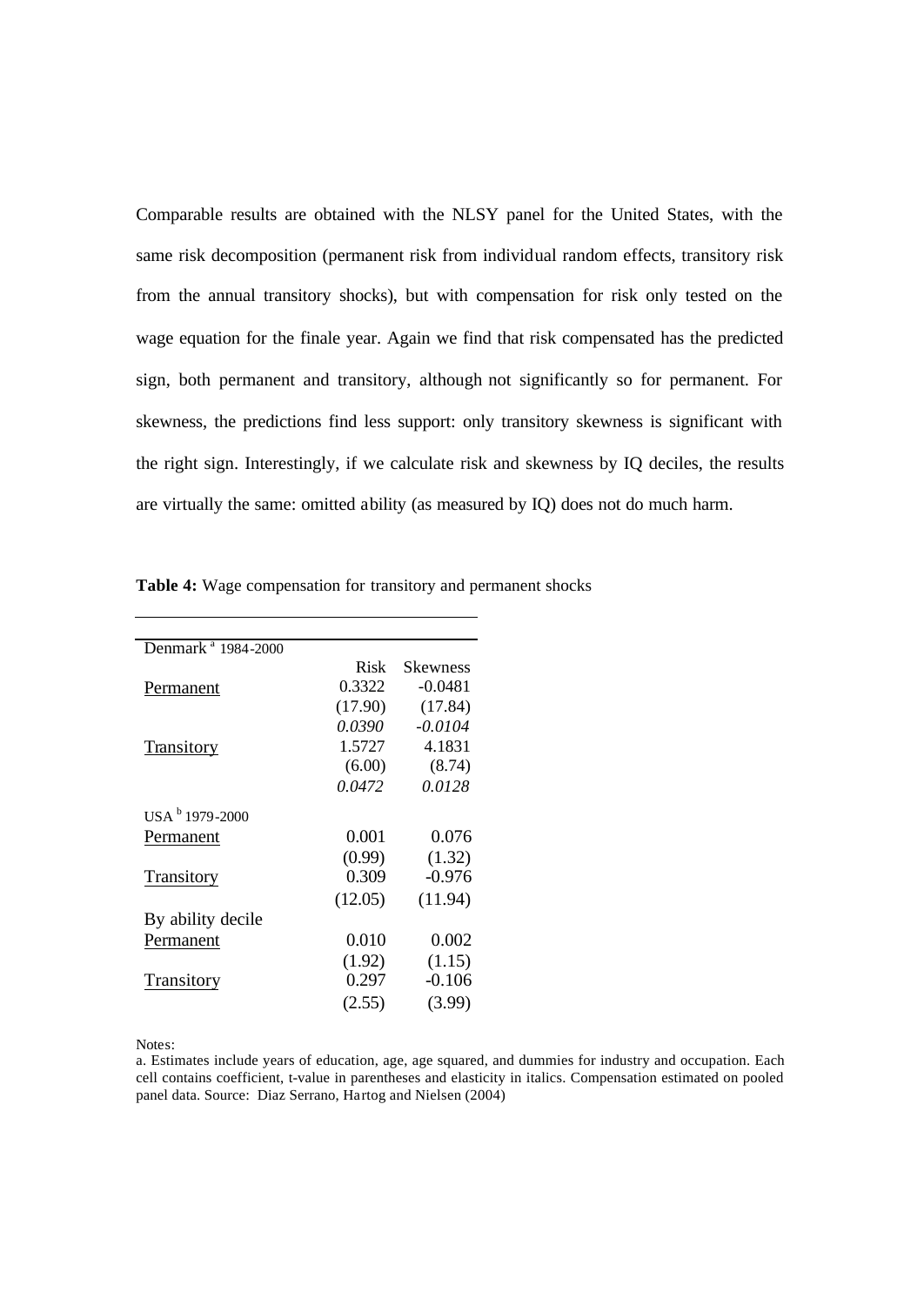b. Controls included for marital status, region, some occupation dummies, IQ test score (AFQT); the data are from NLSY 1979 (1979-2000). Compensation estimated on wages in 2000. Source: Raita, 2005, Tables 5.6, 5.7.

#### **6. Supporting evidence**

To consider the credibility of the results, we may consider some circumstantial evidence. First of all, we may note that there is nothing unusual about risk compensation. Compensation in the stock market is of course commonplace, but risk compensation in the labour market is also well established, both for instability of employment and for health and morbidity hazards (Rosen, 1986). In fact, employer behaviour exhibits the mirror effects of the risk compensation we analyse here. Fresh graduates pose a risk for employers to the extent that they cannot accurately assess their potential productivity. But as graduates have no alternative for putting their education at work, we expect employers to shift the risk of unknown abilities to employees. Using variance and skewness of students' grades in different disciplines as indicators of employer uncertainty we find that starting wages are lower in fields with high variance and higher in fields with high skewness (Berkhout and Hartog, 2006).

More specifically, we may point out that there is evidence that individuals indeed care about the financial risk when choosing a labour market position. King (1974) and Saks and Shore (2003) note that with risk aversion declining in wealth, one should expect that students from wealthier backgrounds choose more risky occupations. This is precisely what they find, with American data. One might extrapolate this to choice of education, but not much evidence is available. Kodde (1985), using Dutch data on individual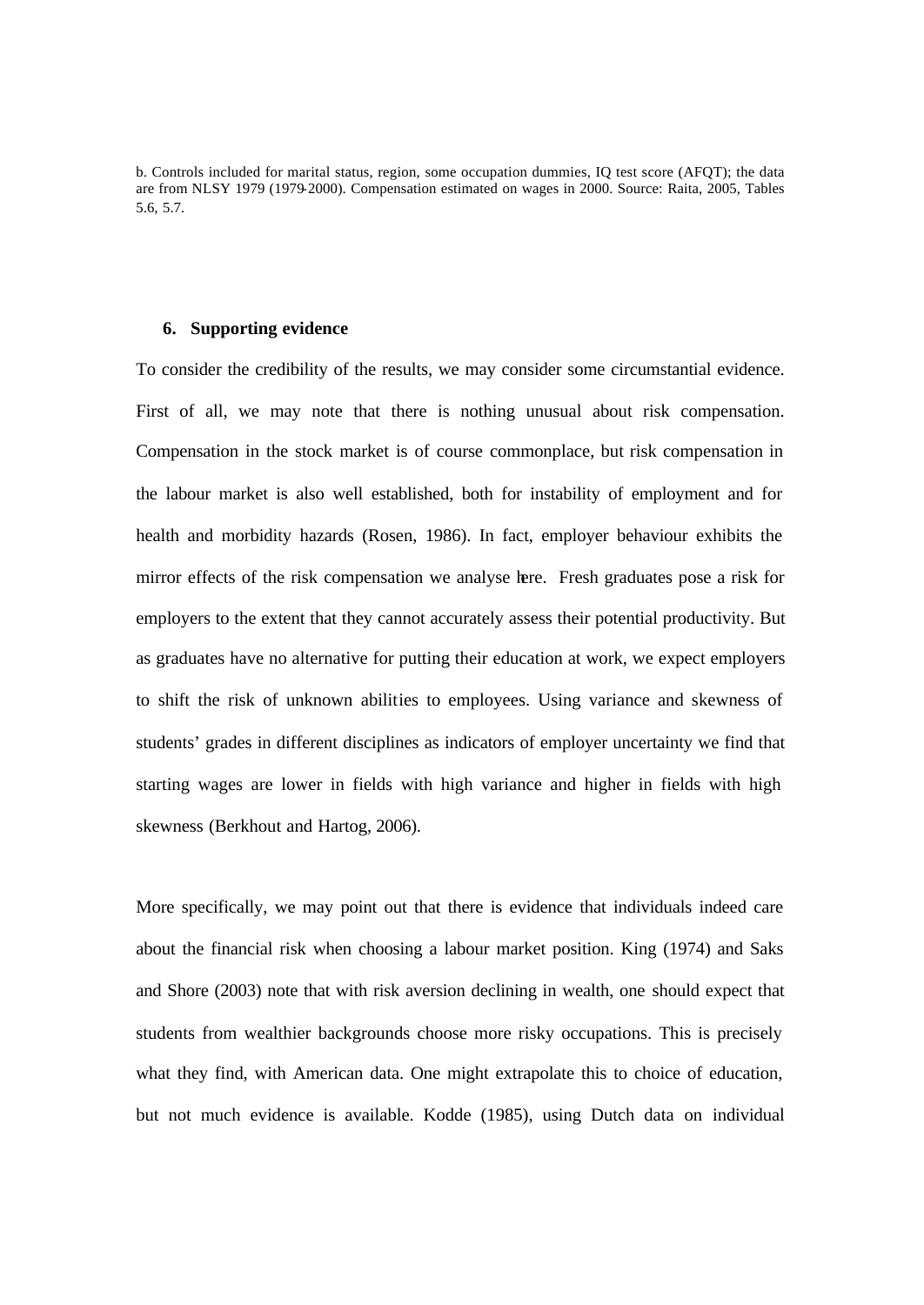students' expectations, finds no clear effects of the gap between highest and lowest earnings expected with a university on probability to attend. Lazear (2005) reports that individuals are more likely to start their own business firm if the first industry in which they were employed after leaving university has high wage variance, implying they have relatively low risk aversion.

Hartog and Vijverberg (2006) is the only paper that attempts to estimate structural parameters in the wage compensation equation. The estimated coefficient of relative risk aversion is 0.64 for men and 0.46 for women, which is in the low end of the interval of estimates from various sources, such as consumption –savings models, TV games and direct surveys. The coefficient of relative skewness affection is estimated at 1.03 for men and 2.18 for women, higher than the only other value we found in the literature (0.3, in a consumption-savings model). The interesting observation is that the implied preference parameters are very much in line with similar values found in quite different applications, and that attitudes towards financial risk in the labour market are not fundamentally different from attitudes revealed in consumption-saving decisions.

One may have doubts that R and K properly measure the uncertainty they are meant to measure. In that respect it is reassuring that if we use dispersion measures derived from the percentile distribution of residual earnings, the results are not essentially different. Supporting evidence is also provided by Pereira and Martins (2002). They measure risk as the difference between returns to education in the highest and the lowest decile in quantile regression. Regressing the Mincer rate of return on risk across 16 countries, they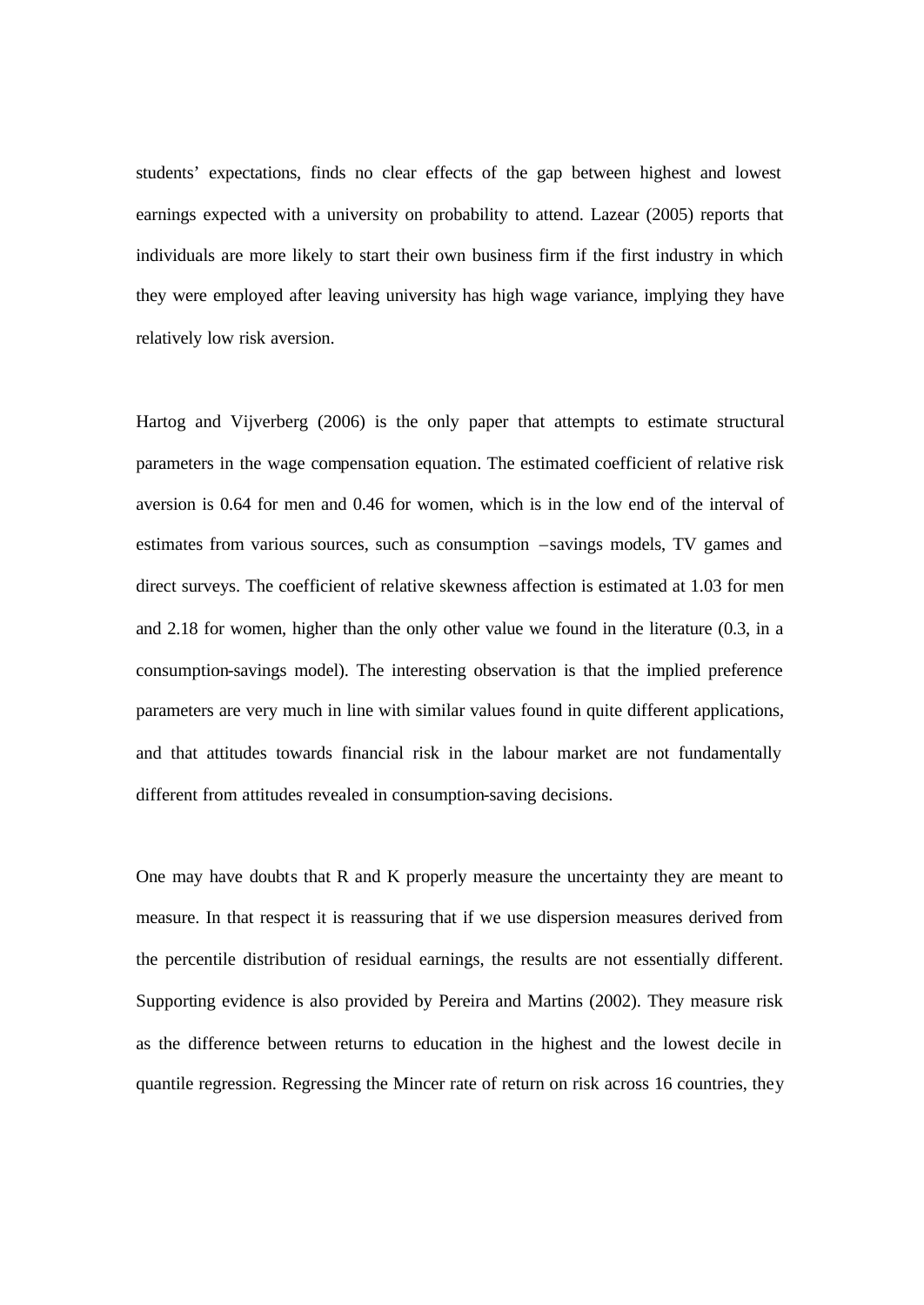find a significant positive effect with implied elasticity of 0.2. Even though there are only 16 observations, the evidence is neatly in line with the other results we report here.

Shaw (1996) argues that on-the-job training is a risky investment and that less risk averse individuals will invest more. She exploits the fact that the share of financial wealth held in risky assets is proportional to the degree of risk aversion (and hence, that this share can be used as an index of risk aversion) but also uses a direct survey question on risk aversion<sup>9</sup>. She finds indeed that less risk averse individuals have higher wage growth. If the share of financial wealth invested in risky assets increases from the sample mean of 0.10 to 0.4, her model implies that the share of human capital devoted to investment in creating new human capital would also increase fourfold. The 3-year growth rate of the wage would then increase from 6.6% to 7.8 %, i.e. an increase by 18%. Her results can also be used to calculate that compensation for earnings risk as emphasized in this paper has an elasticity of 0.5: moving from the class of above-average risk takers to the class of average risk takers, residual log wage variance falls 50% while the average wage falls 30%, moving to the class of no-risk takers, residual log wage variance falls 70%, while the average wage falls 40%. Shaw's results provide strong evidence in favour of our approach. Her results are not based on *assumed* risk taking behaviour, they hold for individuals who differ in stated risk attitudes. Individuals who indicate that they take more financial risk to obtain larger gains have higher average wage and higher residual wage variance. The same relationship holds in growth rates: less risk averse individuals

 $9$  Her model is very similar to the model later developed by Hartog and Vijverberg (2007) to analyse school curriculum choice as an optimal risk-return portfolio.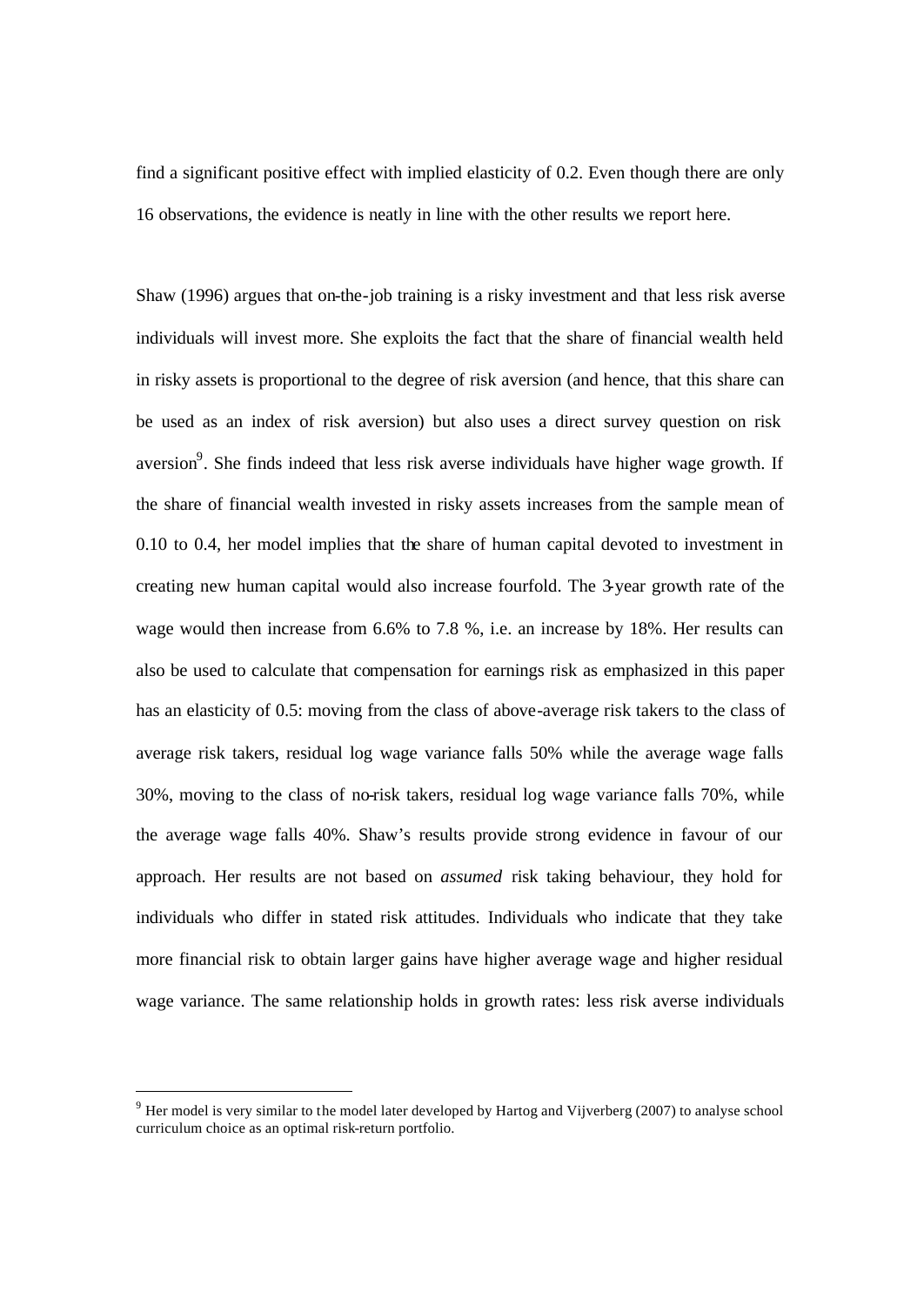have higher wage growth rate and higher variance of residual wage growth<sup>10</sup>. Replication of Shaw's model on Spanish data (in progress) confirms these results.

Diaz-Serrano (2005) and Dohmen et al. (2007) document that individuals sort themselves into labour market positions according to their risk attitudes. Diaz-Serrano measures earnings uncertainty as residual variance in Italian panel data after removing individual fixed effects and finds that earnings uncertainty correlates significantly with the stated reserva tion price for a lottery ticket: more risk averse individuals have less earnings uncertainty. Dohmen et al use a measure of individual risk attitude obtained from a survey question and find clear support for this measure in a validation exercise with experimental data. They measure earnings risk as residual earnings variance by occupation and report significant correlation between risk and individual risk attitude: more risk averse individuals sort into jobs with less earnings variance.

## **7. Should we correct for selectivity?**

The hypothesis of risk compensation in wages is based on the assumption that supply decisions by potential students affect market wages. Students are supposed to react on the financial uncertainty associated with an education. The estimations we presented use observed residual variances as an indicator of risk. It's by now a natural reflex of labour economists to assume a selectivity problem here, on the hypothesis that individuals are well informed on their abilities and their income prospects (see e.g. Chen, 2006; Chen

 $10$  The effect of the increase in the risky asset share is given in Shaw's Table 2. Changes in mean wages by risk class are given by the regression results at the bottom of page 641. Variances by risk class are given in footnote 22.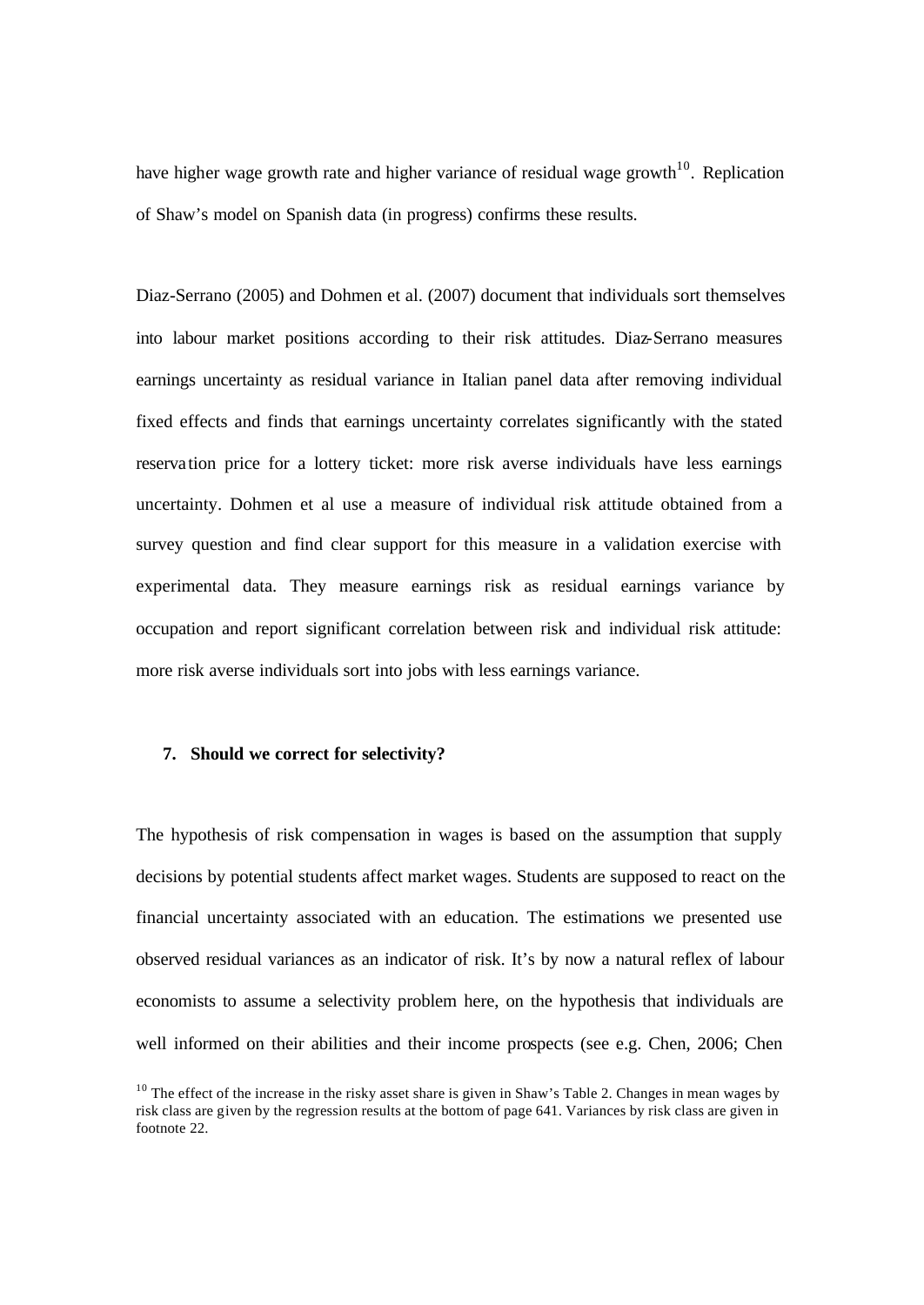and Khan, 2005). Selectivity corrections are based on the assumption that students, when they take their decisions, have information on future returns that the researcher can only observe in later realisations for the same set of potential students. However, there are good reasons to be critical on the assumption that potential students are so well informed. Direct indicators of students' expectations are particularly negative. Before entering this discussion, it is good to point out that we are *not* interested in the true risk associated with an education. What matters in our case is the *belief* of potential students on the risks they are facing. As usual in economics, there are two approaches: one may impose a model structure and estimate the apparent beliefs, as revealed by observed behaviour, or one may apply a direct approach and elicit individuals' beliefs by interviewing them. The difference relates to different methodological stances, but should preferably be solved by empirical evidence.

Dominitz and Manski (1996) have shown that students are highly uncertain on their benefits from an education. They interviewed high school and college student on their earnings expectations under different scenario's. Their study is rather exploratory in methodology, with only 71 high school students and 39 college students, but it is very carefully executed and gives unusual insights. Students have widely divergent anticipations. For example, among male high school students asked for expected median earnings at age 30 in the scenario where they will have completed a bachelor degree, the 10th decile expects 25 000 dollars whereas the  $90<sup>th</sup>$  decile expects 56 000 dollars. Students were also interviewed on the dispersion in their own future distribution of earnings. For example, the same groups, under the same scenario, expect interquartile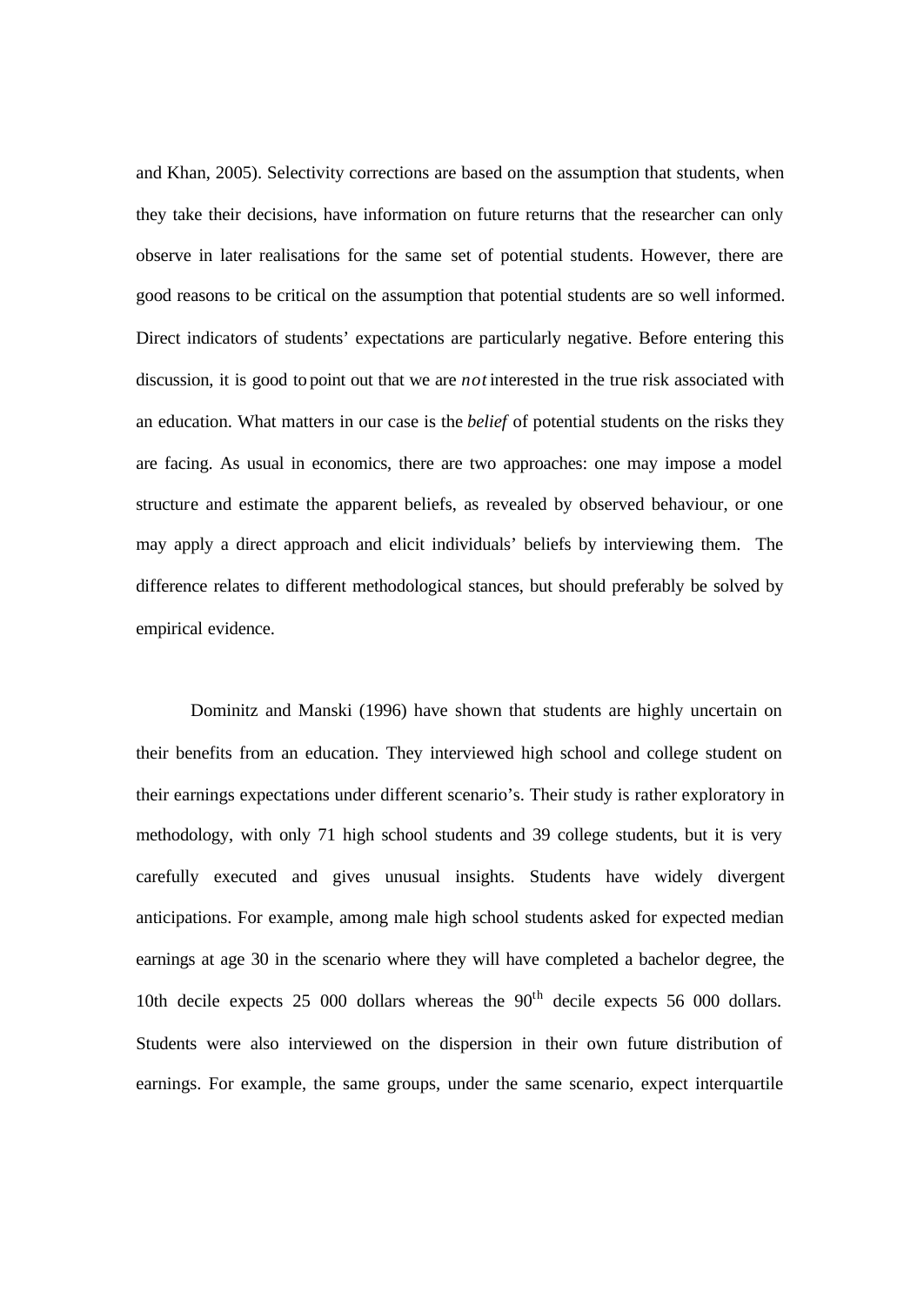ranges of 28 000 and 58 000 dollars (interquartile ranges are derived from questions on the probabilities to surpass specified thresholds)<sup>11</sup>. Perceived returns differ widely. At age 30, the male high school students at the  $10<sup>th</sup>$  percentile expect an earnings advantage from college of 10 000 dollars, at the  $90<sup>th</sup>$  percentile they expect a gain of 30 000 dollars. Students were also asked to state the actual dispersion of earnings by education. Generally, they overestimate the interquartile range. Interestingly, predictons of their own median expected salary correlate positively with their perception of the actual median: "Respondents who believe current median earnings to be high (low) tend also to expect their own earnings to be high (low)" (o.c., p 25). Dominitz and Manski do not relate their results to family background, personal ability or school achievements, so we cannot rule out that the large variation expected interquartile ranges (which we might label risk) is related to superior information. But the positive correlation between expected personal median and perceived actual median is compatible with students using actual distributions as a basis for their own expectations, with perception errors carrying over into variation in their expectations. Perception errors may be unrelated to their own qualities. Results by Brunello, Lucifora and Winter-Ebmer (2004) can be interpreted as support for this view. They collected information on expected earnings from university students in ten European countries (business and economics). The expected wage premium over high school graduates at labour market entry was unrelated to any variable except age: not to parental background, not to channel of information about future earnings (university publication, career center, special reports, press, personal communication), not to reason for choosing their selected university, not to self-assessed

 $11$  The answers on medians and ranges have no fixed patterns. Across groups and scenarios, the answers and their ratios differ widely.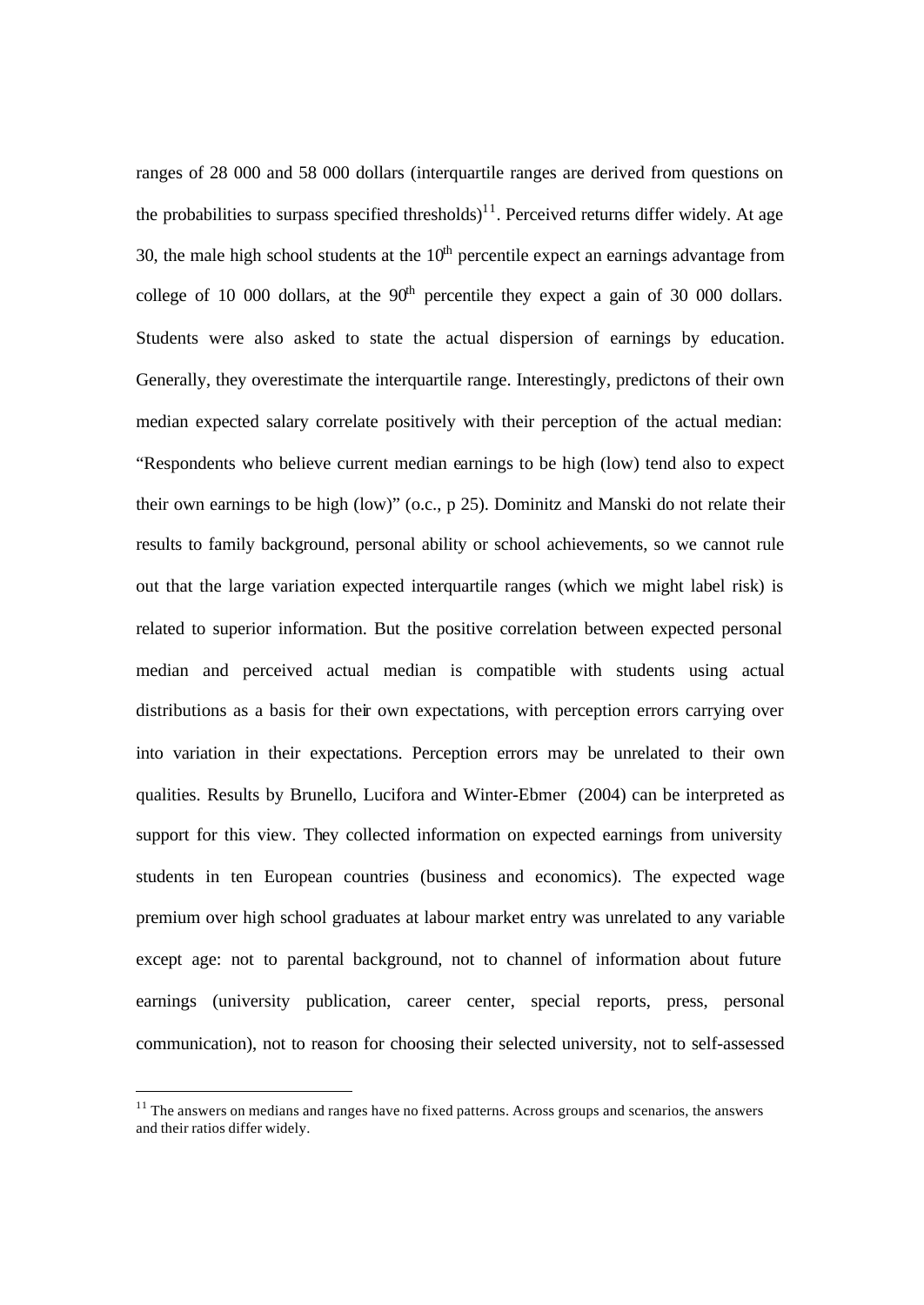relative ability. The expected premium of university over high school graduation after ten years of experience is only significantly lower for older students, women and students with longer expected time to complete the degree (and again not to self-assessed ability). These results only refer to university students, not to those who choose not to go to university, but they do not point to systematic patterns in expected benefits, except for the effect of expected length of study, which possibly reflects an update of initial expectations during the study.

 Wolter and Weber (2000) apply the Dominitz and Manski approach to Swiss students. They also find large dispersion in expected medians (a coefficient of variation across individuals of about 0.20) and considerable uncertainty as reflected in the interquartile range. Americans' individual uncertainty is larger than actual interquartile ranges, whereas for Swiss students individual uncertainty is smaller than actual dispersion. The Swiss students are asked for individual wage expectations under two scenarios, secondary education and tertiary education. These estimates are not significantly different from actually observed medians for these groups (the mean signed error is not significantly different from zero). Most interestingly, the deviations do not differ between respondents with different actual schooling choice (students in high school in a business college or a university of applied science), neither for men nor for men, neither for age 30 nor for age 40. This does not point at selectivity related expectations. Rather, the outcomes are compatible with all students anchoring their expectations on actually observed wages.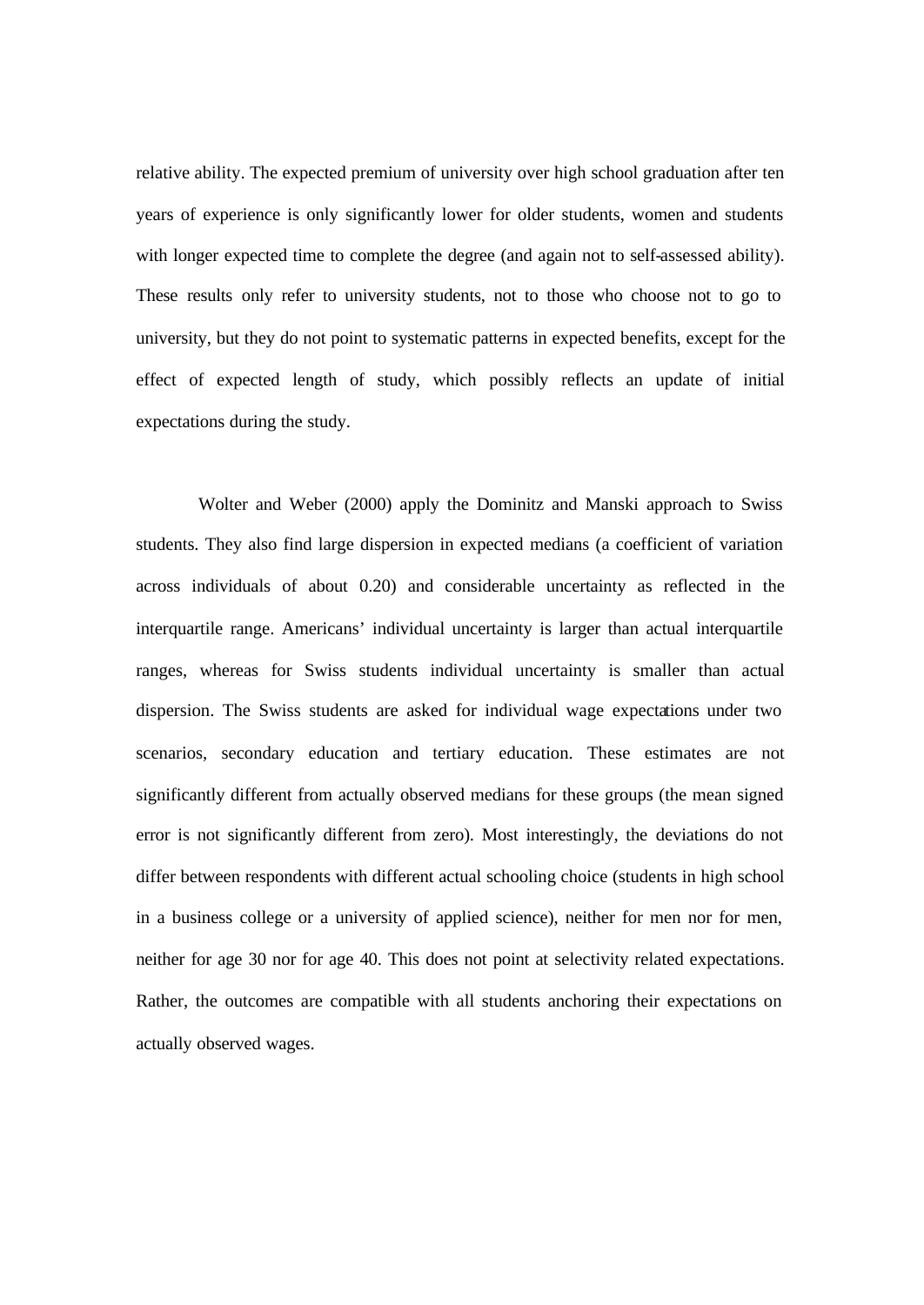Hartog and Webbink (2004) report that first-year students can predict mean salaries by education but they cannot predict their own starting salary after graduation, four years ahead: the correlation between an individual's prediction and the realisation is 0.06.

Indirect indicators, conditional on econometric modelling, are usually somewhat more optimistic but still ascribe a large share of variance to risk. Arcidianoco (2004) estimates that 50-60% of the variance of an ability indicator related to major in university is noise. Cunha, Heckman and Navarro (2005) claim that 60% of variability in returns to education is forecastable at the individual level, and, hence, related to individual heterogeneity, leaving 40% for risk. Perhaps it is not too bold at this stage to say that direct evidence supports the assumption that individual risk may well be approximated by observed (residual) variance while econometric modelling lends more support to a selectivity problem.

The more conventional, two-stage approach to selectivity correction is restricted to a few alternative educations, as these models are not easily estimated for, say, 30 or more alternatives. Chen and Khan (2005) use the 1976 observations from the NLSM 1966 data to assess residual variance with just two options, high school and with college education. Straightforward OLS estimation of an earnings model yields residual standard deviation of 0.397 for college and 0.370 for high school graduates, while two-stage Heckman estimation gives 0.455 and 0.445 (o.c., Table 5). The effect of the selectivity correction on the relative dispersion is quite modest: one is underestimated by 13%, the other by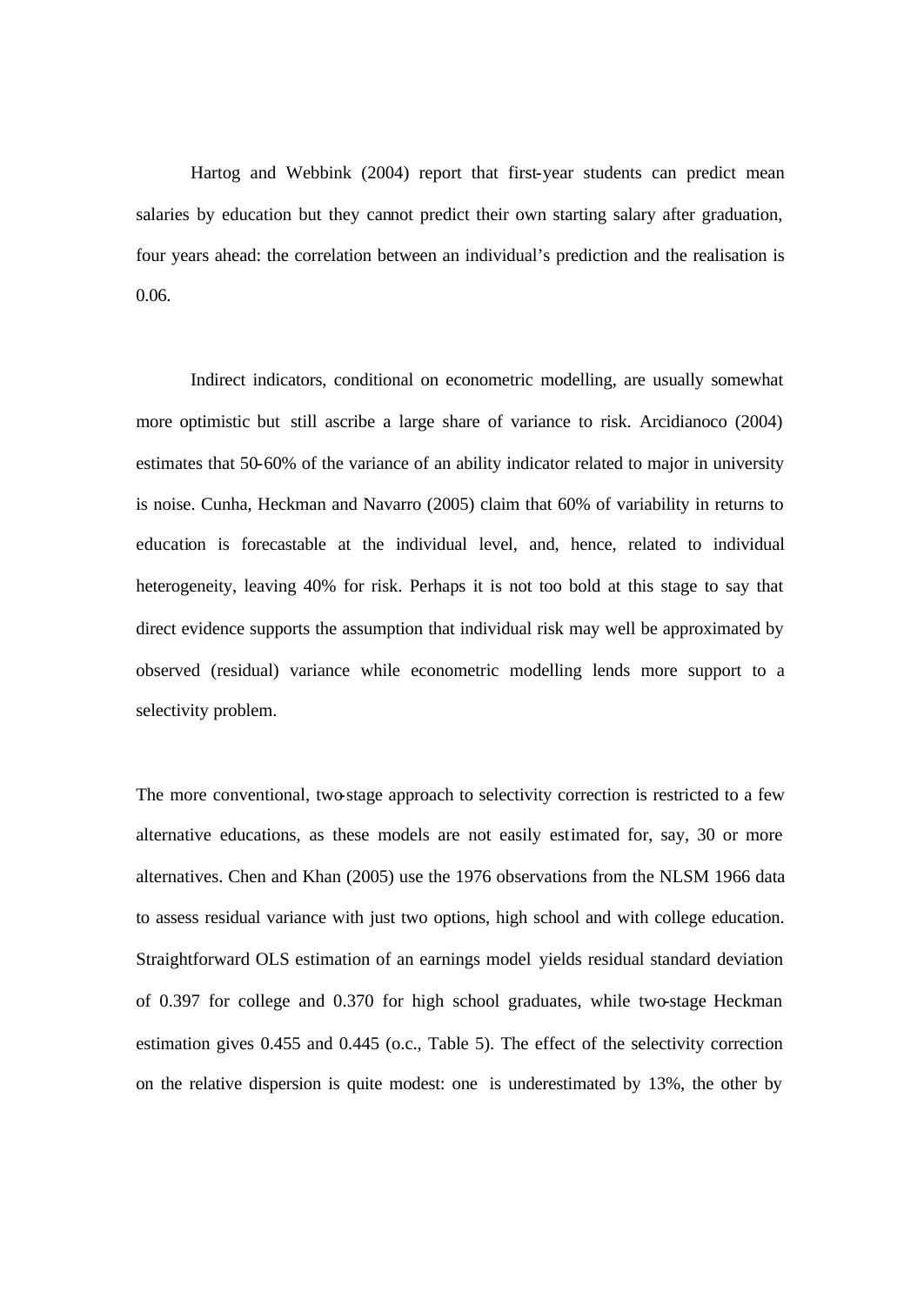17% and the college to high school variance ratio falls from 1.07 to 1.02 after correcting for selectivity. More elaborate semi-parametric estimation methods based on matching propensities, gives somewhat larger but still not dramatic effects.

Chen (2006, Table 4) uses the NLSY 1979 panel to estimate heterogeneity and uncertainty in wage variance for four categories of education: less than high school., high school, some college, college graduate. Potential wage inequality is calculated as the transitory component in the residual variance plus the permanent component corrected for selectivity and truncation. It surpasses observed variance by 2 to 13% (13, 7, 2 and 12%, respectively). She defines wage uncertainty (or risk, as I would call it<sup>12</sup>) as the variance of the transitory component and of the permanent component after deducting the effect of reward for unobserved school factors (the correlation between wage residual and schooling choice residual). Uncertainty (the variance of the wage component that the individual cannot foresee when choosing an education) is 1 to 8 % lower than observed residual variance (the ratio's of uncertainty to observed variance are 0.95, 0.99, 0.99 and 0.92, respectively).

We conclude that direct measurement of potential students' information points to a large dispersion between individuals and substantial perceived uncertainty by individuals on their own prospects. The evidence is not obviously inconsistent with students using crude observations on cohorts presently active in the labour market to predict the future effects of their choices. Structural econometric modeling suggests that individuals have more

<sup>&</sup>lt;sup>12</sup> According to Cochrane (2001) this is improper if consumption smoothing is feasible.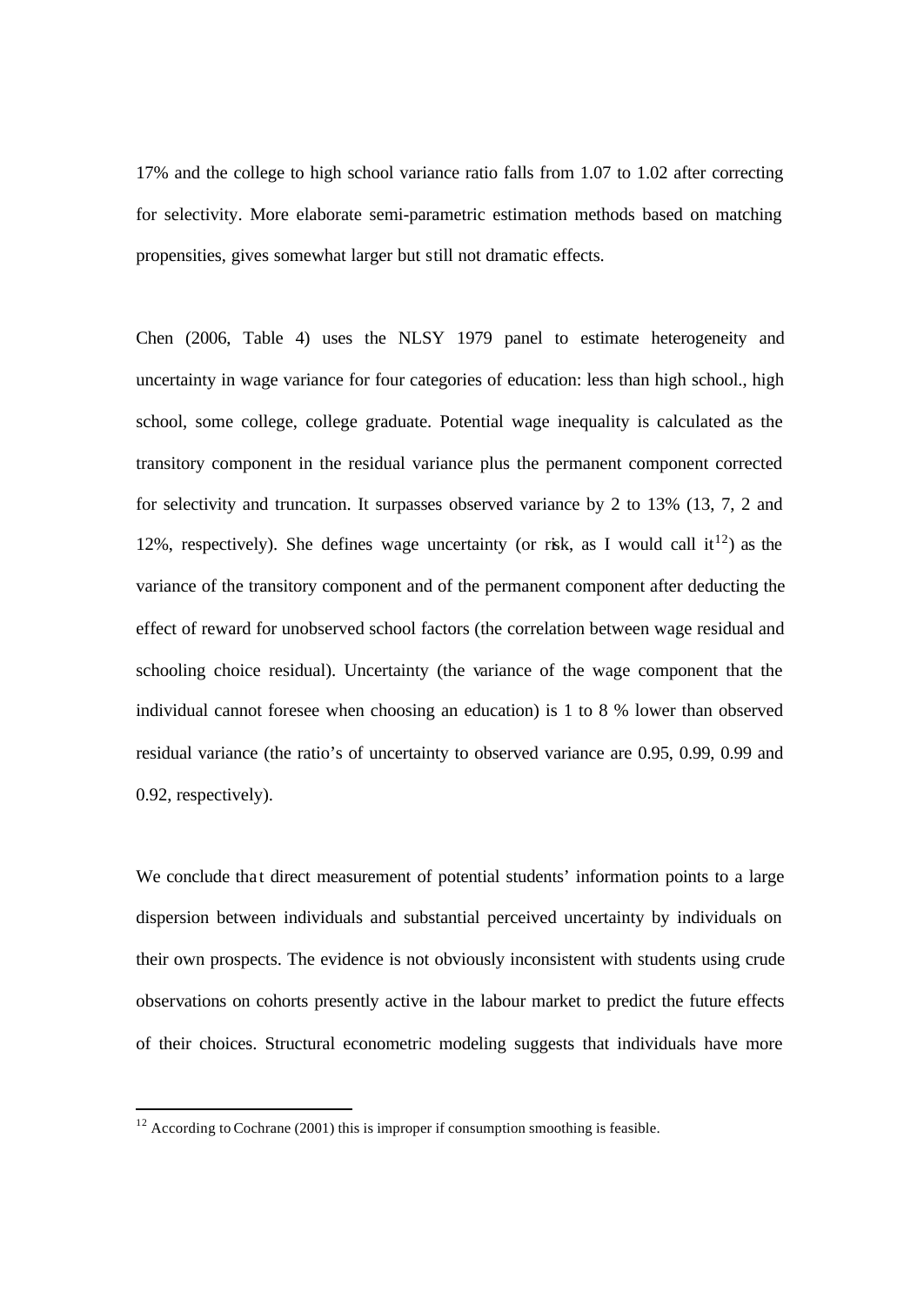precise information on the pay-offs to their own actions, but in several instances the correction for selectivity on measures of risk as used here is negligible.

While one may just claim that the need for selectivity correction is not evident, a negative test result would no doubt be more convincing to its proponents. However, estimating residual earnings variance and skew after correcting for self-selection is not an easy route: it would require estimating selection of an education from at least 30 or 40 alternatives. It would of course also be interesting to study the effect of a truly exogenous shift in expected financial risk associated with education on wages. However, such a case could not yet be identified.

#### **8. Alternative explanations**

One might think that the observed relationship reflects something other than risk compensation. One argument might be that earnings distributions obey the lognormal distribution, in which a relationship between mean and variance is inevitable. It is well known that when a variable *W* has a lognormal distribution with parameters  $\mu$  and  $s^2$ , there is a linear relationship between the mean and standard deviation of *W*:  $E[W] = \exp(m + 0.5s^2)$  and one may write the variance of *W* as  $Var(W) = (E[W])^2 exp(s^2-1)$ . Thus mean and variance of W will both increase if the log variance increases, and even the relative variance (the coefficient of variation will increase). Thus, one might argue that we only have reproduced a property of the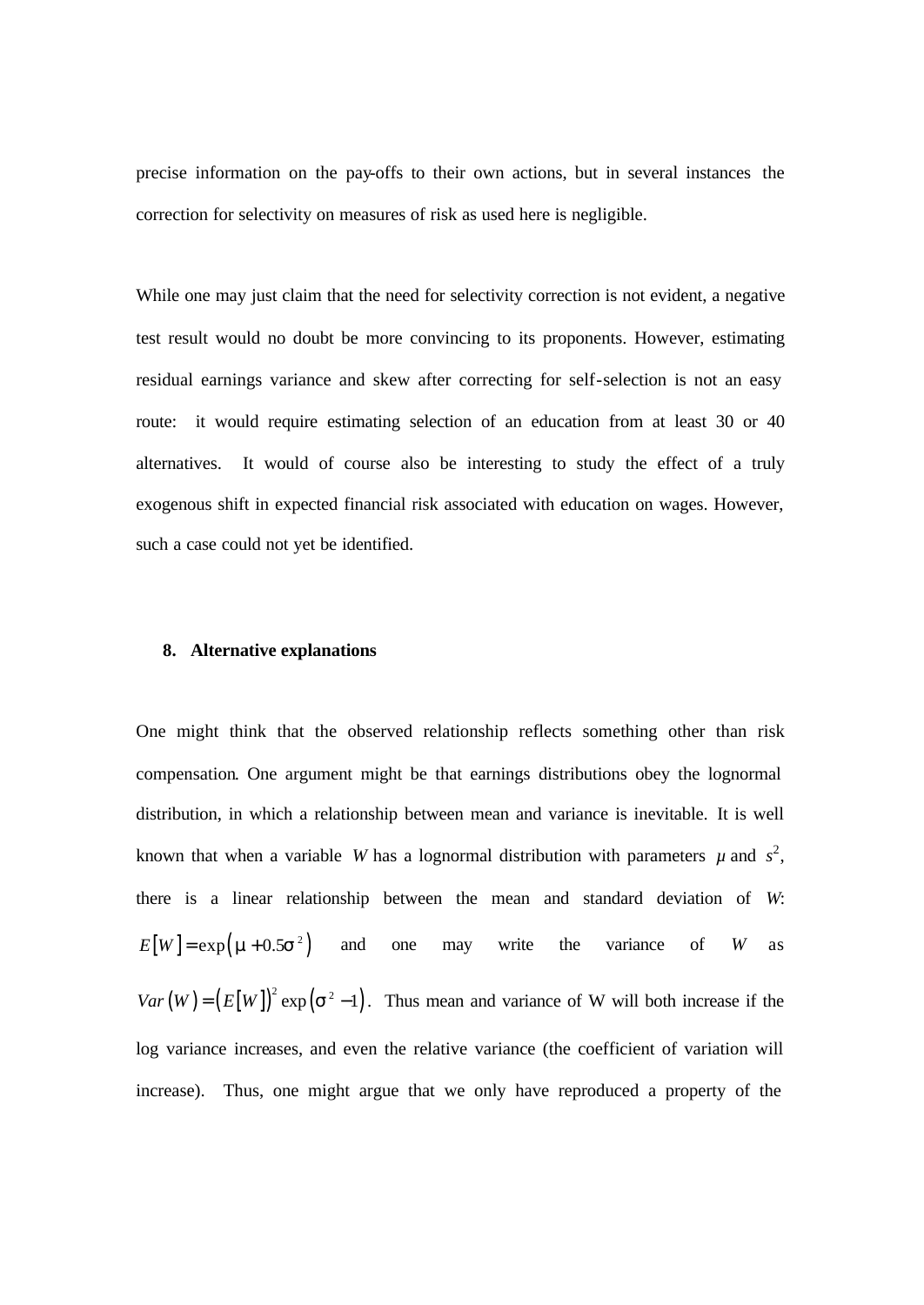lognormal distribution. There are several arguments to counter this interpretation. First, lognormality does not explain anything: even if we were to observe that a variable perfectly obeys a lognormal distribution, we still want to know why this is so. Risk compensation might be precisely the argument. Second, lognormality is not an iron law and statistical tests often reject it (as we show in Hartog and Vijverberg, 2003 for our type of data). Third, in Diaz-Serrano, Hartog and Nielsen (2003) we find risk compensation in earnings also if we measure risk as the intertemporal variation in earnings from panel data; in this case there is even less reason to believe that we just reproduce an iron law of distribution. Fourth, a reasonable model of schooling choices and resulting earnings distributions by education does not imply a necessarily positive relationship between mean and variance. Finally, the most compelling counter-argument is that it would require skew also to be positively related to the mean, as skew for a lognormal variable equals  $(2 + \exp s^2) \sqrt{\exp s^2 - 1}$ . However, we consistently find a negative relationship.

The underlying argument might also be a price effect on real skills. If earnings emerge as the reward for a skill, with the price of the skill determined in the labour market, an increase in the market price of the skill, with stable underlying distribution, will increase both mean and variance of earnings. But if so, the third moment of the earnings distribution should also go up.

Tournament theory (Lazear and Rosen, 1981) also implies a relationship between mean and variance: if shocks to performance become more important, both mean and variance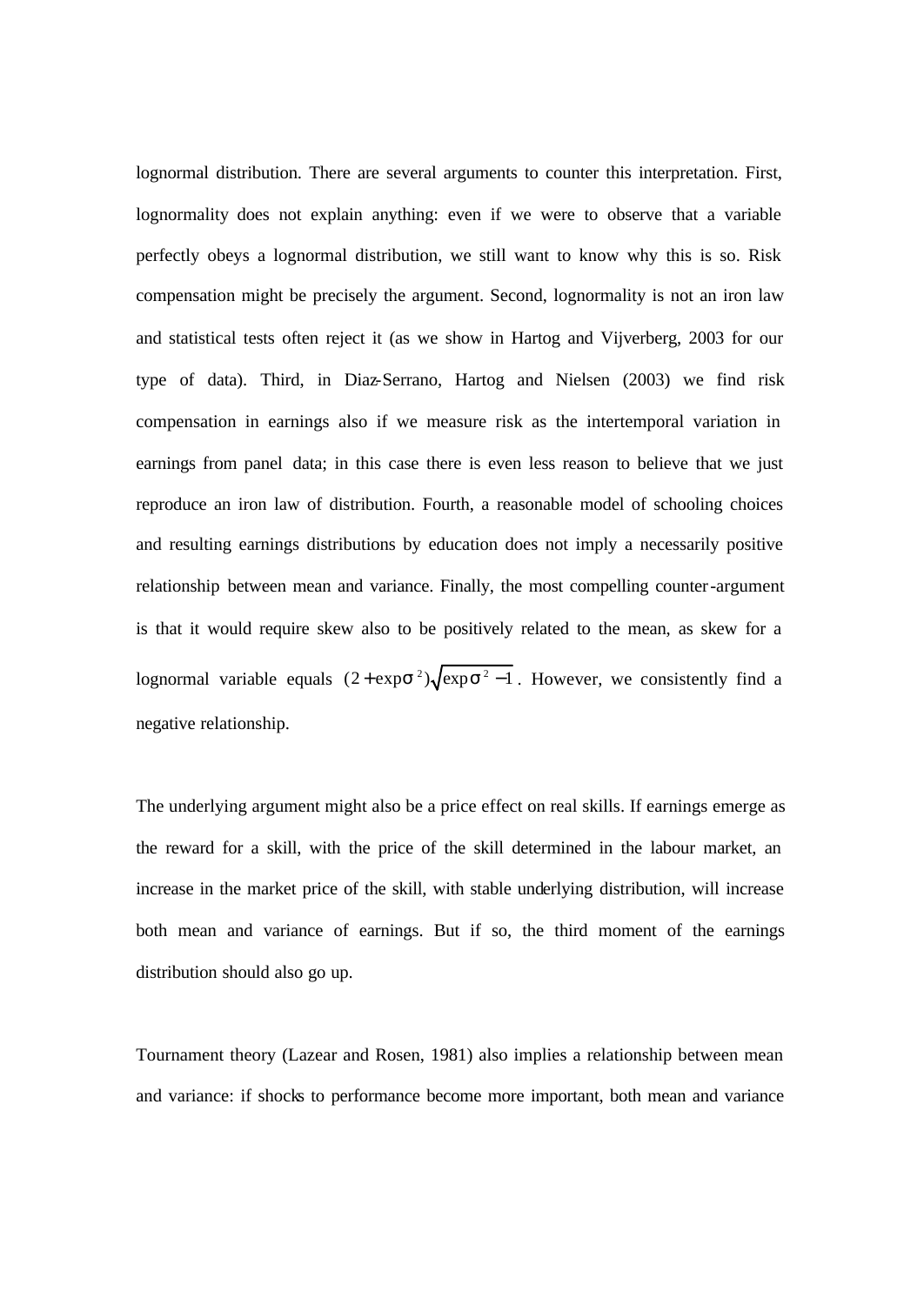of wages will be affected. With risk neutral agents, optimal effort is independent of the variance of the shocks to output<sup>13</sup>, while the dispersion between the two incomes increases if the shock variance increases  $14$ . Hence, as one would expect, if agents are risk neutral, there is no compensation for risk. In case of risk averse agents, the relationship between mean and dispersion may be positive or negative, depending on parameter values (see Appendix 2).

Job search theory has a systematic explanation for the persistence of wage differences among observationally identical individuals, pointing to the cost of mobility and of searching for information. A distribution with a large dispersion presents ample opportunity to find a high wage, and one might think the theory yield the same predictions as the risk compensation model. This is not the case however. In the simplest possible model, unemployed workers sample from a wage offer distribution with a reservation wage. As Mortensen (1986, p 864) shows, an increase in the dispersion of the wage offer distribution increases the reservation wage. If the wage offer distribution is normal, an increase in the truncation level will increase the mean of the observed wage distribution (realised offers) while the effect on the variance can not be unambiguously signed.<sup>15</sup> Thus, this model does not unambiguously predict the observed positive relation ship between mean and variance of observed wages. In a more informal sense one might point to the appreciation that individuals will have for a higher dispersion in the job offer distribution, as this will bring them higher expected wage. This would have a negative

 $\overline{a}$ 

<sup>13</sup> Equation (9), Lazear and Rosen (198l) and page 31 in Lazear (1995).

 $14$  Equation (10), Lazear and Rosen (1981).

<sup>&</sup>lt;sup>15</sup> See Maddala (1983), p.365. The conditional mean M of the truncated normal distribution is positive in threshold c. The conditional variance  $V= 1 - M(M-c)$  cannot be signed as M is positive in c but M-c is negative, as the derivative of M to c is smaller than 1.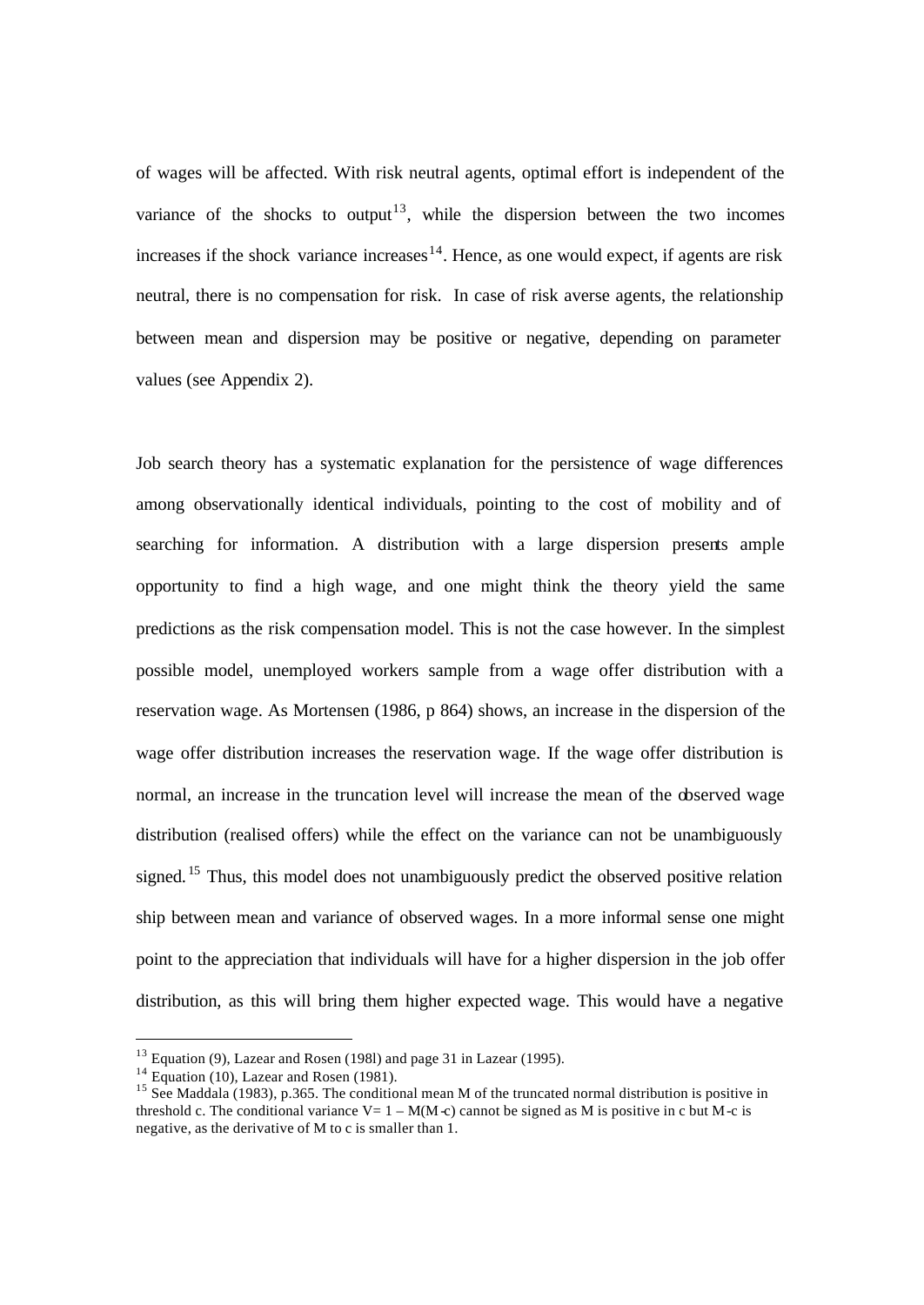effect on mean wages, as supply increases. If the higher wages is to be realised from repeated search, after entering the labour market, and if the higher variance in the offer distribution translates into higher variance in the observed wage distribution, one may perhaps expect a lower starting wage in high va riance educations, as individuals appreciate the opportunity to search in a distribution with great opportunities, and a higher mean wage after sufficient experience, when search has paid off. Thus, while in this case predictions are identical for advanced careers, the effect on early careers stages has the power to discriminate. The SEO/Elsevier data analysed in Berkhout, Hartog and Webbink (2006) are restricted to starting wages, 1 to 2 years after graduating from tertiary education. As Table 3 above shows, starting wages respond positively to risk (variance), which does not support the merger of risk preferences and search theory. The role of skew in search theory has not been investigated. Intuitively, one expects opposing effects: the opportunity to arrive in the high end of the distribution, by prolonged search, will push up mean earnings. But as individuals like this opportunity, they will accept a lower wage. Again, one might differentiate by career stages. At young ages, the effect of increased supply dominates and the wage will be depressed. Later, when individuals have moved up through search, the wage should be boosted. But as pointed out above, the estimated effects for starters in the labour market have no different signs<sup>16</sup>.

 $\overline{a}$ 

<sup>&</sup>lt;sup>16</sup> One commentator has remarked that workers can continue searching on the job and that there is repeated sampling rather than a single draw. This would imply that risk is not properly measured by observed wage variance. However, the argument is more complex. Repeated sampling keeps chopping off the lower end of the offer distribution, with presently earned wages as threshold. If the variance of the offer distribution increases, this will increase the mean of observed wages. But as the effect on observed variance cannot even be predicted for a single draw, the effect on observed variance in this case will be even harder to predict. Hence, we cannot predict the relationship between mean and variance of observed wages.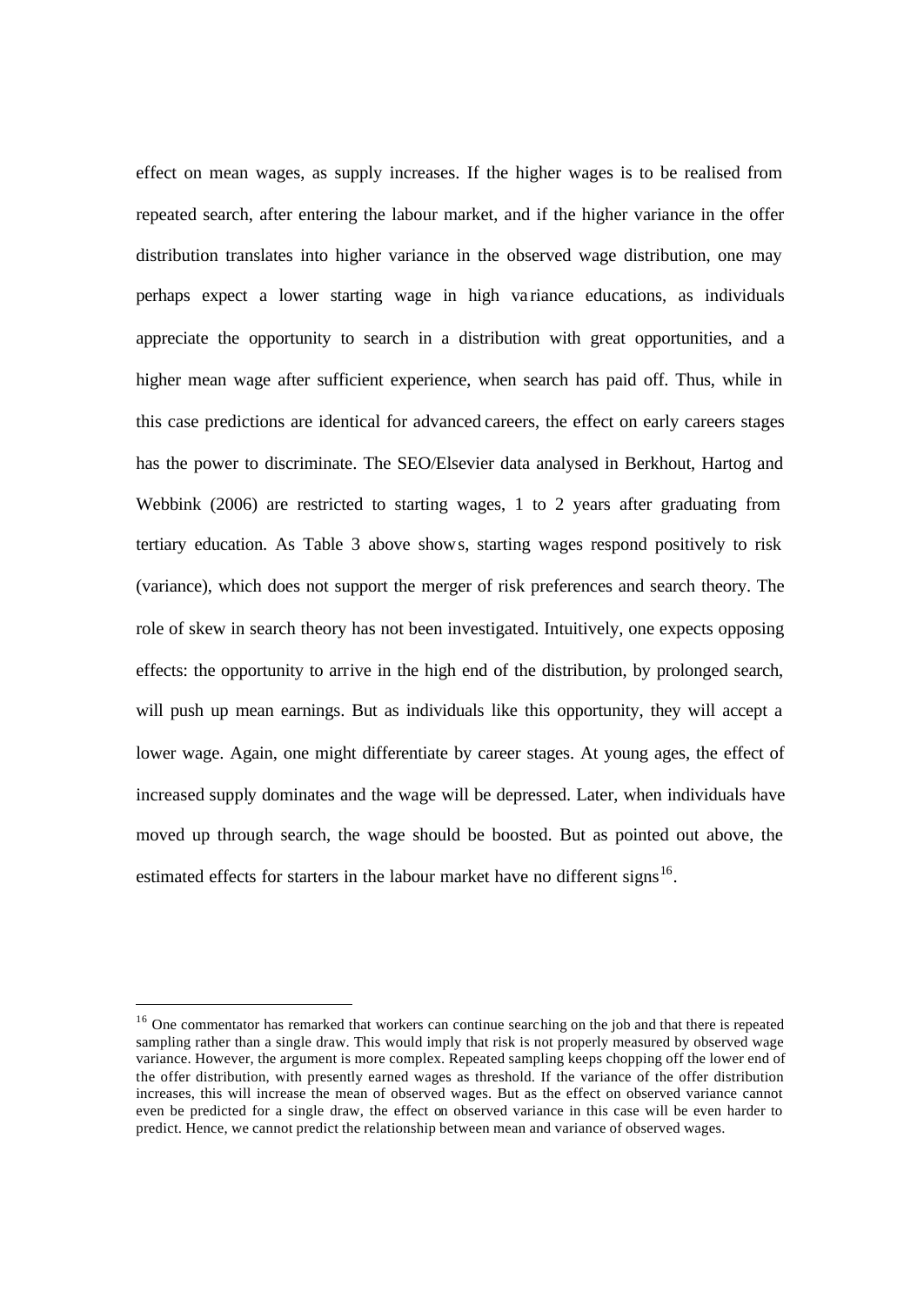#### **9. What have we learned?**

Our empirical results have quite convincingly shown that wages in an occupation/education relate positively to the variance and negatively to the skew within that occupation/education. These results are compatible with risk averse individuals demanding compensation for risk and willing to pay for a chance to obtain really high wages. There are many supporting arguments that make this a plausible link. Omitted ability is not a problem. The best test to check whether the RAM relation is a truly causal relationship would be to analyse the consequence of a convincing exogenous shift in risk. Unfortunately, we have not yet been able to identify such a shift.

The magnitudes of the elasticities are not large. Interestingly, including the risk compensation terms in the Mincer equation has generally no effect on the estimated rate of return to education. This indicates that the estimated return does not suffer from omitted variable bias if risk is ignored, counter to the suggestions of Weiss (1972), Olson, White and Shefrin (1979) and Low and Ormiston (1991). The outcome is compatible with the finding that (residual) earnings dispersion within schooling categories has no robust standard pattern in relation to the level of schooling. Apparently, compensation for postponing earnings and compensation for risk are uncorrelated.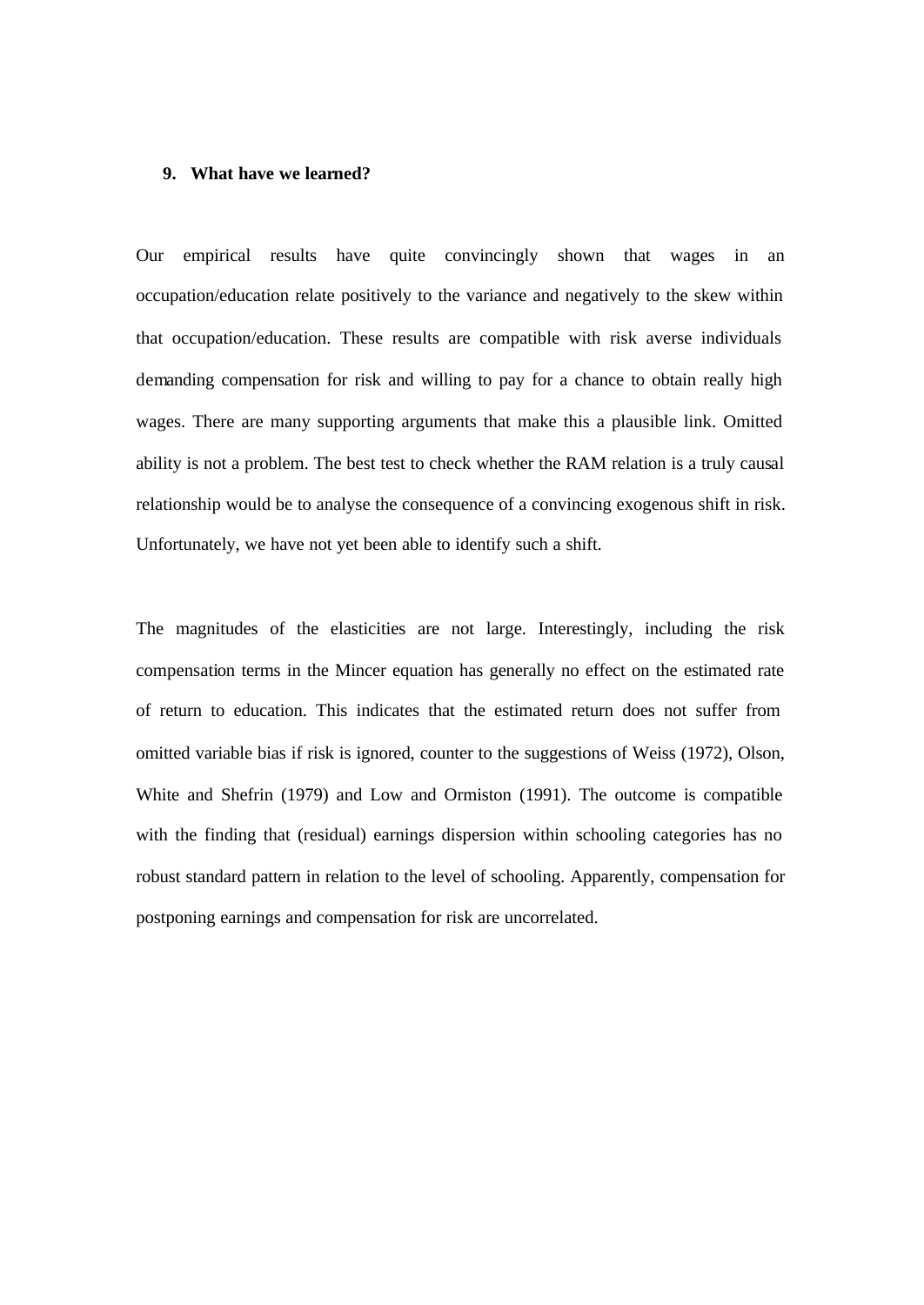#### **References**

Berkhout, P. and J. Hartog (2006), Starting wages respond to employer risk, Working Paper Universiteit van Amsterdam

Berkhout, P., J. Hartog and D. Webbink (2006), Risk compensation under worker heterogeneity, Working Paper Universiteit van Amsterdam

Blanchard, O. J. and S. Fisher (1989), *Lectures on macroeconomics*, Cambridge, Mass: MIT Press

Brunello, G., C. Lucifora and R. Winter-Ebmer (2004), The wage expectations of European business and economics students, *Journal of Human Resources*, 39 (4), 1116- 1142

Card. D. (1999), The causal effect of education on earnings, in O. Ashenfelter and D. Card (editors), *Handbook of Labor Economics*, Chapter 30, volume 3A, Amsterdam: North-Holland

Chen, S. (2006), Estimating the variance of wages in the presence of selection and unobserved heterogeneity, Working Paper SUNY-Albany

Chen, S. and Khan (2005), Estimating the causal effect of education on wage inequality using IV methods and sample selection models, Working Paper SUNY-Albany

Cochrane, J. (2001), *Asset pricing*, Princeton: Princeton university Press

Davis, S. and P. Willen (2000), "Occupation-level income shocks and asset returns: their covariance and implications for portfolio choice", Working Paper 7905, NBER.

Diaz Serrano, L. (2000), Human capital, progressive taxation and risk aversion, PhD Dissertation, Universitat Rovira i Virgil, Spain

Diaz Serrano, L. (2005), On the negative relationship between labor income uncertainty and homeownership: risk aversion versus credit constraints, *Journal of Housing*, 14 (2), 109-126

Diaz Serrano, L. and J. Hartog (2006), Is there a risk-return trade-off across educations? Evidence from Spain, *Investigaciones Economicas* 30 (2), 353-380

Diaz Serrano, L., J. Hartog and H. Skyt Nielsen (2004), Compensating wage differentials for schooling risk in Denmark, Discussion Paper Maynooth/Amsterdam/Aarhus, an earlier version was published as IZA DP 963 in 2003; revision 2007

Dohmen, T., A. Falk, D. Huffman en U. Sunde (2006), Individual risk attitudes: new evidence from a large representative experimentally validated survey. IZA Discussion Paper 1730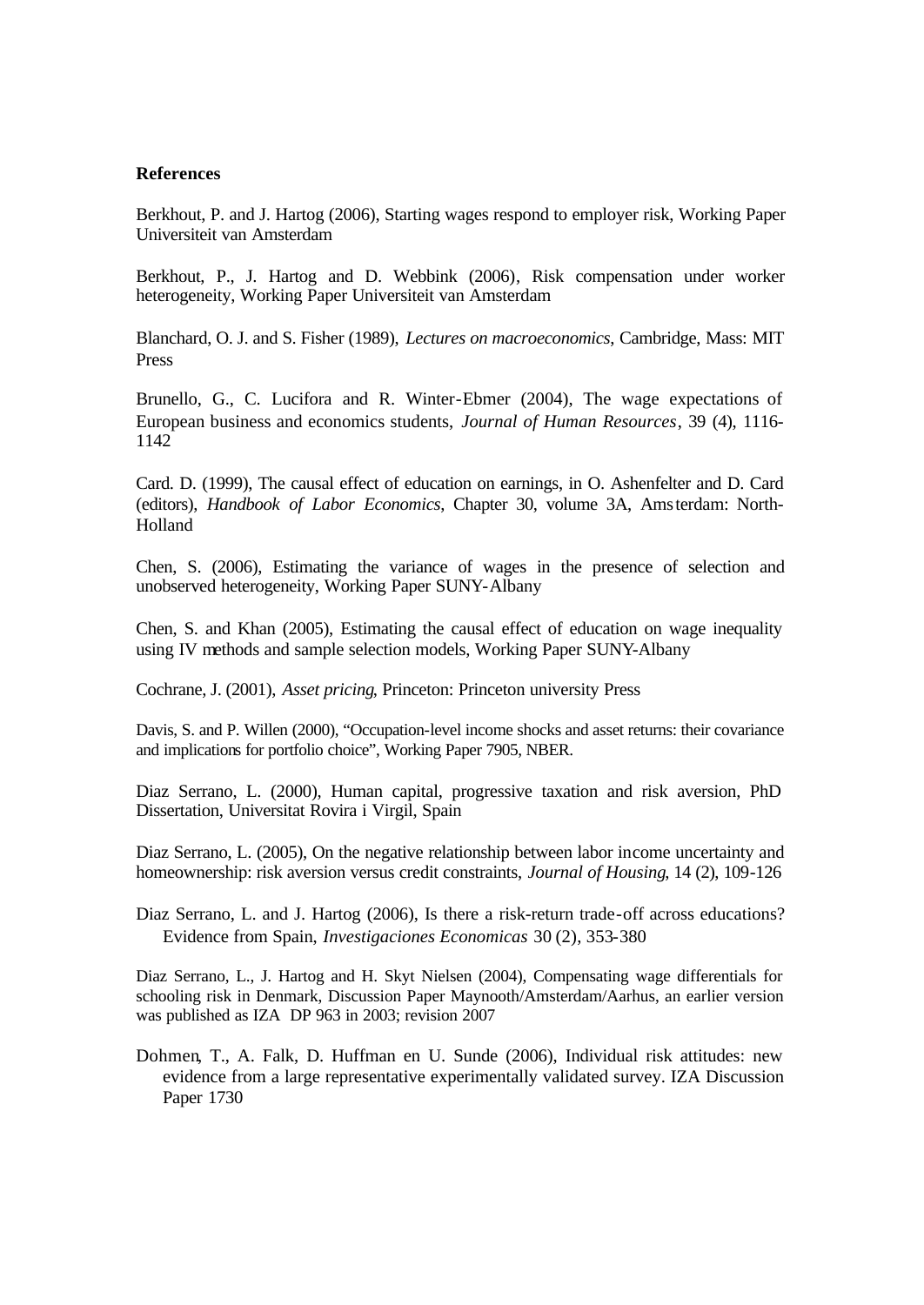Feinberg, R.M. (1981), Earnings-risk as a compensating differential, *Southern Economic Journa*l, 48, 156-163.

Garrett, T.A. and R.S. Sobel (1999), Gamblers favor skewness, not risk: further evidence from United States' Lottery games, *Economics Letters*, 63, 85-90.

Golec, J. and M. Tamarkin (1998), Bettors love skewness, not risk, at the horse track, *Journal of Political Economy*, 106 (1), 205-225.

Gollier, C. (2001), *The economics of risk and time*, Cambridge, Mass: The MIT Press

Hartog, J., E. Plug, L. Diaz Serrano and J. Vieira (2003), Risk compensation in wages, a replication, *Empirical Economics*, 28, 639-647

Hartog, J. and W. Vijverberg (2006), On compensation for risk aversion and skewness affection in wages, *Labour Economics* Special Issue on Education and Risk, forthcoming

Hartog, J. and W. Vijverberg (2007), Schools, skills and risk, *Economics of Education Review*, forthcoming

Jacobs, B., J. Hartog and W. Vijverberg (2005), Self-selection bias in estimated wage premiums for earnings risk, Working Paper Universiteit van Amsterdam, under revision

Johnson, W. (1977), Uncertainty and the distribution of earnings, in: F. Juster (ed.), *The distribution of economic well-being*, Cambridge, Mass: Ballinger for NBER, 379-396

King, A.G. (1974), Occupational choice, risk aversion and wealth, *Industrial and Labor Relations Review*, 586-596.

Kodde, D. (1985), Microeconomic analysis of demand for education, PhD thesis Erasmus Universiy Rotterdam

Lazear (1995), *Personnel Economics,* Cambridge, Mass: MIT Press

Lazear, E (2005), Entrepreneurship, *Journal of Labor Economics*, 23 (4), 649- 680

Lazear, E. and S. Rosen (1981), Rank-order tournaments as optimal labor contracts, Journal of Political Economy, 89 (5), 841-864

Levhari, D. and Y. Weiss (1974), The effect of risk on the investment in human capital. *American Economic Review*, 64 (6), 950-963.

Low, S. and M. Ormiston (1991), Stochastic earnings functions and risk, *Southern Economic Journal*, 57 (4), 1124-1132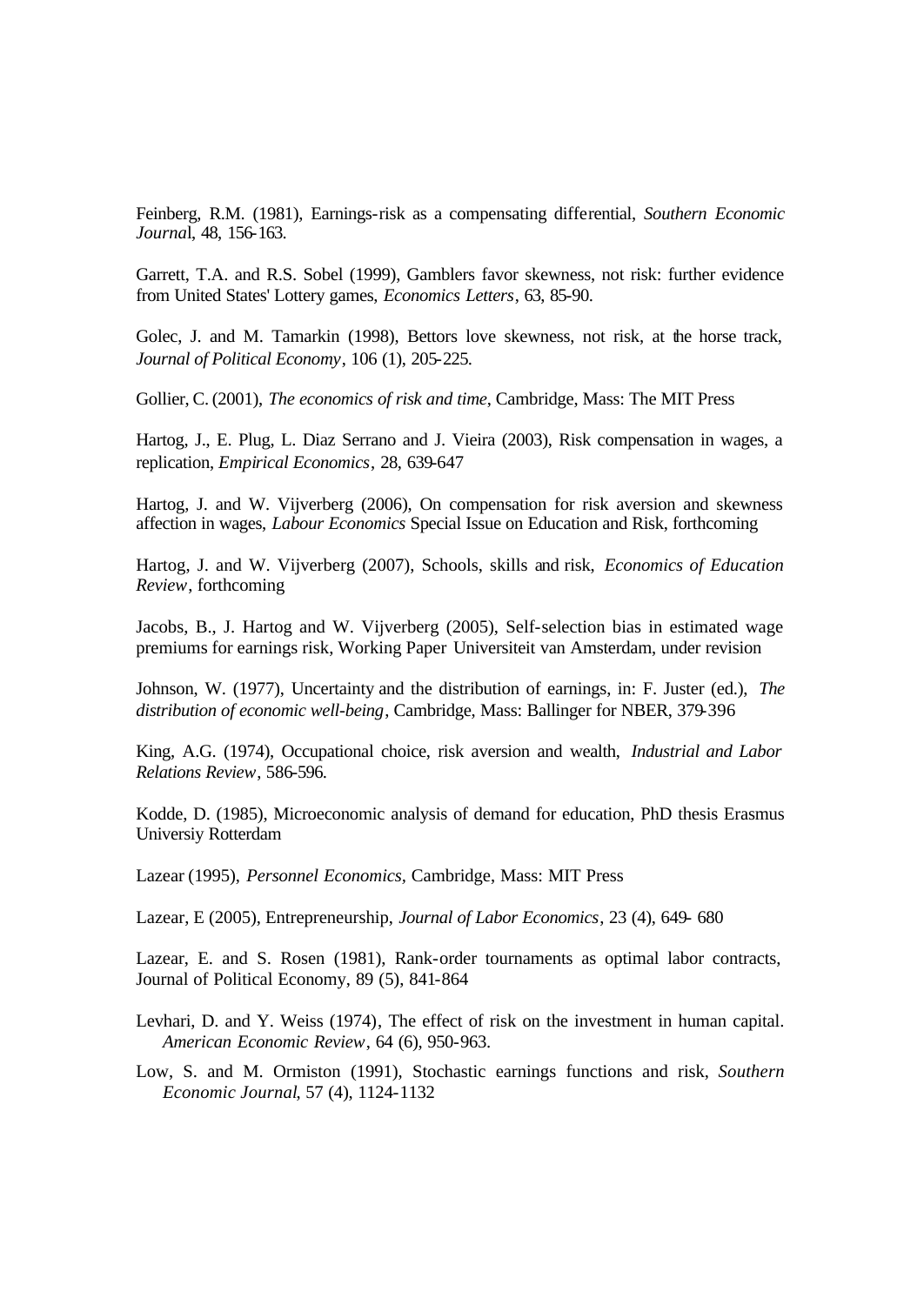Ma, X, (2005), Research on the risk of individual investment in education--using the Urban Chinese in the 1990s as an example, PhD dissertation Peking University

Maddala, G. s. (1983), *Limited-dependent and qualitative variables in econometrics*, Cambridge: Cambridge University Press

McGoldrick, K. (1995), Do women receive compensating wages for earnings risk? *Southern Economic Journal*, 62, 210-222.

McGoldrick, K. and J. Robst (1996), The effect of worker mobility on compensating wages for earnings risk, *Applied Economics*, 28, 221-232.

Mincer, J. (1974; reprinted 1993), *Schooling, experience and earnings*, , Aldershot UK: Gregg Revivals

Moore, M.J. (1995), Unions, employment risks, and market provision of employment risk differentials, *Journal of Risk and Uncertainty*, 10(1), 57-70.

Mortensen, D. (1986), Job search and labor market analysis, Chapter 15 in O. Ashenfelter and R.Layard (eds), *Handbook of Labor Economics*, Volume 2, Amsterdam: North-Holland

Moulton, B. R. (1986), Random group effects and the precision of regression estimates, *Journal of Econometrics*, 32, 385-397

Murphy, K. and R. Topel (1985), Estimation and inference in two-step econometric models, *Journal of Business and Economic Statistics*, 3, 88-97

L.Olson, H. White and H. Shefrin (1979), Optimal Investment in Schooling When Incomes are Risky, *Journal of Political Economy* , 87 (3), 522-539

Palacios-Huerta, I.(2003), An empirical analysis of the risk properties of human capital returns, *American Economic Review* 93 (3), 948-964

Pereira, P and P. Martins (2002), Is there a return-risk link in education? *Economics Letters*, 75 (1), 2002, 31-37

Raita, S. (2005), The risk of investment in human capital, PhD thesis Tinbergen Institute Universiteit van Amsterdam

Rosen, S. (1986), The theory of equalizing differences, in O. Ashenfelter and R. Layard (editors), *Handbook of Labor Economics*, Chapter 12, volume 1, Amsterdam: North-Holland

Saks, R. and S. Shore (2003), Risk and career choice, paper presented at the AEA Meetings, San Diego, January 2004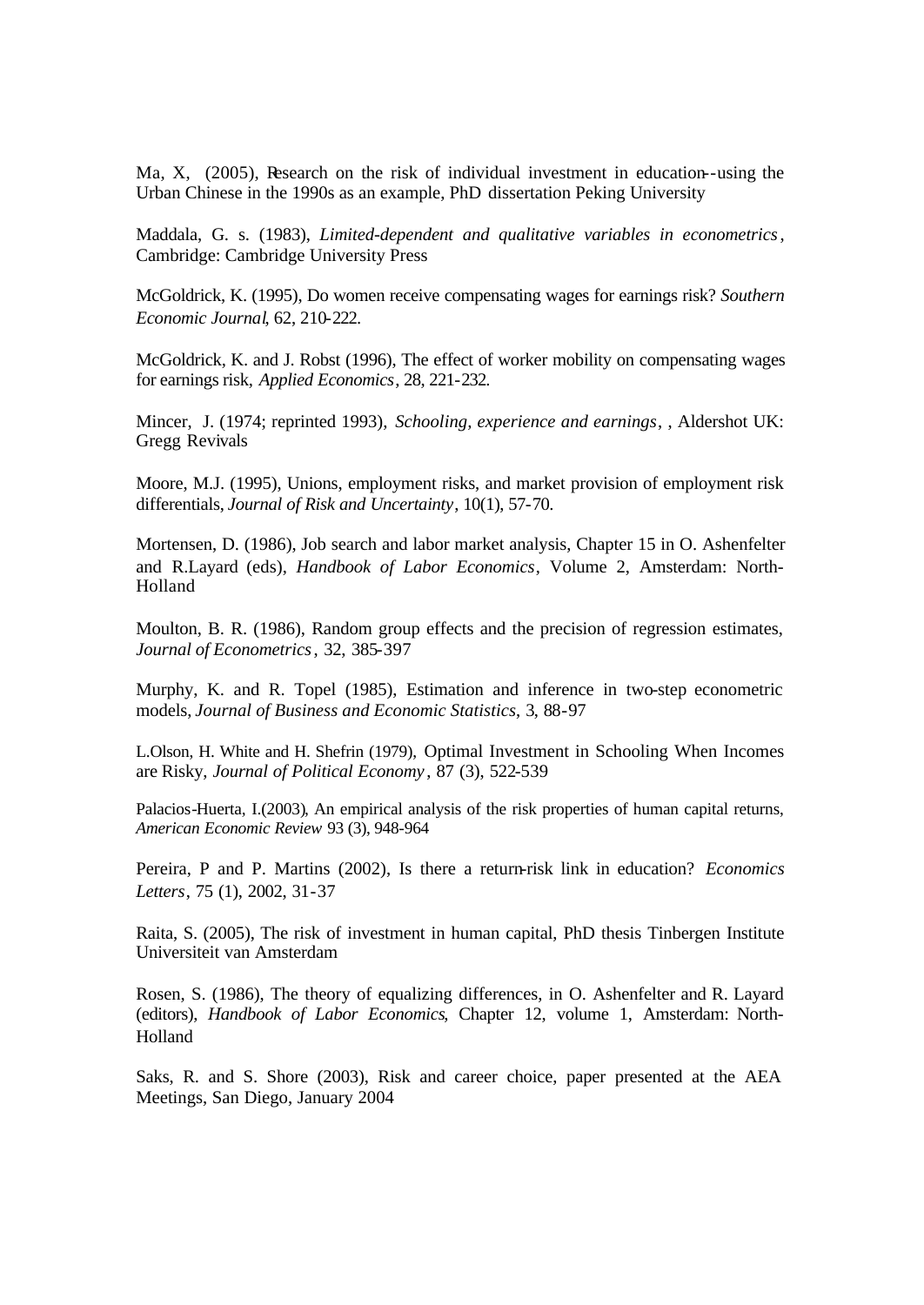Shaw, K.L. (1996), An empirical analysis of risk aversion and income growth, *Journal of Labor Economics* 14 (4), 626-653.

Weiss, Y. (1972), The risk element in occupational and educational choices, *Journal of Political Economy*, 80 (6), 1203-1213

Wolter, S and B. Weber (2004), Returns to education: are students' expectations rational? Working Paper Swiss Coordination Center for Research in Education, Aarau, Switzerland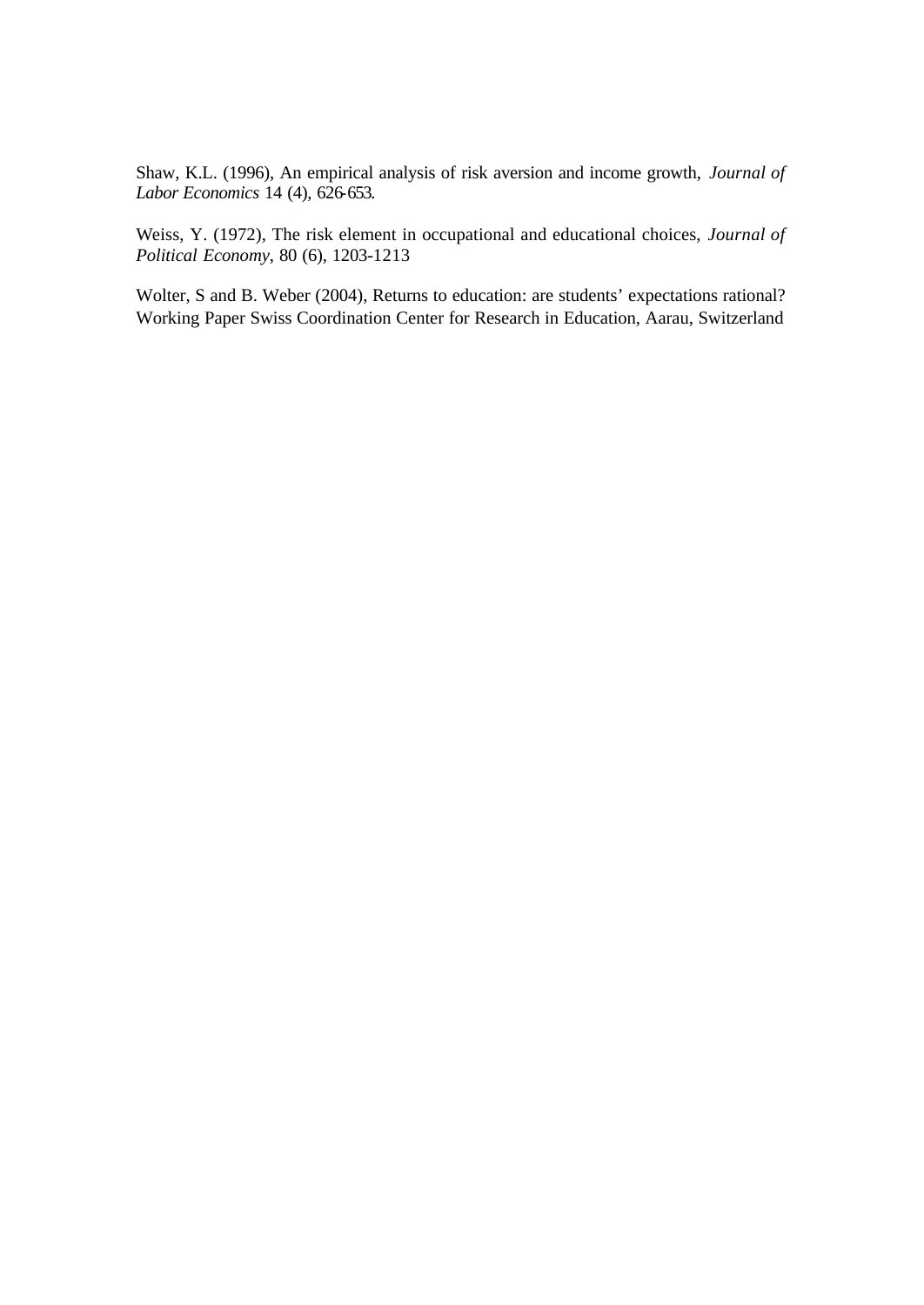#### *Appendix 1. Risk compensation in Levhari and Weiss (1974)*

Equation (5) in Levhari and Weiss (1974), in their notation, reads

$$
E\left\{\frac{\partial U}{\partial c_1}\Big[f_1-(1+r)\,y_0\Big]\right\}=0
$$

or

$$
\frac{E \frac{\partial U}{\partial c_1} f_I}{y_0 E \frac{\partial U}{\partial c_1}} = 1 + r
$$

subtracting  $E(f_1) / y_o$  on both sides, and using  $E(xy) = E(x)E(y) + cov(x, y)$ , we can write

$$
\frac{Ef_1}{y_0} = 1 + r - \frac{\text{cov}\left(\frac{\partial U}{\partial c_1}, f_1\right)}{y_0 E \frac{\partial U}{\partial c_1}}
$$

Kodde (1985, Chapter 7) shows, using a second-order Taylor expansion around *E*(*m*) that we may write

$$
\text{cov}\left(\frac{\partial U}{\partial c_1}, f_1\right) = \frac{\partial^2 U}{\partial c_1^2} \mathbf{f}_{m} \mathbf{f}_{l} \mathbf{f}_{m} \mathbf{S}^2 - \left|\frac{\partial^3 U}{\partial c_2^3} \mathbf{f}_{m}^2 \mathbf{f}_{l} \mathbf{f}_{l} \mathbf{f}_{m} + \frac{\partial^2 U}{\partial c_2^2} f_{m} \mathbf{f}_{l} \mathbf{f}_{l} \mathbf{f}_{m} \right| \mathbf{S}^4 / 4
$$

where  $s^2$  is the variance of **m**. Assuming  $f_{lmm} = 0$ , as Levhari and Weiss (1974) implicitly do, we can write

$$
E \frac{f_1}{y_0} = 1 + r - y_0 \frac{\partial^2 U}{\partial C_1} \frac{\partial^2 U}{\partial c_1} f_m f_{lm} \frac{\mathbf{s}^2}{y_0^2}
$$

$$
= 1 + r + r f_m f_{lm} \frac{\mathbf{s}^2}{y_0^2}
$$

where  $r$  is relative risk aversion evaluated at expected values. Thus, with risk aversion positive, and f *lm* positive as assumed by Levhari and Weiss, under uncertainty the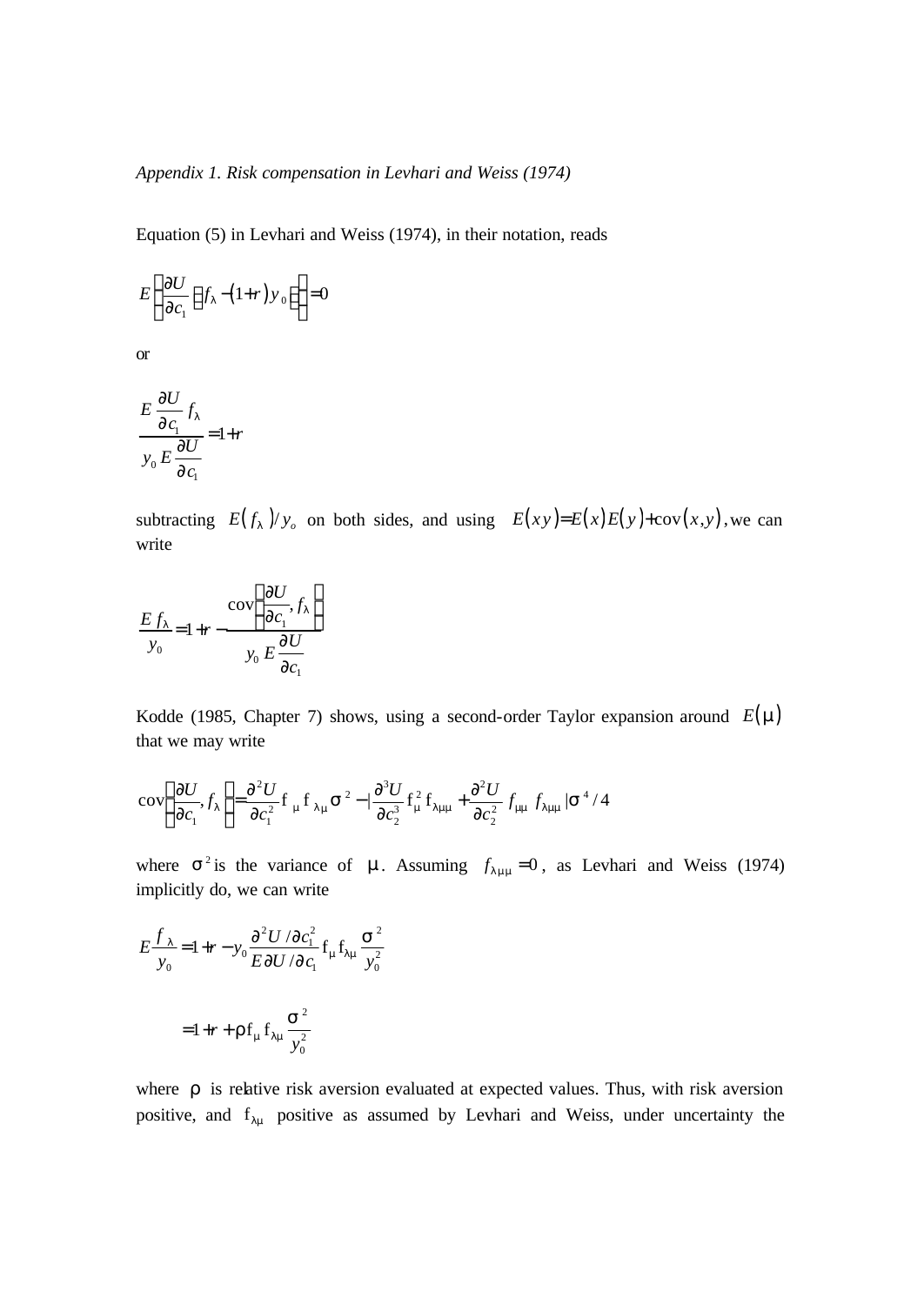expected return on human capital surpasses the Mincer rate by a term that is proportional to risk aversion and relative variance.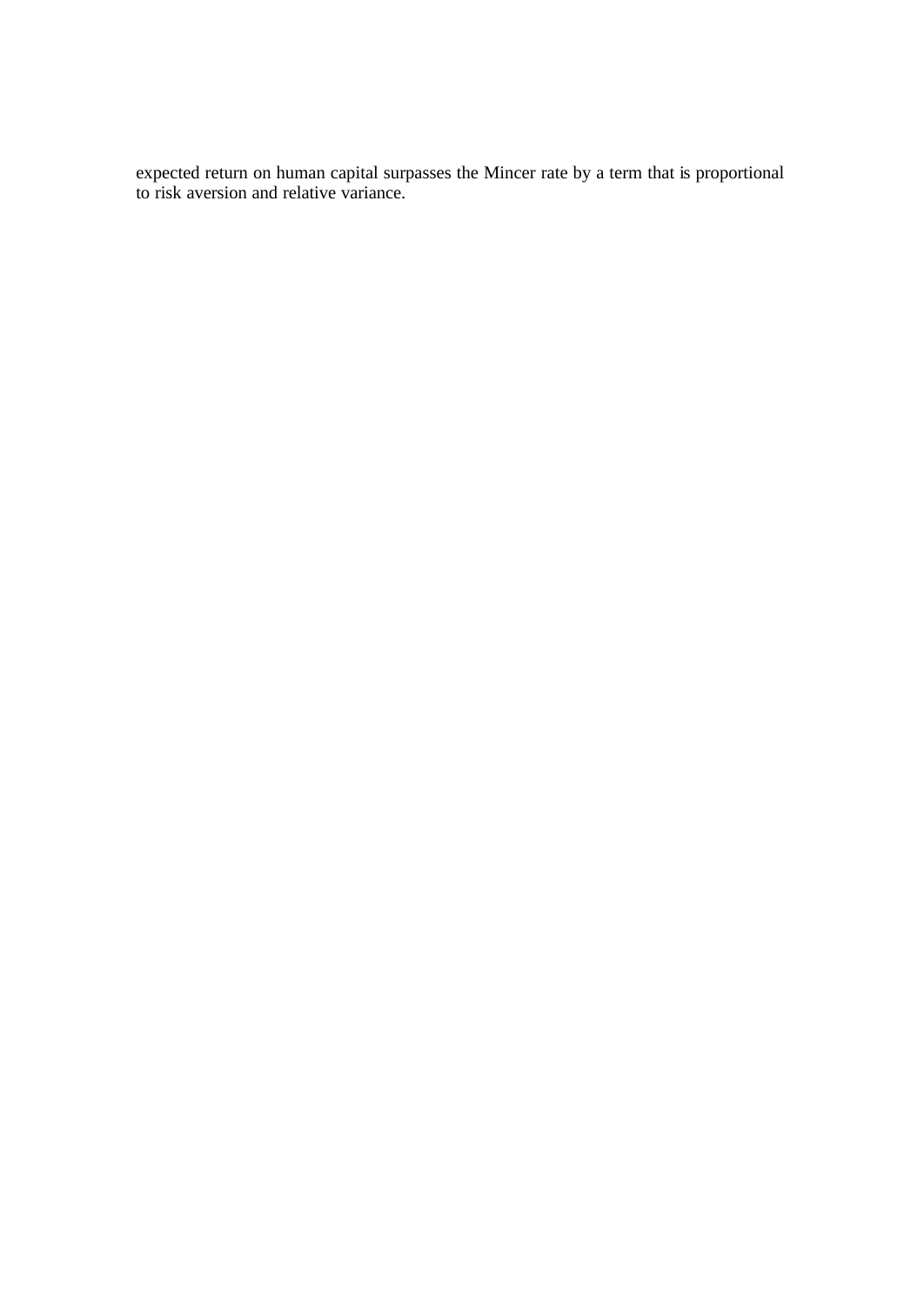*Appendix 2. Mean and dispersion in the tournament model (Lazear and Rosen, 1981)*

Under risk aversion, equilibrium condition (24) in Lazear and Rosen (1981) can be written as

$$
\mathbf{m} = \frac{1}{C'(\mathbf{m})} \frac{V}{1 + a\mathbf{s}^2} \text{ with } a = sC \text{``II} > 0
$$

Totally differentiating and rewriting yields

$$
\frac{d\mathbf{m}}{d\mathbf{s}} = -\frac{2a\mathbf{s}}{1 + \mathbf{m}C''(\mathbf{m})/C'(\mathbf{m})} < 0
$$

This holds because  $C' > 0$  and  $C'' > 0$  by assumption. One might also write the equilibrium condition as

$$
mC'(m) = \frac{V}{1 + aS^2}
$$

With the LHS increasing in  $\mu$ , an increase in s<sup>2</sup> has to be matched by a decrease in  $\mu$ .

The equilibrium wage dispersion, according to footnote (9) in Lazear and Rosen (1981) obeys

$$
C'(\mathbf{m}) = w b \mathbf{s}^{-1}
$$
 with  $w = w_1 - w_2$  and  $b = 1/\sqrt{2\Pi}$ 

Totally differentiating this condition (to µ, w and s) yields,

$$
\frac{dw}{ds} = \frac{s}{b} \left\{ C''(\mathbf{m}) \frac{d \mathbf{m}}{ds} + wbs^{-2} \right\}
$$

$$
= \frac{\mathbf{m}C''(\mathbf{m})}{b} \left\{ \mathbf{C}_s^{\mathbf{m}} + \frac{1}{\mathbf{m}C''(\mathbf{m})/C'(\mathbf{m})} \right\}
$$

where  $\mathbf{\mathbf{\mathcal{C}}}_{s}^{m}$  is the elasticity of  $\mu$  to s. Thus

$$
\frac{dw}{d\mathbf{s}} > 0 \text{ if } \mathbf{C}^m_s > -\left[\frac{C\degree(\mathbf{m})}{C\degree(\mathbf{m})}\mathbf{m}\right]^{-1}
$$

i.e. if the elasticity of effort is between zero and the inverse of what might be called relative effort aversion. The elasticity is endogenous, characterizing the dislocation of equilibrium effort. If we substitute from equation (1) above, we can derive